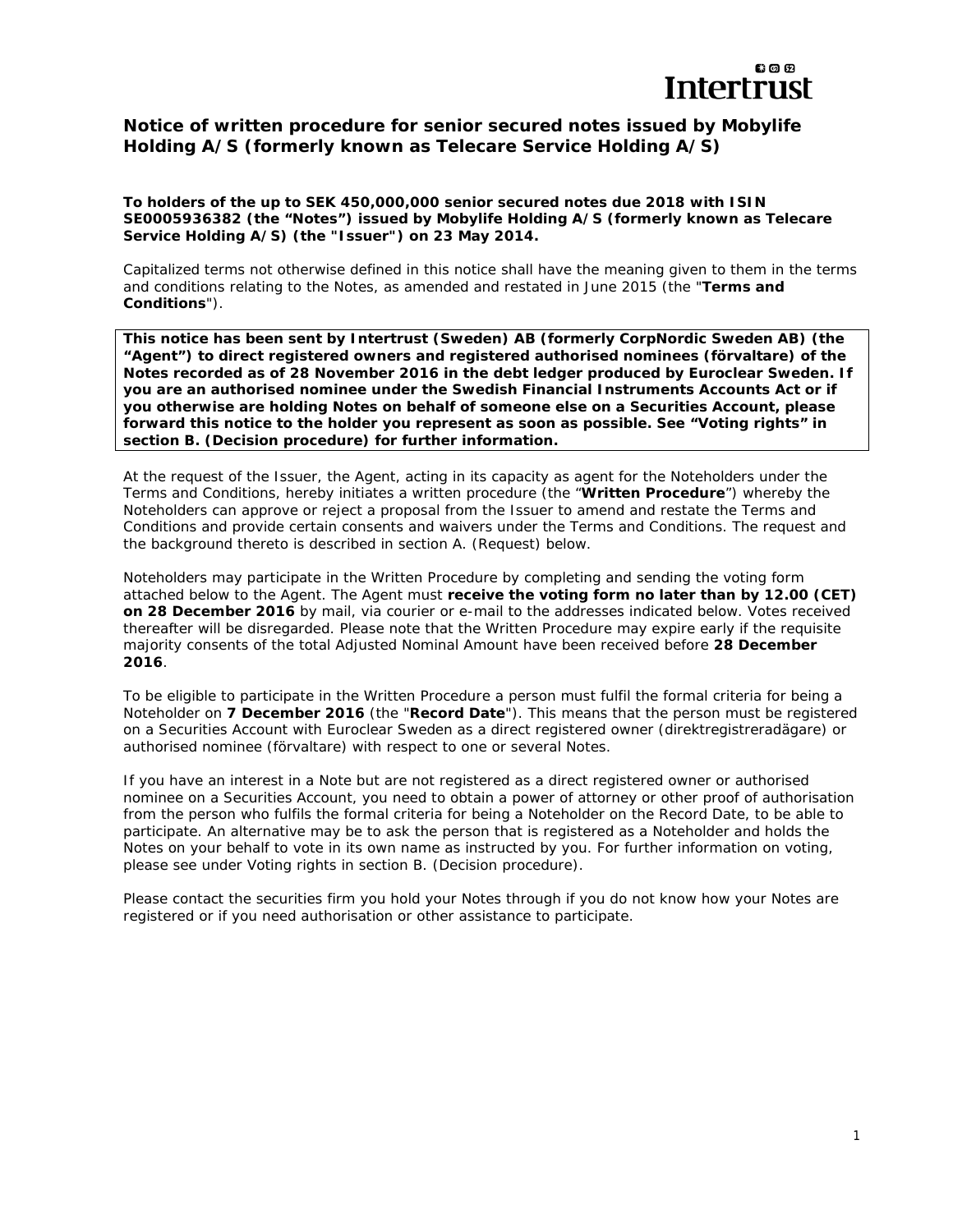# இதை **Intertrust**

# **A. Request**

# *Background*

# *Agreement with Noteholder Committee*

On 31 October 2016, the Agent, at the request of the Issuer, initiated a written procedure to amend the Terms and Conditions and obtain waivers in respect of a corporate reorganisation of the Group. The written procedure was subsequently terminated and withdrawn by the Issuer on 24 November 2015 prior to its completion due to the fact that the Issuer and its majority owner had reached an initial agreement in principle the terms of a consensual restructuring of the Notes with a group of Noteholders representing in excess of 50% of the aggregate nominal amount of the Notes outstanding (the "Noteholder Committee").

Following further negotiations with the Noteholder Committee, the Issuer and its majority owner have agreed the terms of the consensual restructuring upon which the members of the Noteholder Committee are prepared to approve the Request, subject in certain cases to credit committee approval, satisfactory documentation and legal opinions. The agreed terms are as set out in this Notice.

#### *Financial Position*

As made public in the press release dated 29 September 2016, the Issuer is currently working on an operational restructuring programme and new business strategy in order to realise its market potential. Furthermore, as shown in the Q3 2016 interim report, the Issuer is currently experiencing a downturn in its financial position.

This downturn is driven primarily by challenging market conditions and operational setbacks. Adverse conditions in the market currently include declining repair volumes, increasing device complexity and test requirements, high volume fluctuation, increased competition and a recent fall in trading due to global supply problems.

The Issuer is pursuing strategic and operational changes in order to adapt to these challenging conditions which it believes will enable the Group to transform and improve its operations. The reorganisation of the Group structure includes the termination of a contract with a large operator in both Denmark and Sweden which had become loss making, in turn necessitating the closure of the Danish site in Esbjerg (announced earlier this year). Further operational changes include the closure of a further site in Norway in order to regain scale and the consolidation of the Group headquarters with the existing operations in Malmö, Sweden to reduce cost, as well as a number of strategic initiatives intended to drive up profitability in the future.

However, the Issuer's current financial position along with the financial and operational restrictions contained in the Terms and Conditions of the Notes mean that the Issuer is unable to undertake the required structural changes without the requested consents from the Holders and faces imminent liquidity shortfalls which may have an impact on the ability of the Issuer to meet its upcoming obligations under the Notes.

The Issuer believes that it is important that a solution is found as soon as possible as the sustainability of the Group's business is not based on physical assets or long-term contractual relationships with customers and suppliers, but rather established relationships based on mutual trust and close cooperation. In the Issuer's view, the implementation of the changes represented by the revised operational and strategic programmes along with the amendments and relaxation of the restrictions under the Terms and Conditions requested below and the proposed capital injection from shareholders (which is subject to the approval of the requested amendments) will enable the Issuer to recover from its current financial difficulties and provides the Holders with the best opportunity to achieve a return on their investment in the Notes in the short or long term.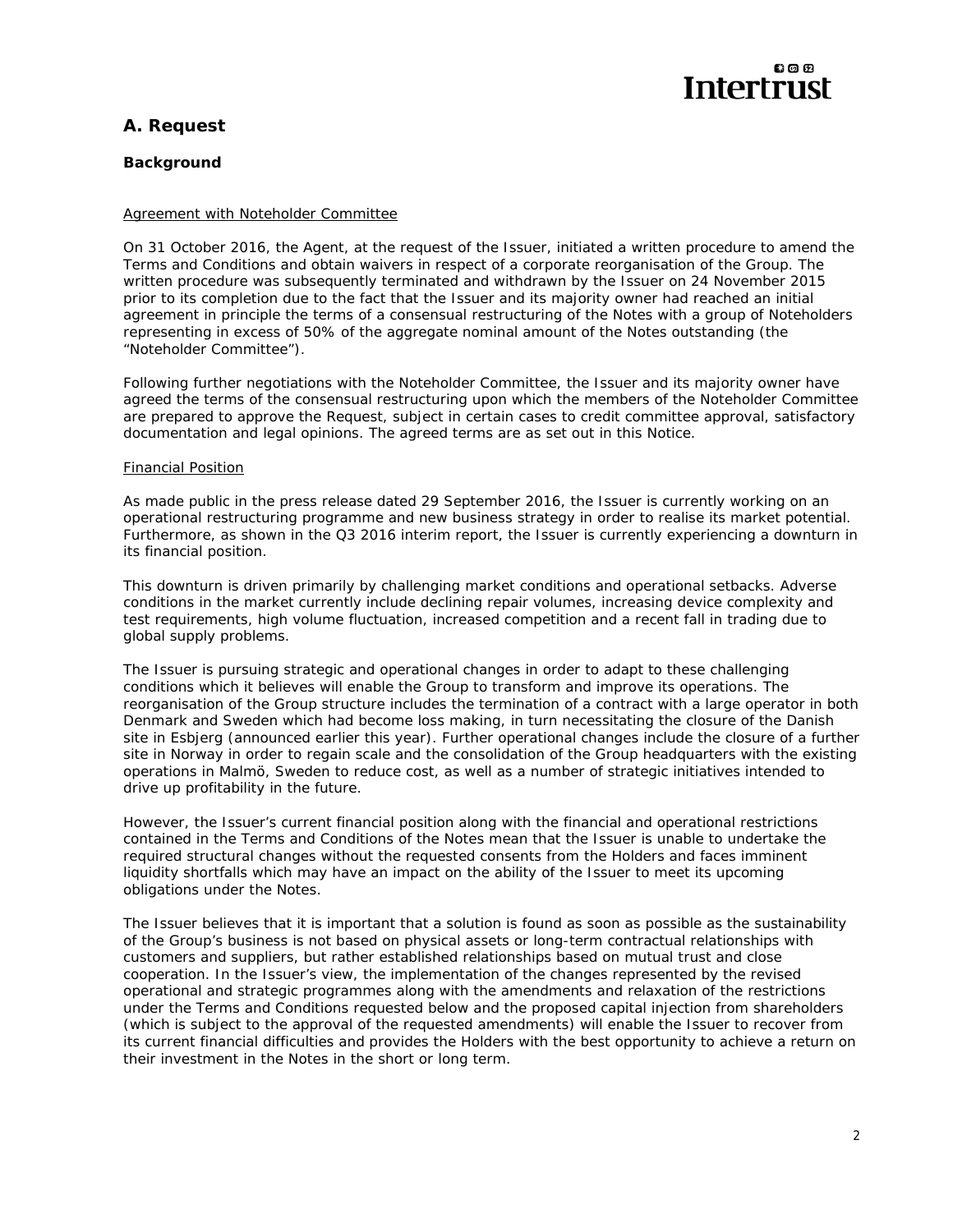

Accordingly, the Issuer is requesting that (i) certain changes be made to the Terms and Conditions and (ii) that certain restrictions contained therein are temporarily waived to allow the Issuer to restructure the Group to adapt to current market conditions, increase profitability and ensure that it has sufficient flexibility to operate during the recovery phase.

Given the Issuer's current financial situation, failure to successfully implement the changes requested as part of this written procedure is likely to have a material adverse effect on the financial position of the Group and the Issuer's ability to meet its obligations under the Notes in the short and long term.

#### *Support from owners*

The majority shareholder of the Issuer is willing to continue to support the Group throughout the recovery phase and is prepared to contribute a further DKK 30,000,000 to the Issuer's capital and, to the extent required and at its sole discretion, the proposed Support Loan into the Group to cover the imminent shortfall in liquidity. In addition, certain other shareholders and management may contribute additional capital over and above the DKK 30,000,000 referred to above. The capital injection is subject to the approval of the Request by the Holders.

The proposed capital injection is expected to take place as a write down of the existing share capital of the Issuer and a simultaneous issue of shares. Furthermore, the Issuer requires the flexibility to provide management incentives in the form new preference shares or warrants which will require an amendment to the articles of association. Such preference shares or warrants will only receive any distributions or be exercisable, respectively, following the redemption of the Notes in full.

All such new shares, preference shares and warrants issued by the Issuer shall be pledged in favour of the Noteholders.

### *Termination of arbitration and litigation proceedings*

As disclosed in the prospectus dated 13 November 2015 relating to the Notes, the Group has been in long-running arbitration/litigation proceedings against the former shareholders of Telecare Service A/S (the "**Former Shareholders**"). The claim against the Former Shareholders was based on errors identified in the financial statements of Telecare Service A/S and TC Mobile Repair AB for the financial years leading up to and including the completion of the acquisition in mid-2013.

In a settlement agreement dated 28 October 2016, Mobylife and the Former Shareholders have agreed to terminate the arbitration proceedings on the following basis:

(i) Mobylife will continue to be indemnified for claims brought against them prior to 31 December 2018 on the basis of the historic transactions that were the subject of the arbitration by amounts held in an escrow account as part of the existing arbitration.

(ii) Due Andersson Holding ApS has agreed to forgive the debt represented by the outstanding vendor note to Mobylife Holding A/S (representing a debt of approximately DKK16.5 million in principal and accrued interest).

(iii) CC Orange Invest ApS has agreed to make a cash payment to Due Andersson Holding ApS of DKK 1 million of which DKK 500,000 is paid at the time the settlement becomes effective, and DKK 500,000 is paid by 31 December 2018 (subject to no claims having been made against the Issuer in respect of the above-mentioned historical transactions which were the subject of the arbitration).

(iv) The settlement is conditional upon the approval of the Request by the Noteholders.

The Issuer and its shareholders have accepted this full and final conditional settlement for the following reasons:

(i) They believe that there is no further benefit to be gained from continuing the proceedings against the Former Shareholders given the uncertainty around (a) receiving a favourable judgment, (b) the size of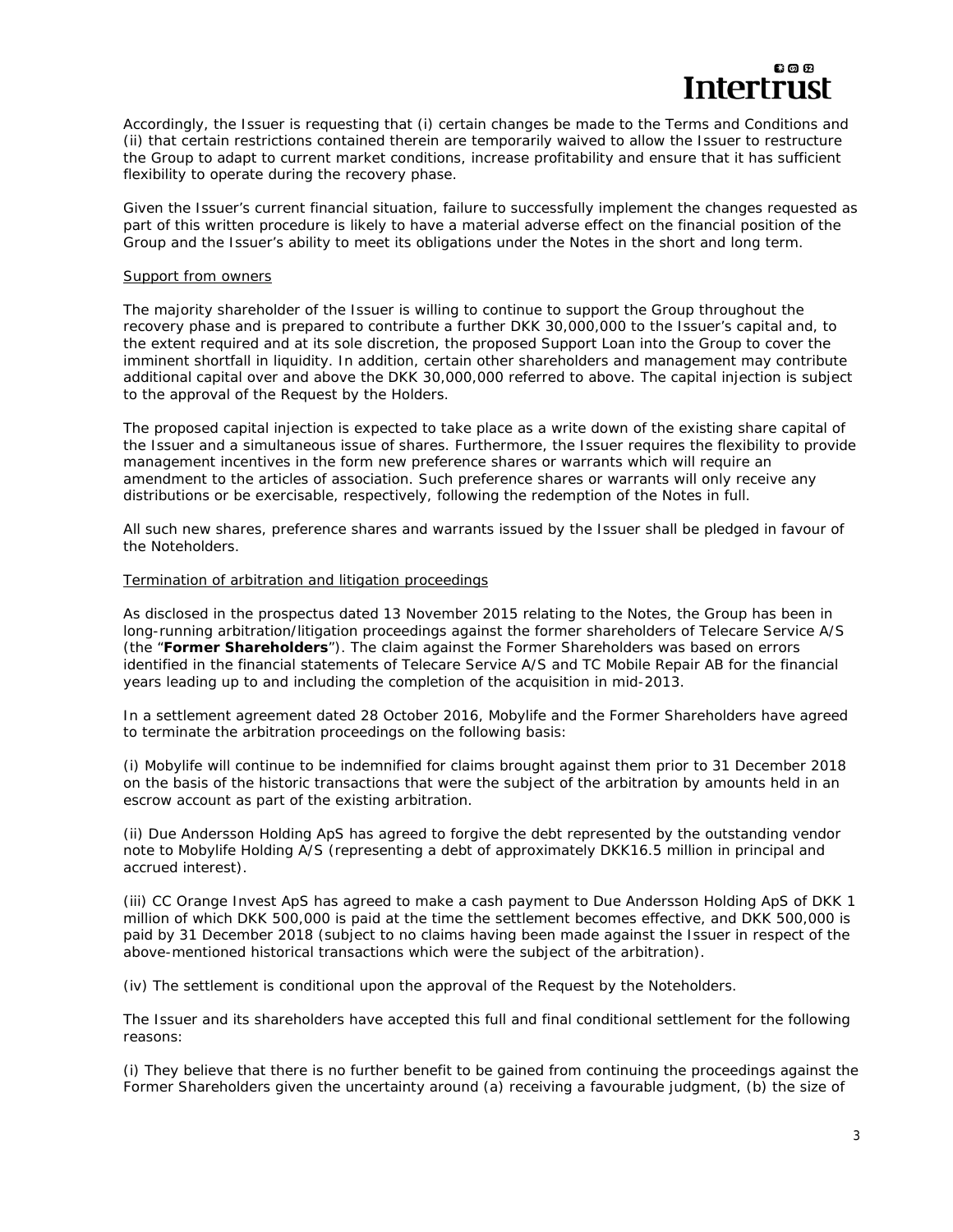

such a judgment and (c) the ability of the Former Shareholders to pay in the event that a favourable judgment is received.

(ii) The conclusions of an independent expert opinion found no evidence of fraud on the part of the Former Shareholders and accordingly the claim is limited to breach of representations and warranties given in the share purchase agreement relating to the original sale of Telecare Service A/S, thereby significantly reducing the proceeds available in the event of a favourable judgment. The proceeds of the litigation are now capped at the DKK4,815,000 which is currently held in the escrow account and would, even in the event of a favourable judgment, only be available to indemnify the Issuer against claims based on the subject matter of the arbitration.

(iii) Pursuing the arbitration further would continue to drain the Group's resources given the significant cost to the Group, both in terms of legal fees and management time and effort required. This settlement will enable management to focus on reviving the Issuer's business as described in this notice.

Accordingly, the Issuer believes that the settlement of the arbitration proceedings is in the best interests of the Group and the Noteholders, enabling it to draw a line under the arbitration and focus on the future development of the business.

#### *Amendments to the Terms and Conditions*

The key amendments proposed to be made to the Terms and Conditions are as follows (as set out in full in Appendix 1):

- 1) Extension of the Final Maturity Date from 23 May 2018 to 23 May 2020.
- 2) Reduction of the Nominal Amount of each Note from SEK 1,000,000 to SEK 700,000, and accordingly the total aggregate nominal amount of the Notes outstanding shall be reduced from SEK 282,000,000 to SEK 197,400,000, representing a reduction of 30% of the nominal amount of the Notes.
- 3) Inclusion of a nine month interest holiday, with the accrued interest being deferred and capitalised quarterly and payable upon redemption of the Notes. Accordingly the first interest payment after the amendment to the terms and conditions to fall on the Interest Payment Date in November 2017, relating to the quarter ending on 23 November 2017. Interest shall be deemed to have accrued on the total aggregate nominal amount of the Notes based on a nominal amount of each Note of SEK 700,000 from and excluding 23 November 2016. Interest shall accrue on such deferred and capitalised accrued interest from (but excluding) the Interest Payment Date on which such Interest is capitalised.
- 4) Replacement of the voluntary total redemption (call option) provisions set out in Clause 9.3 of the Terms and Conditions with a call option exercisable first on 23 December 2017 at a premium of 50% of the coupon, stepping down to 25% of the coupon on 23 December 2018, and then to par on 23 December 2019.
- 5) Removal of the ability to make dividend payments under Clause 12.3.2 of the Terms and Conditions.
- 6) Removal of the ability to issue Subsequent Notes in accordance with Clause 12.4.1 of the Terms and Conditions.
- 7) Inclusion of the Issuer's ability at any time prior to 30 June 2018 to incur a shareholder loan of up to DKK 15,000,000 (or the equivalent thereof in other currencies) on a subordinated, unsecured basis (the "**Support Loan**"). The Support Loan shall mature on 31 December 2020 (to be extended to mature after the Final Maturity Date if the Final Maturity Date is extended) and be subject to the Intercreditor Agreement. The Support Loan (excluding interest) may be repaid on or prior to 30 June 2018, subject to no Event of Default having occurred and continuing as at the date of such repayment. If not repaid or redeemed (as the case may be)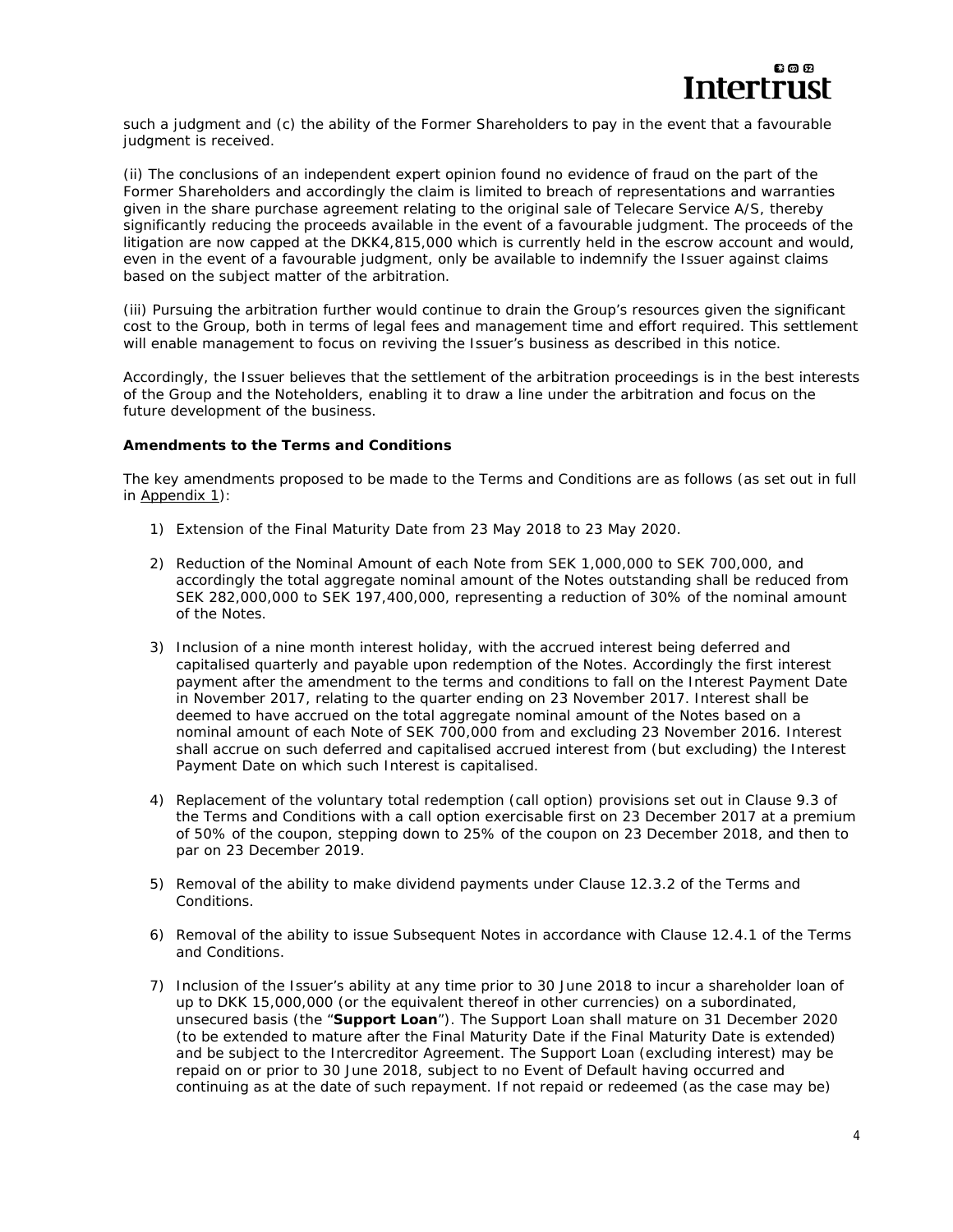# **ස** ග ශ Intertrust

prior to 30 June 2018, the Support Loan shall mature on 31 December 2020 (to be extended to mature after the Final Maturity Date if the Final Maturity Date is extended) and shall at any time after 30 June 2018 be convertible into equity at the sole discretion of the Issuer (any additional shares issued in relation to such conversion shall be pledged in favour of the Agent on behalf of the Noteholders). Interest shall accrue on the Support Loan but shall be payable only on 31 December 2020 (or a date later than the Final Maturity Date if the Final Maturity Date is extended), or, in the case of a conversion of the Support Loan to equity, shall be capitalised and converted into equity.

- 8) Financial covenant set out in Clause 13.1.1 of the Terms and Conditions to be amended so that the threshold reflects 30% headroom over the management case (as set out in Appendix 2 hereto), first tested on 31 December 2017 based on 2017 annual EBITDA (and tested quarterly thereafter based on last twelve months EBITDA). For the avoidance of doubt, the thresholds for subsequent test dates shall also reflect a 30% headroom over the management case.
- 9) Inclusion of a new obligation for the Issuer to notify the Agent when either (i) the liquidity headroom (cash and undrawn amounts under the permitted working capital facilities not exceeding DKK 15 million) falls below DKK10 million at the end of any month and such shortfall is not remedied within 5 business days of such month end, or (ii) the Issuer becomes aware at any time that the liquidity headroom at the end of any month will fall below DKK 10,000,000 and will remain under DKK10 million for a period of 5 business days thereafter.

### *Corporate Reorganisation*

As mentioned above, in order to streamline and optimise the Group's business, the Issuer is proposing to make the structural changes set out below and as described in the structure chart set out in Appendix 3 hereto) (the "**Corporate Reorganisation**") and will require the waiver of certain restrictions in the Terms and Conditions by the Holders to permit the disposals and voluntary liquidations shown therein required to effect the Corporate Reorganisation, as well as the consent to the release of certain security on the understanding that equivalent security will be provided or confirmed on or prior to such release in relation to the shares of the group companies acquiring the assets and operations of the liquidated/disposed group companies.

The proposed changes to the group structure are as follows:

1) The merger of the Finnish subsidiaries: Mobylife Helsinki Oy and Mobylife Oy.

This merger will constitute a merger between an Operating Company (Mobylife Oy) and a wholly owned Group Company (Mobylife Helsinki Oy) whereby the Operating Company will be the surviving entity, and therefore no waiver or consent is required under Clause 12.5 (*Mergers*) of the Terms and Conditions.

2) The merger of the Norwegian subsidiaries: Mobylife Drammen AS, Mobylife Kongsberg AS and Mobylife AS.

This merger will constitute a merger between an Operating Company (Mobylife AS) and two wholly owned Group Companies (Mobylife Drammen AS and Mobylife Kongsberg AS) whereby the Operating Company will be the surviving entity, and therefore no waiver or consent is required under Clause 12.5 (*Mergers*) of the Terms and Conditions.

3) Incorporation of a new Danish subsidiary of Mobylife Holding A/S

The incorporation of a new Danish subsidiary of Mobylife Holding A/S is not restricted by the Terms and Conditions. A pledge will be granted by Mobylife Holding A/S over the shares of the new Danish Subsidiary in favour of the Agent. The new Danish subsidiary will be capitalised by Mobylife Holding A/S with a combination of equity and debt providing it with the necessary level of solidity to continue the activities of Mobylife A/S (see item 5) below).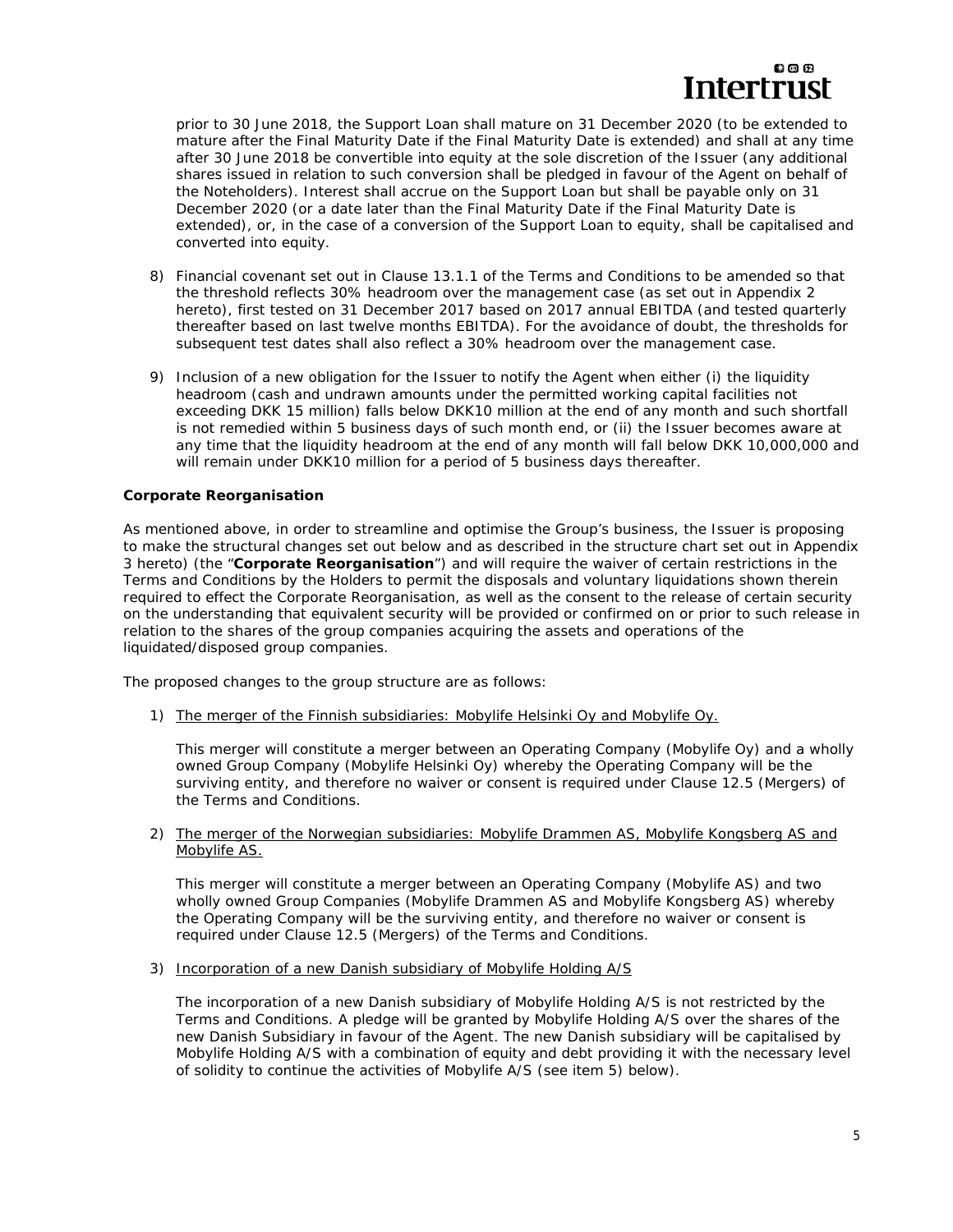#### 4) Transfer of shares in Mobylife AB from Mobylife AS to Mobylife Holding A/S

The transfer of the shares in Mobylife AB to the Issuer represents a disposal of material assets which do not form part of the Transaction Security. Pursuant to Condition 12.6.1(b) such assets are permitted to be transferred to the Issuer without any restriction. Accordingly, there is no need for any form of consent or waiver in respect of this part of the restructuring.

A pledge will be granted over the shares in Mobylife AB by Mobylife Holding A/S.

#### 5) Transfer of operations of Mobylife A/S and Mobylife Ljungby AB to the new Danish subsidiary and Mobylife AB

The disposal of the activities of a company is likely to constitute "divesting or otherwise disposing of any material asset", which pursuant to Clause 12.6.1 can only be done (i) if such assets do not constitute Transaction Security, (ii) on arm's length terms and (iii) in the ordinary course of business.

While the activities of Mobylife A/S and Mobylife Ljungby AB (i) do not constitute Transaction Security and (ii) will be transferred on arm's length terms following third party appraisal, it may be questionable whether the transfers could be argued to be "in the ordinary course of business" of the transferors.

Accordingly, a waiver of Clause 12.6.1 is required from the Holders to permit these disposals to be carried out, provided that such disposals shall not be carried out until the new security over the shares in the new Danish subsidiary and Mobylife AB has been in place for at least three (3) months.

Upon the transfer of the activities of Mobylife A/S, the debt represented by the intercompany loan between Mobylife Holding A/S and Mobylife A/S will be transferred to the new Danish subsidiary. The term of the intercompany loan will also be extended to 1 June 2020 to ensure that its maturity remains after the Final Maturity Date of the Notes. The transfer and extension of the intercompany loan will require the consent of the Agent under the related pledge agreement (and Mobylife Holding A/S under the terms of the loan itself).

The intention is that following the completion of the Corporate Reorganisation, the companies holding the transferred activities and inter-group debt will be covered by share pledges granted in favour of the Agent (on behalf of the Holders) and that therefore the Holders should be in the same position in an enforcement as they were prior to the Corporate Reorganisation taking place.

#### 6) Solvent liquidation of Mobylife A/S and Mobylife Ljungby AB

Following the transfer of the activities of Mobylife A/S and Mobylife Ljungby AB, the intention is to liquidate the redundant companies by means of a solvent liquidation process (or, to the extent that is not possible, a bankruptcy of such entities). The liquidation will not be initiated until the new security over the shares in the new Danish subsidiary and Mobylife AB have been in place for at least three (3) months and the activities of Mobylife A/S and Mobylife Ljungby AB have been transferred in accordance with 5) above.

Condition 14.1(e) provides that it will be an event of default if a company is insolvent "other than as a result of a merger or solvent liquidation as permitted under Clause 12.5". Clause 12.5 permits corporate reorganisations between wholly owned group companies and an Operating Company where the Operating Company shall be the surviving entity and the Transaction Security will continue to be valid and effective over the shares thereof.

In this case the effect of the proposed liquidations will be that the operating companies (Mobylife A/S and Mobylife Ljungby AB) will not survive. Accordingly this would not fall into the exemption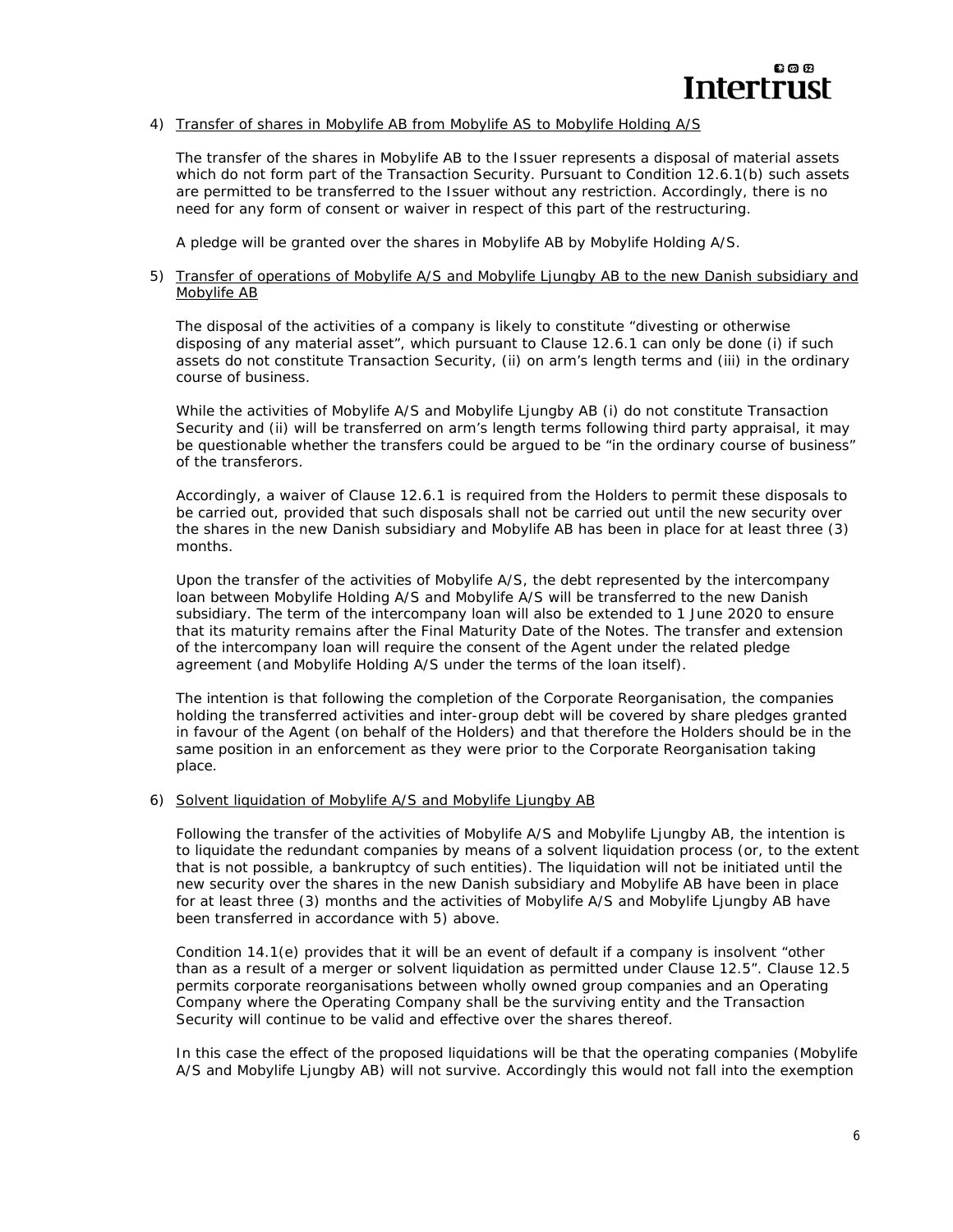from the insolvency event of default and that therefore a further waiver of Clause 14.1(e) is required to permit Mobylife to carry out the proposed transactions.

If either or both of the liquidations are carried out as bankruptcies then the waiver will also be required.

In addition, the existing pledges over the shares of Mobylife A/S and Mobylife Ljungby AB will need to be released by the Agent to enable the liquidations to take place following the transfer of the operations as per step 5) above. The pledges may not be released until the new share pledges over the new Danish subsidiary and Mobylife AB have been in place for at least three (3) months and at least three (3) months have passed since the transfer of activities of Mobylife A/S and Mobylife Ljungby AB in accordance with 5) above.

It is also possible that during the reorganisation process it is deemed commercially beneficial for Mobylife A/S and/or Mobylife Ljungby AB to remain in existence and accordingly there may be no need for these entities to be liquidated. The Group will make this determination at a later stage in the restructuring process which is expected to be completed (depending on the liquidation processes) in the first half of 2017.

#### *Request*

1. Considering the situation set out above, the Issuer is hereby requesting:

- 1) an amendment and restatement of the Terms and Conditions on the terms set out in the draft attached hereto as Appendix 1 (the "**Proposed Amended and Restated Terms and Conditions**"), being a comparison showing the proposed changes between the existing Terms and Conditions and the Proposed Amended and Restated Terms and Conditions;
- 2) the Noteholders to consent to and instruct the Agent to take all steps necessary in order to reflect the injection of at least DKK30 million into the Issuer and to enable the Issuer to issue preference shares and/or warrants to management as part of a management incentive programme as described under "*Support from owners*" above, including the necessary amendments to the articles of association of the Issuer, the share pledge agreement in respect of the Issuer's shares and any other documentation required to effect such steps;
- 3) provided that no Event of Default has occurred since the Effective Date (as defined below) which has not been waived by the Noteholders when any relevant action or step set out under "*Corporate Reorganisation*" above is to be undertaken, a waiver from the Noteolders in respect of the General Undertakings set out in Clause 12 of the Terms and Conditions of the Notes and the event of default under Clause 14.1(e) required to effect the Corporate Reorganisation of the Group described above under "*Corporate Reorganisation*". Such waivers to include the following (references are to the steps set out under "*Corporate Reorganisation*" above):

5) Waiver of Clause 12.6.1 of the Terms and Conditions to permit the transfer of the activities of Mobylife A/S and Mobylife Ljungby AB to the new Danish subsidiary and Mobylife AB, respectively.

6) Waiver of Clause 14.1(e) of the Terms and Conditions to permit the liquidation or bankruptcy of Mobylife A/S and Mobylife Ljungby AB.

4) provided that no Event of Default has occurred since the Effective Date which has not been waived by the Noteholders and provided that steps 1) to 5) proposed above under "*Corporate Reorganisation*" have been carried out, consent to the release of the security over the shares of Mobylife A/S, Mobylife Ljungby AB and any other security required to effect the Corporate Reorganisation proposed above under "*Corporate Reorganisation*";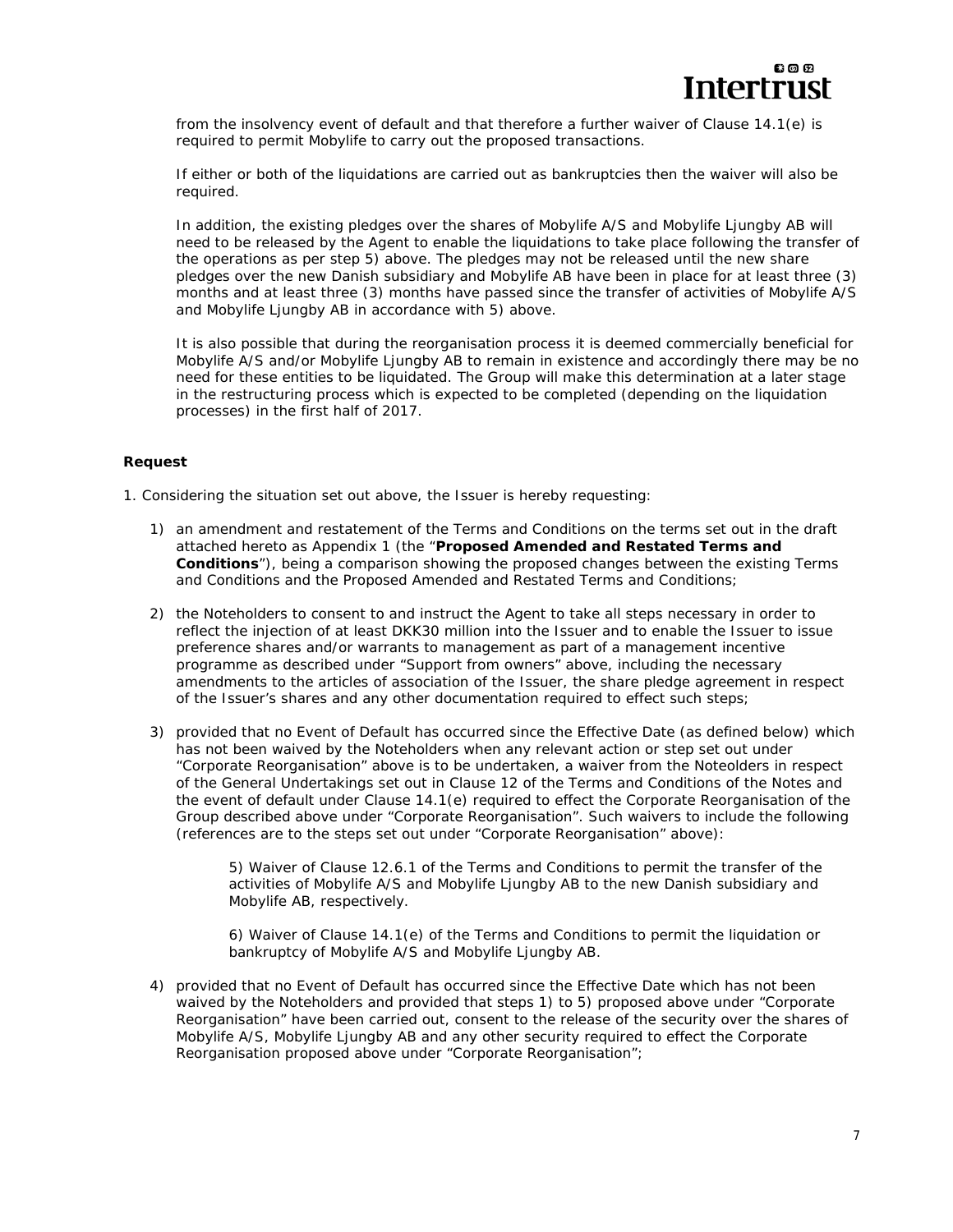- 5) provided that no Event of Default has occurred since the Effective Date which has not been waived by the Noteholders, consent to amendments to the Security Documents required to reflect the changes to the Transaction Security as a result of the Corporate Reorganisation;
- 6) provided that no Event of Default has occurred since the Effective Date which has not been waived by the Noteholders, consent to the granting of any new security as required to effect the Corporate Reorganisation proposed above under "*Corporate Reorganisation*";
- 7) provided that no Event of Default has occurred since the Effective Date which has not been waived by the Noteholders, the Holders to instruct the Agent to consent to the change to the intercompany loan and make any other changes and all things required to effect the transfer and extension thereof as contemplated under 5) of "*Corporate Reorganisation*" above;
- 8) provided that no Event of Default has occurred since the Effective Date which has not been waived by the Noteholders, the Holders to authorise the Agent (i) to consent to any further amendments to or waivers of the Terms and Conditions or any other related documentation (including, *inter alia*, the Intercreditor Agreement and any Security Documentation), and (ii) amend and/or release all security and take all other actions, in each case in the Agent's sole opinion required to effect the changes to the Terms and Conditions and the corporate reorganisation described in this Notice; and
- 9) the Noteholders to waive any breach by the Issuer of the financial covenant contained in Clause 13.1.1 of the Terms and Conditions as at 31 December 2016, and accordingly no Event of Default shall occur as a result of any such breach.

The requests set out in item 1) to 9) above are jointly referred to herein as the "**Request**".

Notwithstanding the above, consent shall always be given in the following circumstances, regardless of the occurrence of an Event of Default:

- in respect of 5) above, to amend the intra-group loan pledge agreement and the Intercreditor Agreement following the transfer of debt represented by the intercompany loan between Mobylife Holding A/S and Mobylife A/S to the new Danish subsidiary;
- in respect of 6) above, to grant security over the shares in the new Danish subsidiary and Mobylife AB following the transfer of shares in Mobylife AB from Mobylife AS to Mobylife Holding A/S and the incorporation of the new Danish subsidiary by Mobylife Holding A/S; and
- in respect of 7) above, to the changes set out in item 7) above following the transfer of debt represented by the intercompany loan between Mobylife Holding A/S and Mobylife A/S to the new Danish subsidiary.

2. Other than any amendments prompted by the Request, the remaining provisions of the Terms and Conditions will remain unchanged and continue to apply in their existing form.

# *Effectiveness of the Request*

The effectiveness of the Request set out above is subject to the approval by the requisite majority of Noteholders and (in the case of the requests set out in 1) and 3) to 8) above only) that the following conditions have been fulfilled:

1) no later than 30 December 2016, evidence satisfactory to the Agent that a capital injection into the Issuer in an amount of at least DKK 30,000,000 by the majority shareholder of the Issuer (and any additional capital injected by certain existing shareholders and/or management of the Issuer) as described under "*Support from owners*" above has occurred and that all new shares issued by the Issuer have been pledged in favour of the Noteholders;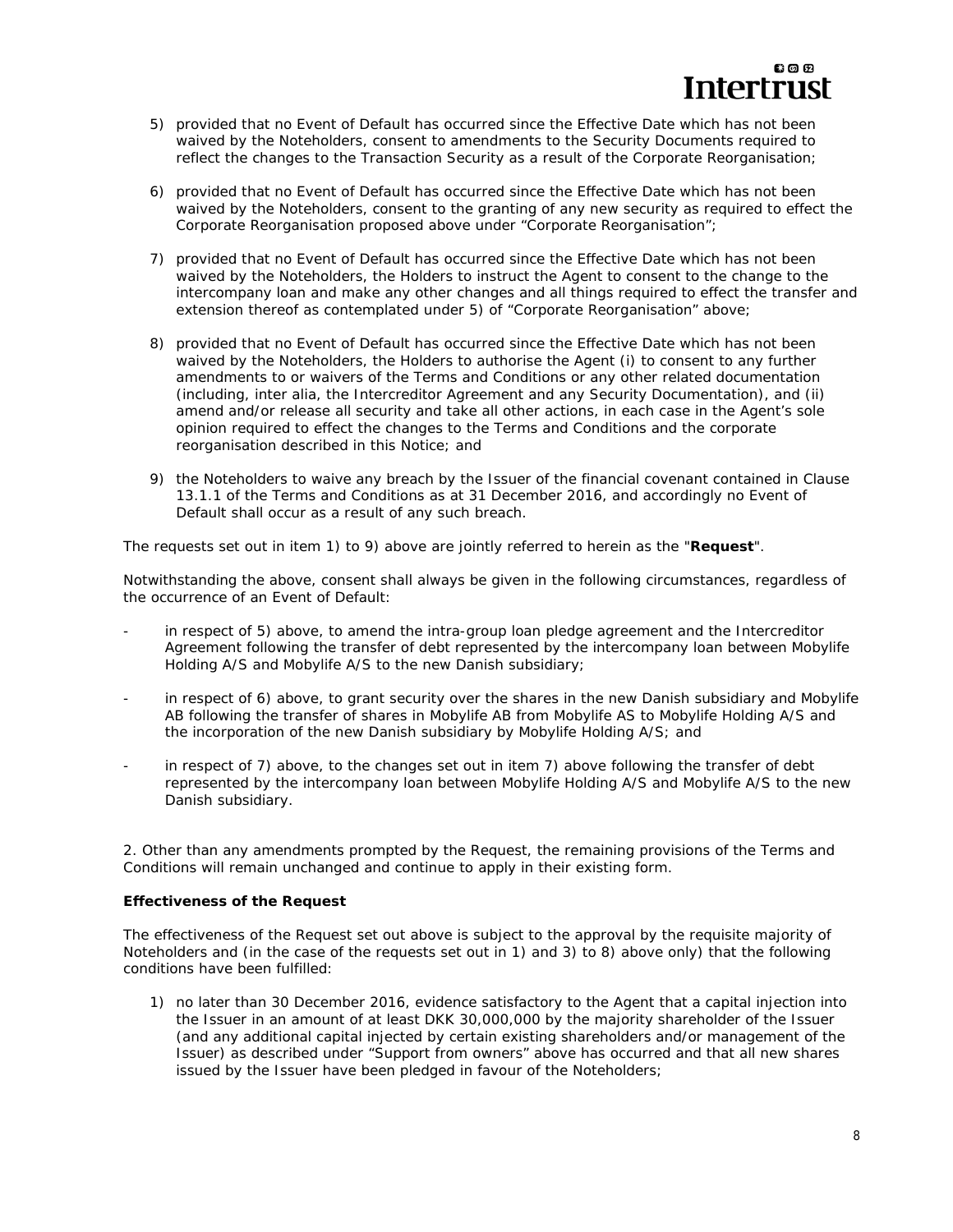

- 2) no later than 2 January 2017, that the Issuer pays to the Agent (i) a retainer fee for legal work in an amount of no less than SEK 285,000, and (ii) the amounts set out in the invoice from the Agent amounting to SEK187,699 in relation to work done in relation to the first written procedure;
- 3) no later than 2 January 2017, satisfactory confirmation from legal counsel to the Agent to the effect that the Corporate Reorganisation will not have a materially detrimental effect on the security package granted to the Noteholders in respect of the Notes, subject to customary qualifications including for the avoidance of doubt any applicable hardening periods;
- 4) no later than on the date of the capital injection referred to in 1) above, satisfactory confirmation from Danish legal counsel to the Issuer to the effect that the pledge over the new shares in the Issuer following the capital injection described under "Support from owners" and the security over the intra-group loan following step 5) under "Corporate reorganisation" above will not be subject to substantial avoidance risk pursuant to Danish insolvency law;
- 5) no later than on the date of the capital injection referred to in 1) above, a legal opinion from legal counsel to the Issuer, satisfactory to the Agent, that the capital injection has been duly carried out and that the security over all new shares issued by the Issuer as described above will constitute valid and effective security interests; and
- 6) no later than 30 December 2016, the due execution by the Issuer, and any other relevant party (other than the Agent), of the Proposed Amended and Restated Terms and Conditions.

The Issuer shall provide the Agent with evidence, to the Agent's satisfaction, that the above conditions have been satisfied. The Agent shall immediately upon the receipt of such evidence inform the Noteholders that the Request has become effective and the date on which it has become effective (the "**Effective Date**") by way of sending a notice to Noteholders, publishing a press release and making an announcement on its website.

#### *Conditions Subsequent*

Following the effectiveness of the Request in accordance with the above, the following conditions shall also be fulfilled:

- A. no later than 30 June 2017, that steps 1) to 5) described above under "*Corporate Reorganisation*" have been carried out in accordance therewith, and that the liquidation processes described under step 6) have been initiated;
- B. prior to the initiation of step 1) and 2) described above under "Corporate Reorganisation", that the Issuer pays an additional retainer fee for legal work in an amount of no less than SEK100,000;
- C. if the retainer described in B. above is paid out in full to legal advisers prior to 30 June 2017, an additional retainer fee of SEK100,000 shall be paid by the Issuer to the Agent within ten business days of the Agent giving notice that such retainer has been fully utilised (and if such additional retainer is fully utilised prior to 30 June 2017 a further retainer of SEK 100,000 shall be payable to the Agent (for the avoidance of doubt the aggregate retainer payable by the Issuer in respect of B. above and this item C. shall not exceed SEK 300,000));
- D. prior to the initiation of steps 1) and 2) described above under "*Corporate Reorganisation*", a confirmation from legal counsel, if requested by the Agent, to the effect that the transaction security over the surviving entities will continue to be valid and effective;
- E. no later than the date of completion of each of step 3), 4) and 5) described above under "*Corporate Reorganisation*" is carried out, satisfactory legal opinions from legal counsel of the relevant jurisdictions to the effect that (i) any existing security which is not released will continue to be valid and remain in full force and effect and (ii) that any new security granted will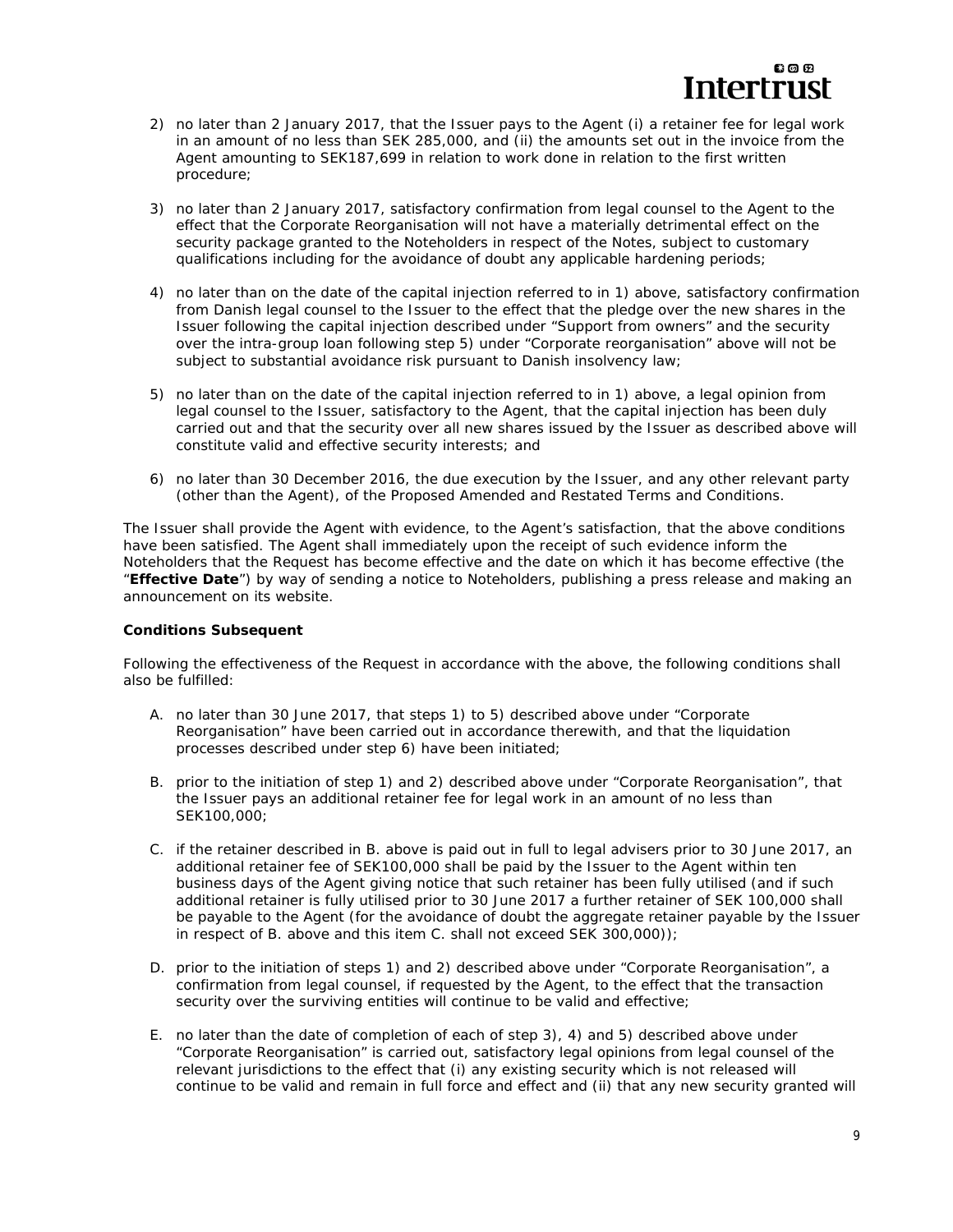

be valid and effective, subject to customary qualifications including for the avoidance of doubt any applicable hardening periods;

- F. no later than on the date of the granting of the subordinated shareholder loan of up to DKK 15,000,000, that the relevant lender accedes to the Intercreditor Agreement;
- G. that, upon reasonable request by the Agent, the security package is supplemented as soon as practicable following such request to reflect the proposed Corporate Reorganisation (such supplement to the security package being limited to further security over equity interests or pledges over intercompany receivables); and
- H. that the Issuer pays, within 10 business days of demand, all reasonable costs of legal counsel in the relevant jurisdictions providing such guidance as the Noteholders deem necessary with regard to the amendments of the Terms and Conditions and the current restructuring proposal discussions, including drafting, reviewing and/or commenting on documentation relating to the security package or the corporate reorganisation.

For the avoidance of doubt, a failure by the Issuer to comply with any of these conditions subsequent shall constitute an Event of Default under the Terms and Conditions, unless (except in the case of D. above) such failure to comply is deemed remediable by the Agent and is remedied with 5 business days of the earlier of the Agent giving notice and the Issuer becoming aware of such non-compliance.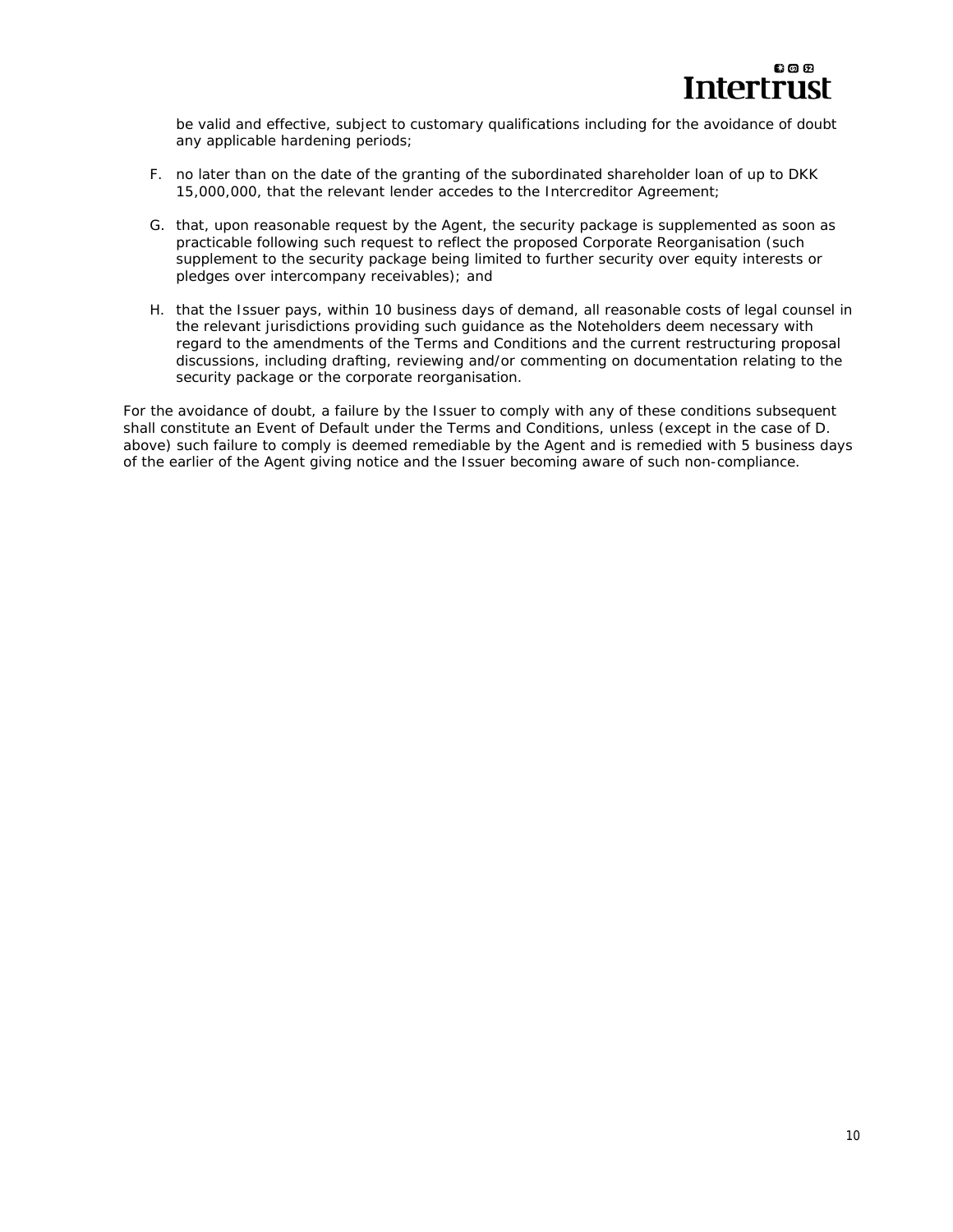

#### **All Noteholders are strongly encouraged to review and consider the Request and the Proposed Amended Terms and Conditions set out in Appendix 1 hereto. The Agent is available for discussions and coordination of Noteholders if needed.**

# **B. Decision procedure**

The Agent will determine whether replies received are eligible to participate in the Written Procedure, continuously calculate the replies provided in respect of the Request and determine the result of the Written Procedure as soon as possible based thereon.

Once a requisite majority of consents of the Adjusted Nominal Amount for which Noteholders reply in the Written Procedure have been received by the Agent, the relevant decision shall be deemed to be adopted, even if the time period for replies in the Written Procedure has not yet expired.

Information about the decision taken in the Written Procedure will be sent by notice to the Noteholders, published on the websites of the Issuer and the Agent and published by way of press release by either the Agent or the Issuer.

Minutes from the Written Procedure shall at the request of a Noteholder be sent to it by the Issuer or the Agent, as applicable.

If the Request is approved by the Written Procedure it will be binding on all Noteholders whether they participated in the Written Procedure or voted against the Request or not, in accordance with the Terms and Conditions.

### *Voting rights*

Anyone who wishes to participate in the Written Procedure must on 7 December 2016 (the "**Record Date**"):

(i) be registered on the Securities Account as a direct registered owner *(direktregistrerad ägare*); or

(ii) be registered on the Securities Account as authorised nominee *(förvaltare),* 

with respect to one or several Notes.

If you are not registered as a direct registered owner, but your Notes are held through a registered authorised nominee *(förvaltare)* or another intermediary, you may have two different options to influence the voting for the Notes.

1. You can ask the authorised nominee or other intermediary that holds the Notes on your behalf to vote in its own name as instructed by you.

2. You can obtain a power of attorney or other authorisation from the authorised nominee or other intermediary and send in your own voting form based on the authorisation. If you hold your Notes through several intermediaries, you need to obtain authorisation directly from the intermediary that is registered in the Securities Account, or from each intermediary in the chain of holders, starting with the intermediary that is registered in the Securities Account as authorised nominee or direct registered owner.

Whether one or both of these options are available to you depends on the agreement between you and the authorised nominee or other intermediary that holds the Notes on your behalf (and the agreement between the intermediaries, if there are more than one).

The Agent recommends that you contact the securities firm that holds the Notes on your behalf for assistance, if you wish to participate in the Written Procedure and do not know how your Notes are registered or need authorisation or other assistance to participate.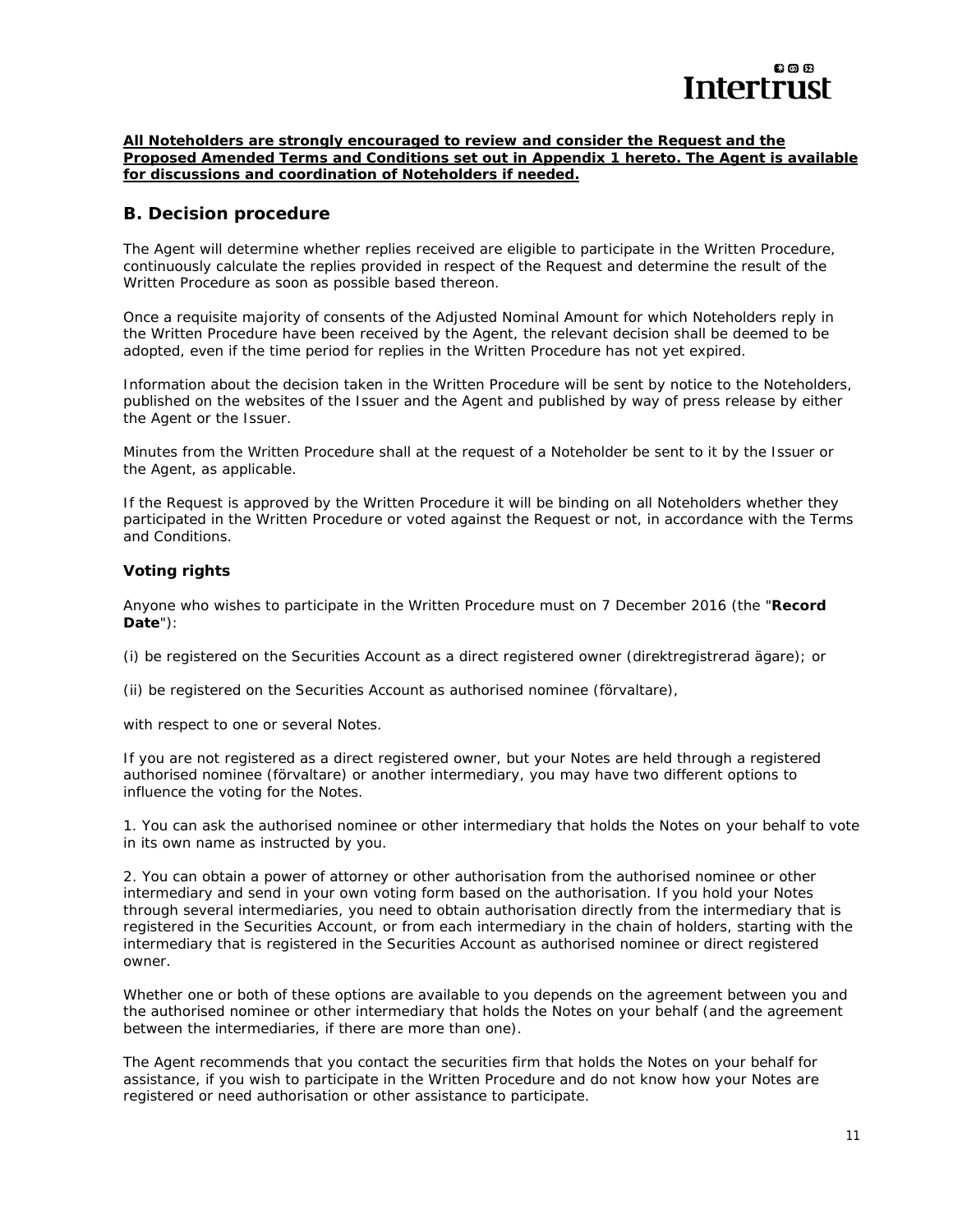

Notes owned by the Issuer, any other Group Company or an Affiliate do not entitle the holders to any voting rights and are not included in the Adjusted Nominal Amount.

### *Quorum*

Pursuant to Clause 16.7 of the Terms and Conditions, a quorum in respect of the Written Procedure will only exist if a Noteholder (or Noteholders) representing at least **fifty (50) per cent** of the Adjusted Nominal Amount reply to the Request.

If a quorum does not exist, the Agent shall initiate a second Written Procedure, provided that the relevant proposal has not been withdrawn by the Issuer. No quorum requirement will apply to such second Written Procedure. At the option of each Noteholder, a voting form provided at or before 12.00 (CET) on 28 December 2016 in respect of the Written Procedure shall also remain valid for any such second Written Procedure.

### *Majority*

As the Request includes elements which require different majority requirements in accordance with the Terms and Conditions, pursuant to Clause 16.5 of the Terms and Conditions, at least **eighty (80) per cent.** of the Adjusted Nominal Amount for which Noteholders reply in the Written Procedure must consent to the Request in order for it to be approved.

#### *Final date to vote in the Written Procedure*

The Agent must have received the votes by mail, courier or e-mail to the address indicated below no later than by **12.00 (CET) on 28 December 2016**. Votes received thereafter will be disregarded.

#### *Address for sending replies*

*By regular mail:* Intertrust (Sweden) AB Attn: Anna Litewka, P.O. Box 16285, 103 25 Stockholm

*By courier:* Intertrust (Sweden) AB Attn: Anna Litewka, Sveavägen 9, 10th floor 111 57 Stockholm

*By e-mail:* trustee@intertrustgroup.com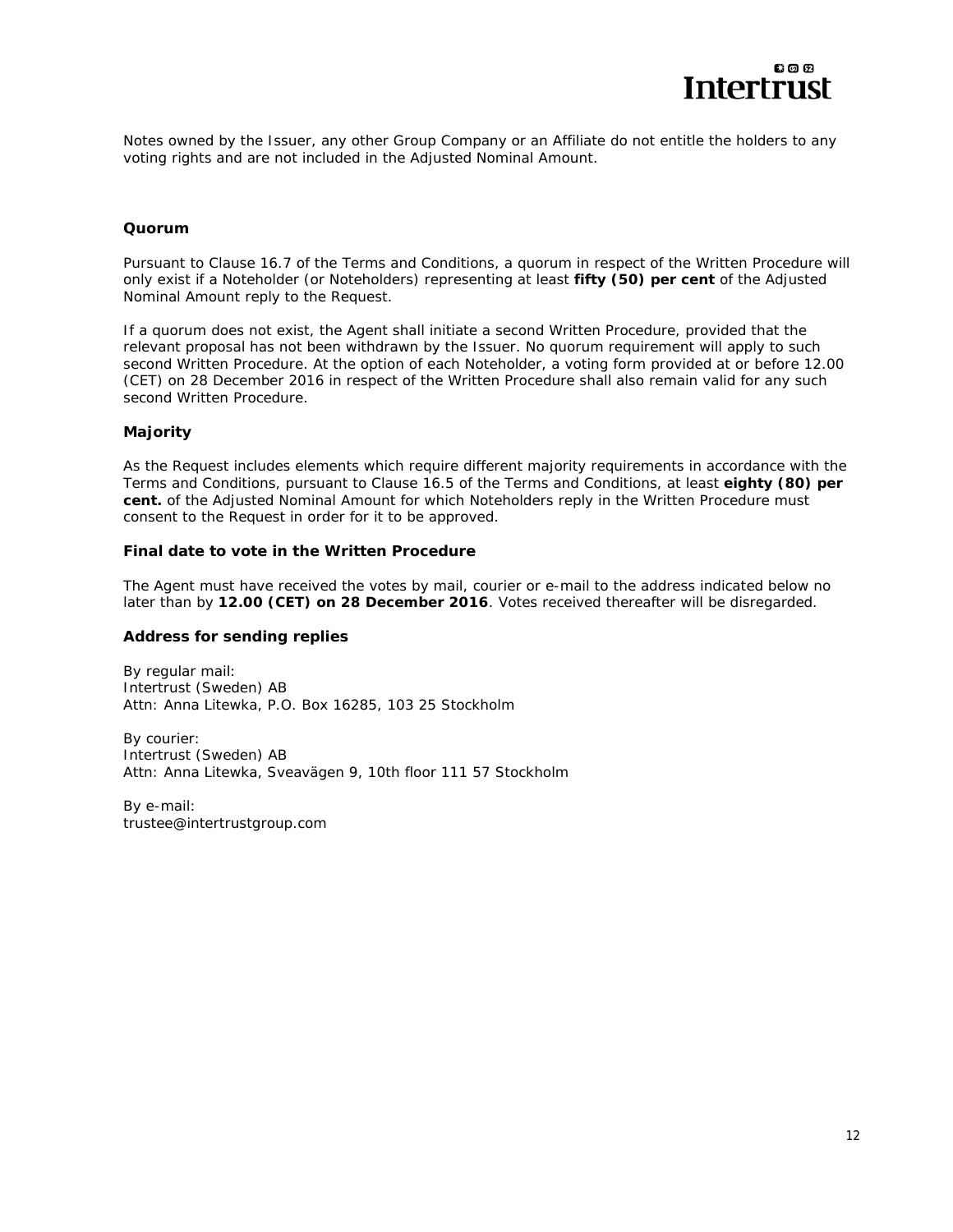

# **VOTING FORM**

**for the Written Procedure initiated on 1 December 2016 for the senior notes with ISIN SE0005936382 issued by Mobylife Holding A/S (formerly known as Telecare Service Holding A/S)** 

**Mobylife Holding A/S requests the Noteholders to approve the Request set out in the notice for the Written Procedure.** 

**The Agent is hereby empowered to enter into all necessary documentation required to implement the Request, in the event the Request is approved.** 

#### **Reply**

| Name of person/entity voting:                                                                                                                                                                                                                          |  |  |  |
|--------------------------------------------------------------------------------------------------------------------------------------------------------------------------------------------------------------------------------------------------------|--|--|--|
| Nominal Amount voted for:                                                                                                                                                                                                                              |  |  |  |
| The undersigned hereby (put a cross in the appropriate box) votes for alternative:                                                                                                                                                                     |  |  |  |
| C) Refrain from voting<br>B) Reject<br>A) Approve                                                                                                                                                                                                      |  |  |  |
| with respect to the the Request.                                                                                                                                                                                                                       |  |  |  |
|                                                                                                                                                                                                                                                        |  |  |  |
| The undersigned hereby confirms (put a cross in the appropriate box) that this voting form<br>shall constitute a vote also for a second Written Procedure (if any) pursuant to clause 16.8 of<br>the Terms and Conditions with respect to the Request: |  |  |  |
| Confirmed<br>Not confirmed                                                                                                                                                                                                                             |  |  |  |

**Signature** 

\_\_\_\_\_\_\_\_\_\_\_\_\_\_\_\_\_\_\_\_\_\_\_\_\_\_\_\_\_\_\_\_\_\_\_\_\_\_\_\_\_\_\_\_\_\_\_ Name in print:

Contact information

Email:

Tel:

**NOTE: Please attach a power of attorney/authorization if the person/entity voting is not registered on the Securities Account as a direct registered owner or authorized nominee. The voting form shall be signed by an authorized signatory. A certified copy of a registration certificate or a corresponding authorization document for the legal**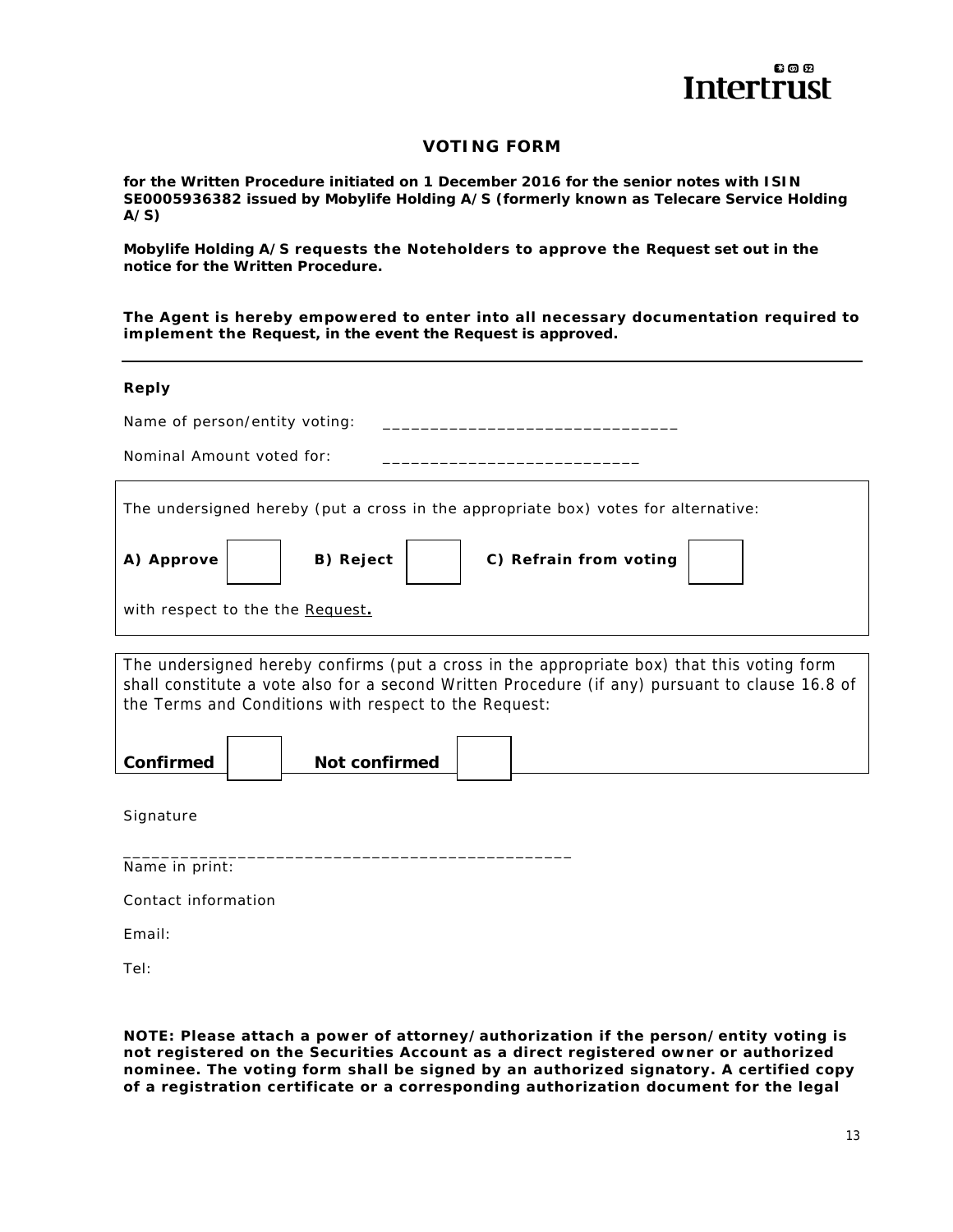

**entity shall be appended to the voting form for any legal entity voting. The registration certificate, where applicable, may not be older than one year.**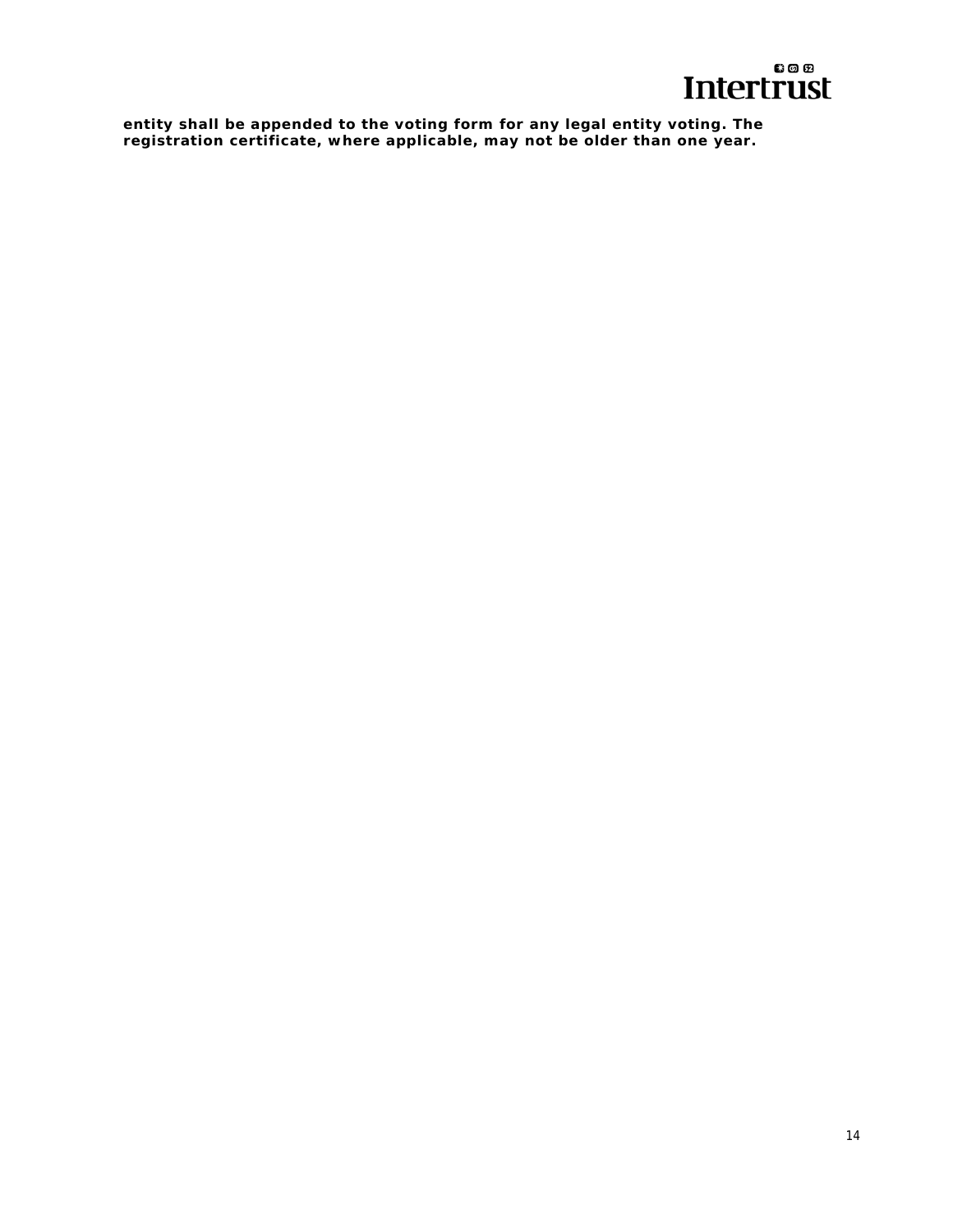

# **POWER OF ATTORNEY/AUTHORISATION<sup>1</sup>**

**for the Written Procedure initiated on 1 December 2016 for the senior notes with ISIN SE0005936382 issued by Mobylife Holding A/S (formerly known as Telecare Service Holding A/S)** 

Authorized Person<sup>2.</sup> : \_\_\_\_\_\_\_\_\_\_\_\_\_\_\_\_\_\_\_\_\_\_\_\_\_\_\_\_\_\_\_\_\_\_\_ Nominal Amount<sup>3</sup>: : \_\_\_\_\_\_\_\_\_\_\_\_\_\_\_\_\_\_\_\_\_\_\_\_\_\_\_\_\_\_\_\_\_\_\_

Grantor of authority<sup>4</sup>: : \_\_\_\_\_\_\_\_\_\_\_\_\_\_\_\_\_\_\_\_\_\_\_\_\_\_\_\_\_\_\_\_\_\_\_

We hereby confirm that the Authorized Person specified above has the right to vote for the Nominal Amount set out above.

We represent an aggregate Nominal Amount of<sup>5</sup>: \_\_\_\_\_\_\_\_\_\_\_\_\_\_\_\_\_\_\_\_\_\_\_\_\_\_\_

We are (put a cross in the appropriate box):

Registered as authorized nominee on a Securities Account

Registered as direct registered owner on a Securities Account

Other intermediary and hold the Notes

through $^{6}$ <sub>--</sub> \_\_\_\_\_\_\_\_\_\_\_\_\_\_\_\_\_\_\_\_\_\_\_\_\_\_\_\_\_\_\_\_\_

\_\_\_\_\_\_\_\_\_\_\_\_\_\_\_\_\_\_\_\_\_\_\_\_\_\_\_\_\_\_\_\_\_\_\_\_\_\_\_\_\_\_\_\_\_\_\_

Date:

 $\overline{a}$ 

**Signature** 

 $1$  Use this form to confirm a person's/entity's authority to vote if the person/entity is not registered as a direct registered

owner or authorized nominee.<br><sup>2</sup> Insert the name of the person/entity that should be authorized to vote.

 $3$  Insert the aggregate nominal amount the Authorized Person should be able to vote for.<br> $4$  Insert the name of ontity/person confirming the authority

<sup>&</sup>lt;sup>4</sup> Insert the name of entity/person confirming the authority.

<sup>&</sup>lt;sup>5</sup> The total Nominal Amount the undersigned represents

<sup>&</sup>lt;sup>6</sup> Mark this option if the undersigned is not registered as authorized nominee or direct registered owner in the Securities Account kept by Euroclear Sweden. Please insert the name of the firm the undersigned holds the Notes through.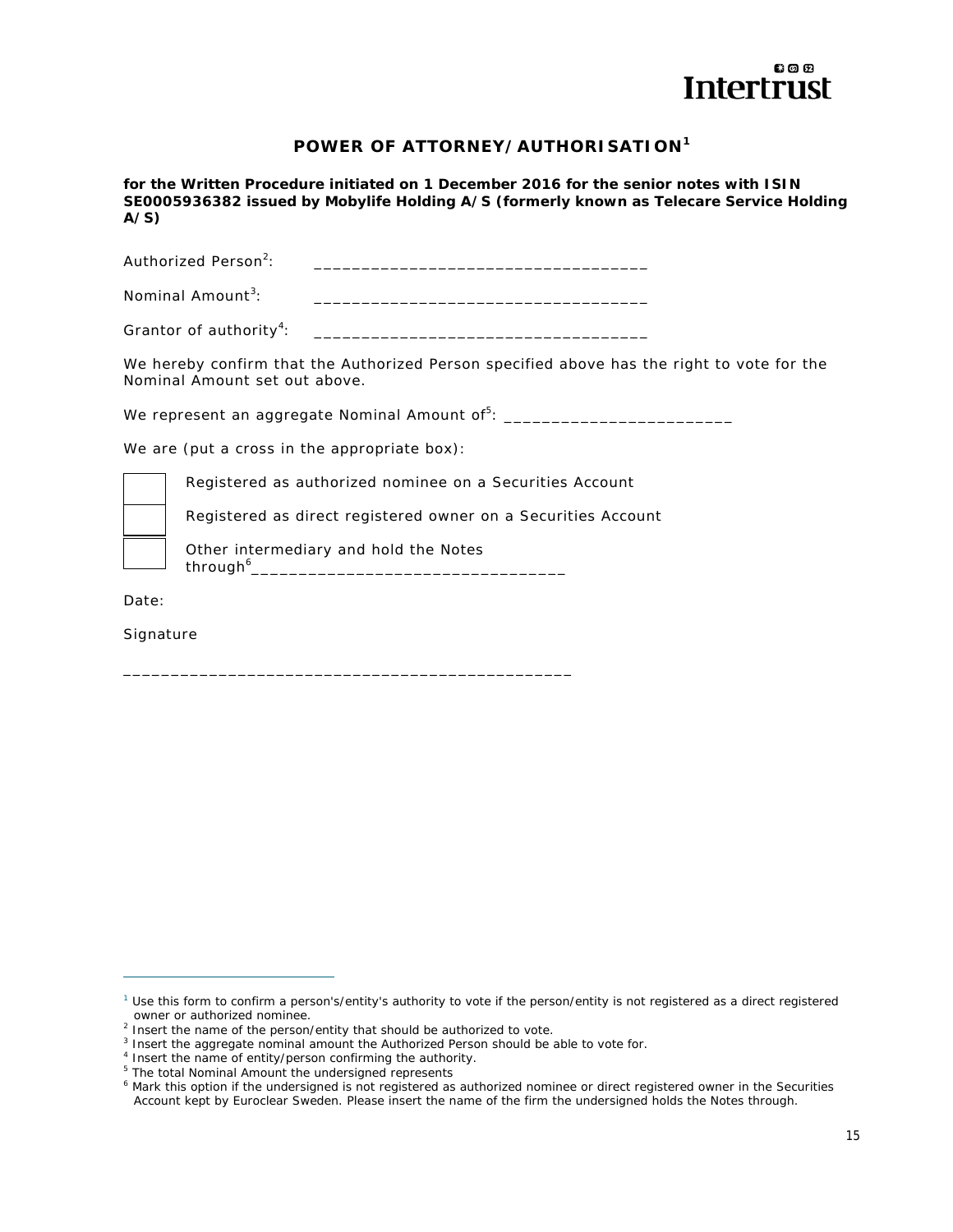# 800 Intertrust

For further questions please see below:

To the Agent: Intertrust (Sweden) AB, Anna Litewka, trustee@intertrustgroup.com or anna.litewka@intertrustgroup.com, +46-8-402 7211.

To the Issuer: Mobylife A/S, Jakob Kraglund, CEO, jakob.h.kraglund@mobylife.dk, +45 2392 3724; or Martin Nyberg, CFO, martin.nyberg@mobylife.dk, +45 2929 8200.

**Stockholm on 1 December 2016**

**Intertrust (Sweden) AB** 

**as Agent**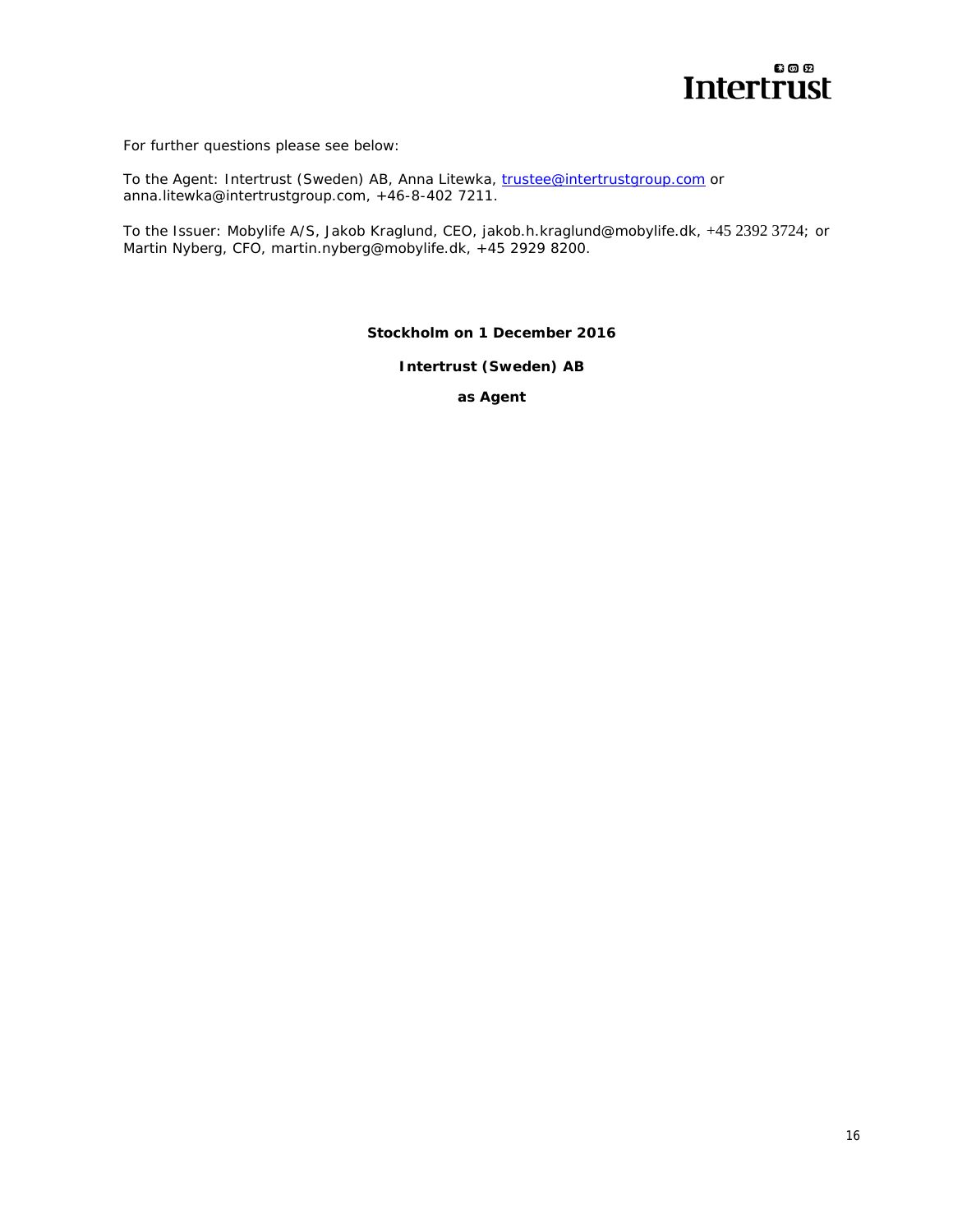

**Appendix 1** 

# **Proposed Amended and Restated Terms and Conditions**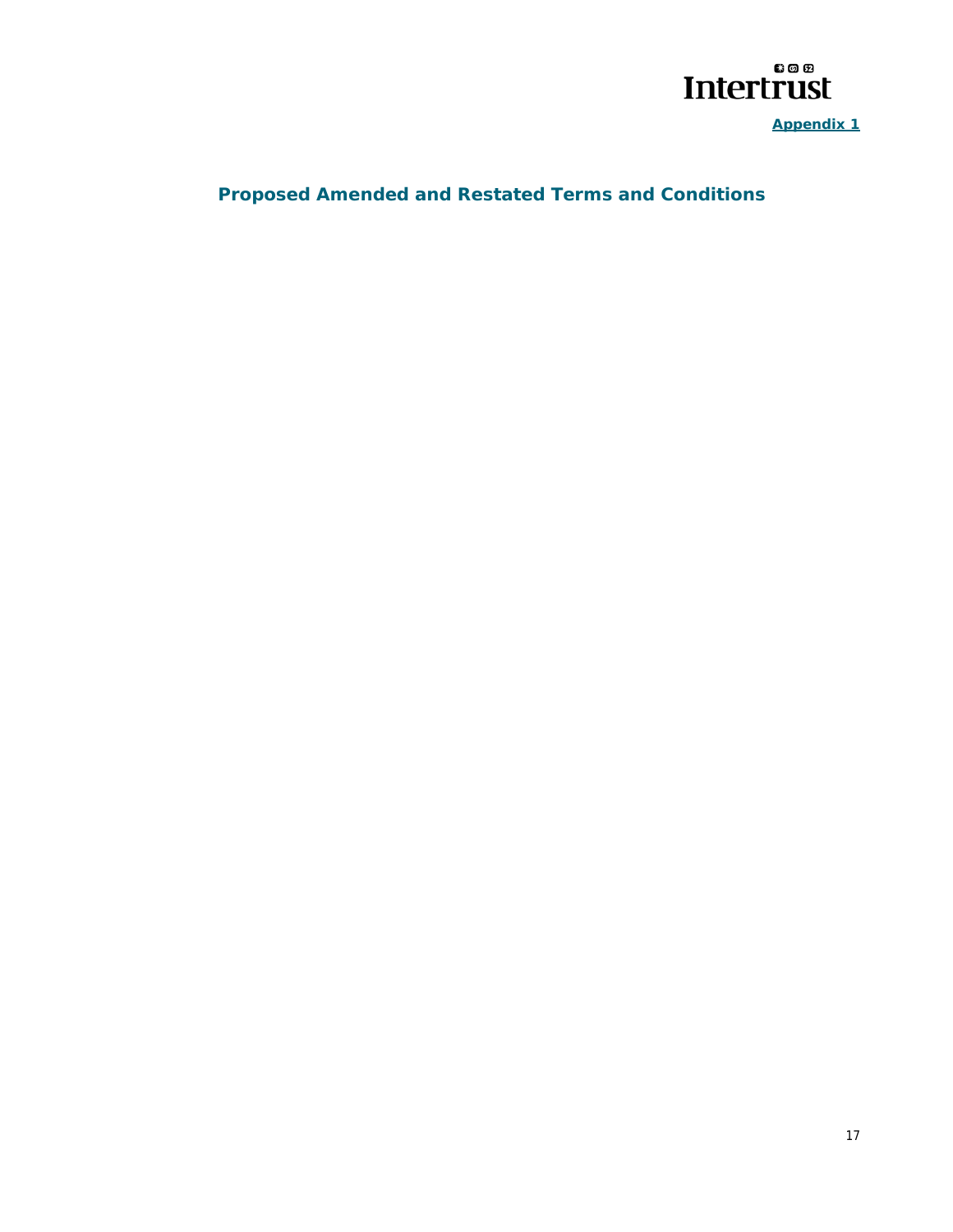With effect from (and including) 17 August 2015[ ] December 2016 (the "**Effective Date**") these Terms and Conditions replace and supersede in every respect the **previous** Terms and Conditions dated 23 May 2014. 2014 as amended and restated on 17 August 2015.

#### **1. Definitions and Construction**

#### **1.1 Definitions**

In these terms and conditions (the "**Terms and Conditions**"):

"**Account Operator**" means a bank or other party duly authorised to operate as an account operator pursuant to the Financial Instruments Accounts Act and through which a Noteholder has opened a Securities Account in respect of its Notes.

"**Accounting Principles**" means (i) until 31 December 2014, the generally accepted local accounting principles, standards and practices in Denmark and, (ii) thereafter, international financial reporting standards ("**IFRS**") within the meaning of Regulation 1606/2002/EC (or as otherwise adopted or amended from time to time), each as applied by the Issuer in preparing its annual consolidated financial statements.

"**Acquisitions**" means the acquisition of the Target Companies (each an "**Acquisition**").

"**Acquisition Failure Event**" means either of the Acquisitions failing to be completed within two (2) months of the Issue Date.

"**Adjusted Nominal Amount**" means the Total Nominal Amount less the Nominal Amount of all Notes owned by a Group Company or an Affiliate, irrespective of whether such person is directly registered as owner of such Notes.

"**Affiliate**" means (i) an entity controlling or under common control with the Issuer, other than a Group Company, and (ii) any other person or entity owning any Notes (irrespective of whether such person is directly registered as owner of such Notes) that has undertaken towards a Group Company or an entity referred to in item (i) to vote for such Notes in accordance with the instructions given by a Group Company or an entity referred to in item (i). For the purposes of this definition, "control" means the possession, directly or indirectly, of the power to direct or cause the direction of the management or policies of an entity, whether through ownership of voting securities, by agreement or otherwise.

"**Agency Agreement**" means the agency agreement entered into on or before the First Issue Date, between the Issuer and the Agent, or any replacement agency agreement entered into after the First Issue Date between the Issuer and an agent.

"**Agent**" means Intertrust (Sweden) AB (previously known as: CorpNordic Sweden AB) (reg. no. 556625-5476), or another party replacing it, as Agent, in accordance with these Terms and Conditions.

"**Applicable Premium**" means the higher of:

- (a) 1.00 per cent. of the Nominal Amount; and
- (b) an amount equal to: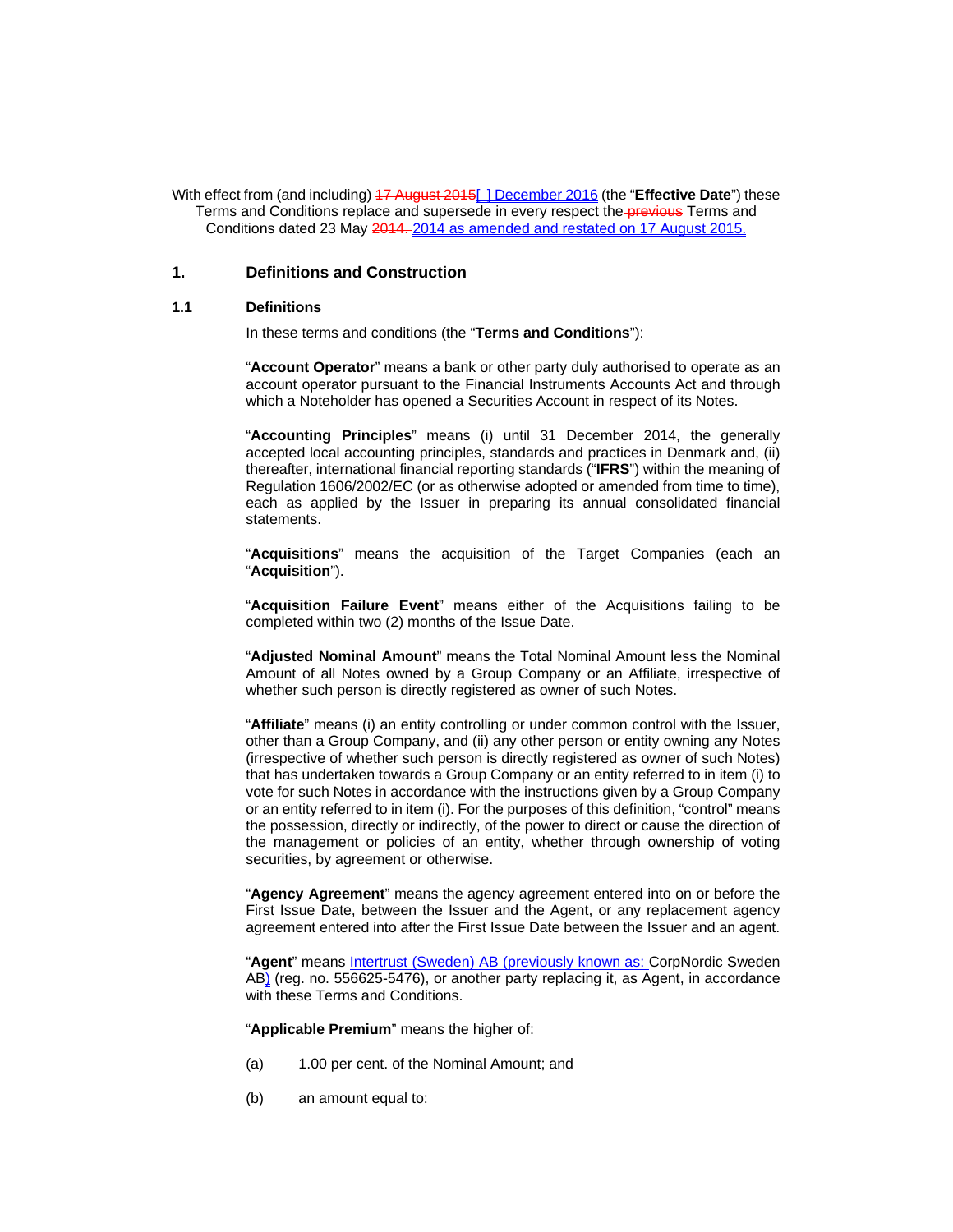- (i) 104.00 per cent. of the Nominal Amount; plus
- (ii) all remaining scheduled interest payments (assuming that the interest rate for the period from the relevant date to the First Call Date will be equal to the interest rate in effect on the date on which the applicable notice of redemption is given) on the Notes until the First Call Date (but excluding accrued but unpaid interest up to the relevant redemption date) using a discount rate equal to the yield of a Swedish Government Bond on or around the First Call Date plus 0.50 per cent.; minus
- (iii) the Nominal Amount.

"**Arranger**" means ABG Sundal Collier AB (reg. no. 556538-8674) with registered address P.O. Box 7269, 103 89 Stockholm, Sweden.

"**Business Day**" means a day in Sweden other than a Sunday or other public holiday. Saturdays, Midsummer Eve (*midsommarafton*), Christmas Eve (*julafton*) and New Year's Eve (*nyårsafton*) shall for the purpose of this definition be deemed to be public holidays.

"**Business Day Convention**" means the first following day that is a Business Day unless that day falls in the next calendar month, in which case that date will be the first preceding day that is a Business Day.

"**Change of Control Event**" means the occurrence of an event or series of events whereby:

- (a) CataCap 1 K/S ceases to, directly or indirectly, own and control shares or ownership rights representing at least two thirds of the issued share capital or total number of voting rights in the Issuer; or
- (b) CC Orange Invest ApS ceases to, directly or indirectly, own and control shares or ownership rights representing at least two thirds of the issued share capital or total number of voting rights in the Issuer,

unless such Change of Control results directly from an initial public offering on a regulated market within the Nordics.

"**CSD**" means the Issuer's central securities depository and registrar in respect of the Notes, from time to time, initially Euroclear Sweden AB, Swedish Reg. No. 556112-8074, P.O. Box 191, 101 23 Stockholm, Sweden.

"**Debt Instruments**" means bonds, notes or other debt securities (however defined), which are or are intended to be quoted, listed, traded or otherwise admitted to trading on a Regulated Market or a multilateral trading facility (as defined in Directive 2004/39/EC on markets in financial instruments).

"**EBIT**" means, in respect of the relevant period, the consolidated profit of the Group from ordinary activities according to the latest financial report(s) and without double-counting:

- (a) before deducting any amount of tax on profits, gains or income paid or payable by any Group Company;
- (b) before deducting any net finance charges;
- (c) not including any accrued interest owing to any Group Company;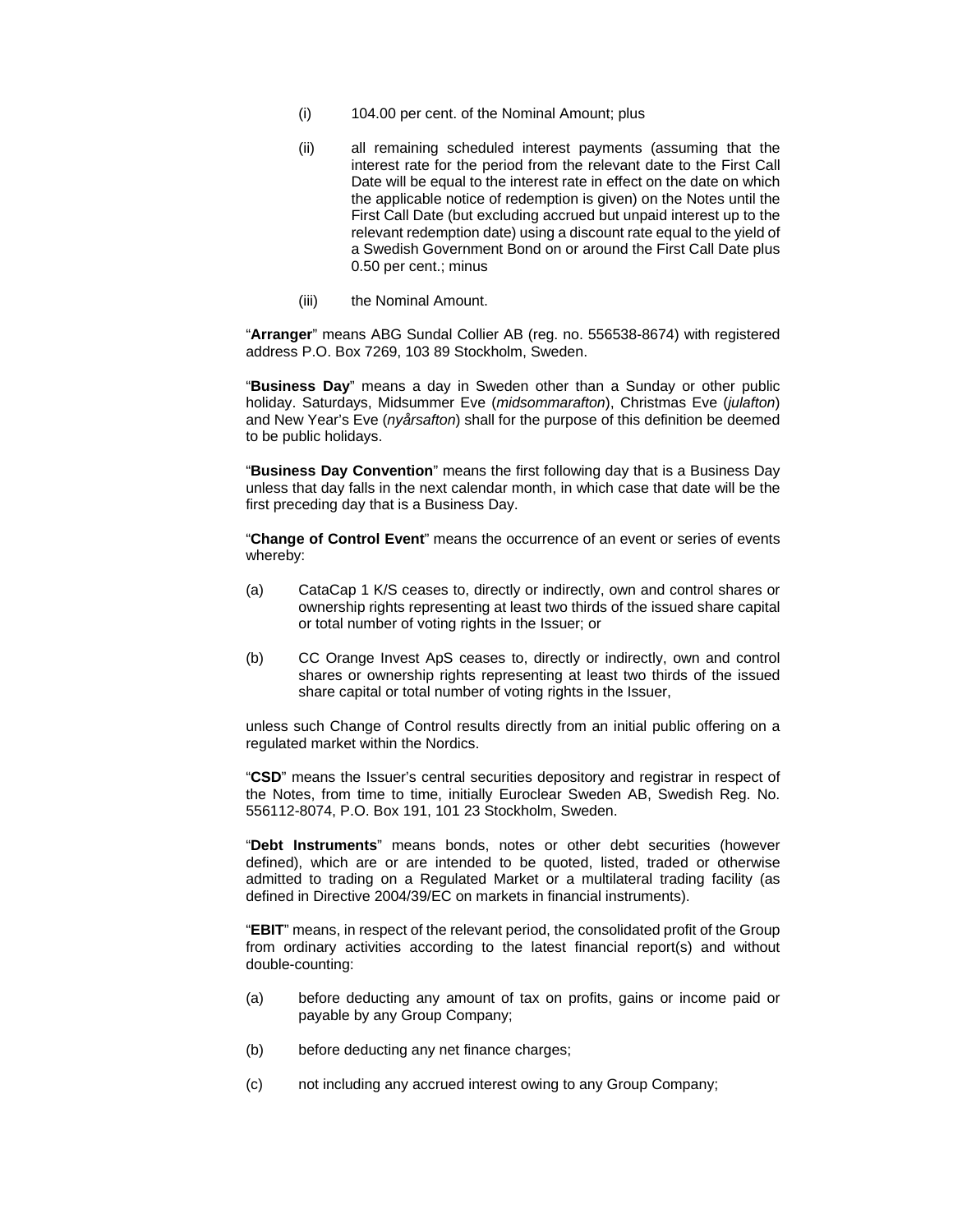- (d) before taking into account any material items, which according to the applicable Accounting Principles are of an extraordinary and non-recurring nature and are presented in the financial statements of the Issuer;
- (e) before deducting any transaction costs relating to the Acquisitions or the issue of the Notes;
- (f) after deducting the amount of any profit (or adding back the amount of any loss) of any Group Company which is attributable to minority interests; and
- (g) plus or minus the Group's share of the profits or losses of a person not being a Group Company,

in each case, to the extent added, deducted or taken into account, as the case may be, for the purposes of determining the profits of the Group before taxation.

"**EBITDA**" means, in respect of any relevant period, EBIT for that relevant period after adding back any amount attributable to the amortisation or depreciation of assets of any Group Company.

"**Equity Injection**" means the injection of Danish kroner 50,000,000 in additional equity into the Issuer by the existing shareholders made on 13 August 2015.

"**Escrow Account**" means a bank account of the Issuer held with a reputable bank, into which the gross proceeds of the Initial Notes will be transferred and which has been pledged in favour of the Agent and the Noteholders (represented by the Agent) under the Escrow Account Pledge Agreement.

"**Escrow Account Pledge Agreement**" means the pledge agreement originally entered into between the Issuer and the Agent on or about the First Issue Date in respect of a first priority pledge over the Escrow Account and all funds held on the Escrow Account from time to time, granted in favour of the Agent and the Noteholders (represented by the Agent).

"**Event of Default**" means an event or circumstance specified in Clause 14.1.

"Final Maturity Date" means 23 May 2018.2020.

"**Finance Documents**" means these Terms and Conditions, the Intercreditor Agreement, the Security Documents and any other document designated by the Issuer and the Agent as a Finance Document.

"**Financial Indebtedness**" means:

- (a) moneys borrowed (including under any bank financing);
- (b) the amount of any liability under any finance leases (a lease which in accordance with the Accounting Principles is treated as an asset and a corresponding liability);
- (c) receivables sold or discounted (other than on a non-recourse basis, provided that the requirements for de-recognition under the Accounting Principles are met);
- (d) any amount raised pursuant to any Market Loan;
- (e) any other transaction (including the obligation to pay deferred purchase price) having the commercial effect of a borrowing or otherwise being classified as borrowing under the Accounting Principles;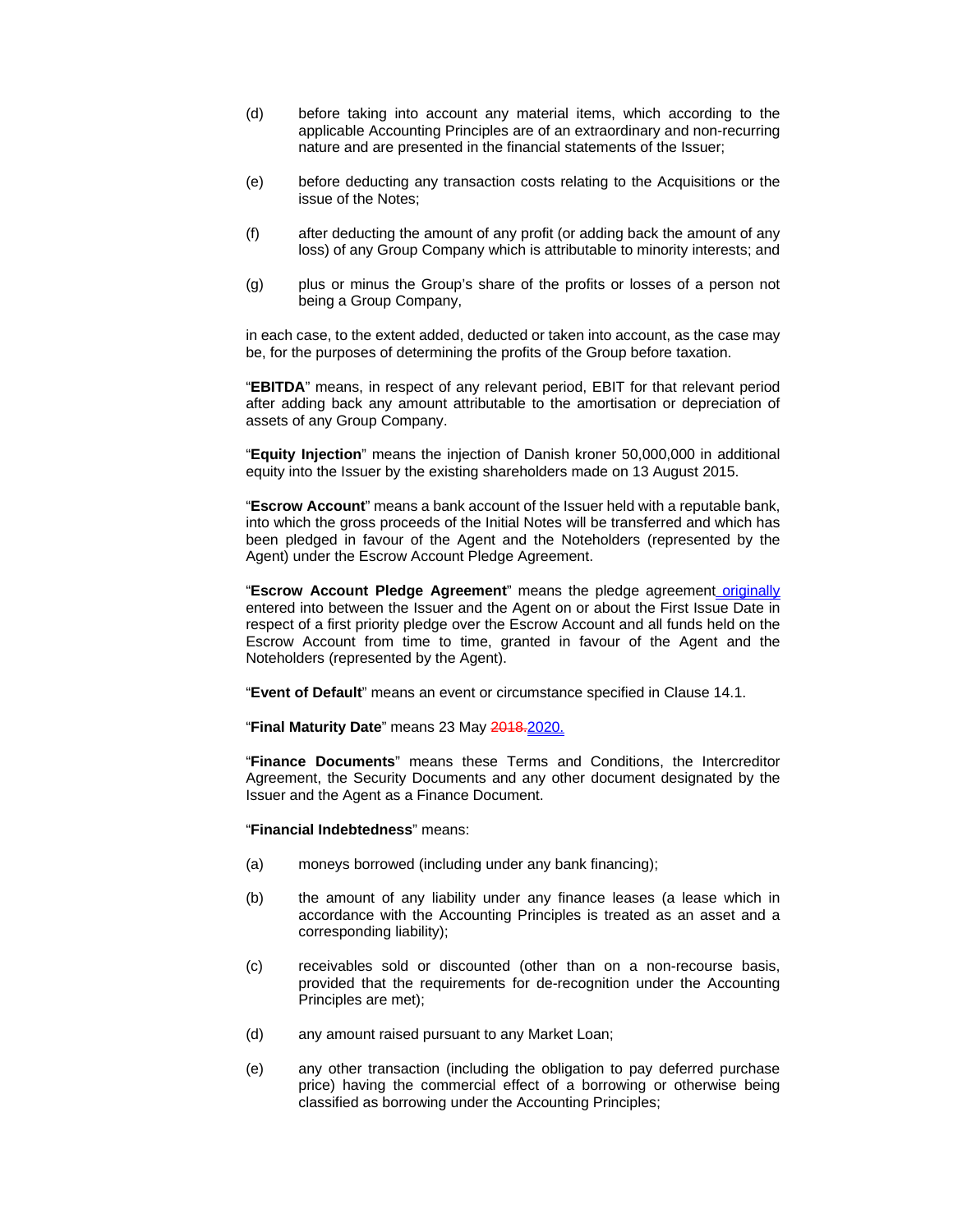- (f) the marked-to-market value of derivative transactions entered into in connection with protection against or benefit from fluctuation in any rate or price (if any actual amount is due as a result of a termination or a close-out, such amount shall be used instead);
- (g) counter-indemnity obligations in respect of guarantees or other instruments issued by a bank or financial institution; and
- (h) liabilities under guarantees or indemnities for any of the obligations referred to in paragraphs (a) to (g) above.

"**Financial Instruments Accounts Act**" means the Swedish Financial Instruments Accounts Act (*lag (1998:1479) om kontoföring av finansiella instrument*).

"**First Call Date**" means the first Business Day falling twenty-four (24) months after the First Issue Date.23 December 2017.

"**First Disbursement**" means the first disbursement of funds from the Escrow Account to the Issuer, in an amount not materially exceeding the aggregate of (i) the purchase price and any related transaction costs in relation to the Acquisition of the first Target Company to be acquired, (ii) the amount of any existing debt of that Target Company to be refinanced with the proceeds of the Notes and (iii) the amount of any existing debt of the Issuer to be refinanced with the proceeds of the Notes.

"**First Escrow Release Date**" has the meaning given to it in Clause 4.7.

"**First Issue Date**" means 23 May 2014.

"**Force Majeure Event**" has the meaning set forth in Clause 25.1.

"**Group**" means the Issuer and its Subsidiaries from time to time (each a "**Group Company**").

"**Initial Notes**" means the Notes issued on the First Issue Date.

"**Intercreditor Agreement**" means the intercreditor agreement between the Agent (acting on behalf of the Noteholders), each Group Company and any shareholder of a Group Company that has granted one or more Shareholder Loans (including, for the avoidance of doubt, the Support Loan).

"**Interest**" means the interest on the Notes calculated in accordance with Clauses 8.1 to 8.3.

"**Interest Payment Date**" means 23 February, 23 May, 23 August and 23 November in each year or, to the extent such day is not a Business Day, the Business Day following from an application of the Business Day Convention. The first Interest Payment Date for the Notes shall be 23 August 2014 and the last Interest Payment Date shall be the relevant Redemption Date.

"**Interest Period**" means each period beginning on (but excluding) the Issue Date or any Interest Payment Date and ending on (and including) the next succeeding Interest Payment Date (or a shorter period if relevant) and, in respect of Subsequent Notes, each period beginning on (but excluding) the Issue Date (in respect of Notes issued before the first Interest Payment Date only) or the Interest Payment Date falling immediately prior to their issuance and ending on (and including) the next succeeding Interest Payment Date (or a shorter period if relevant).

"**Interest Rate**" means 3 months STIBOR plus 7.25 per cent. *per annum*.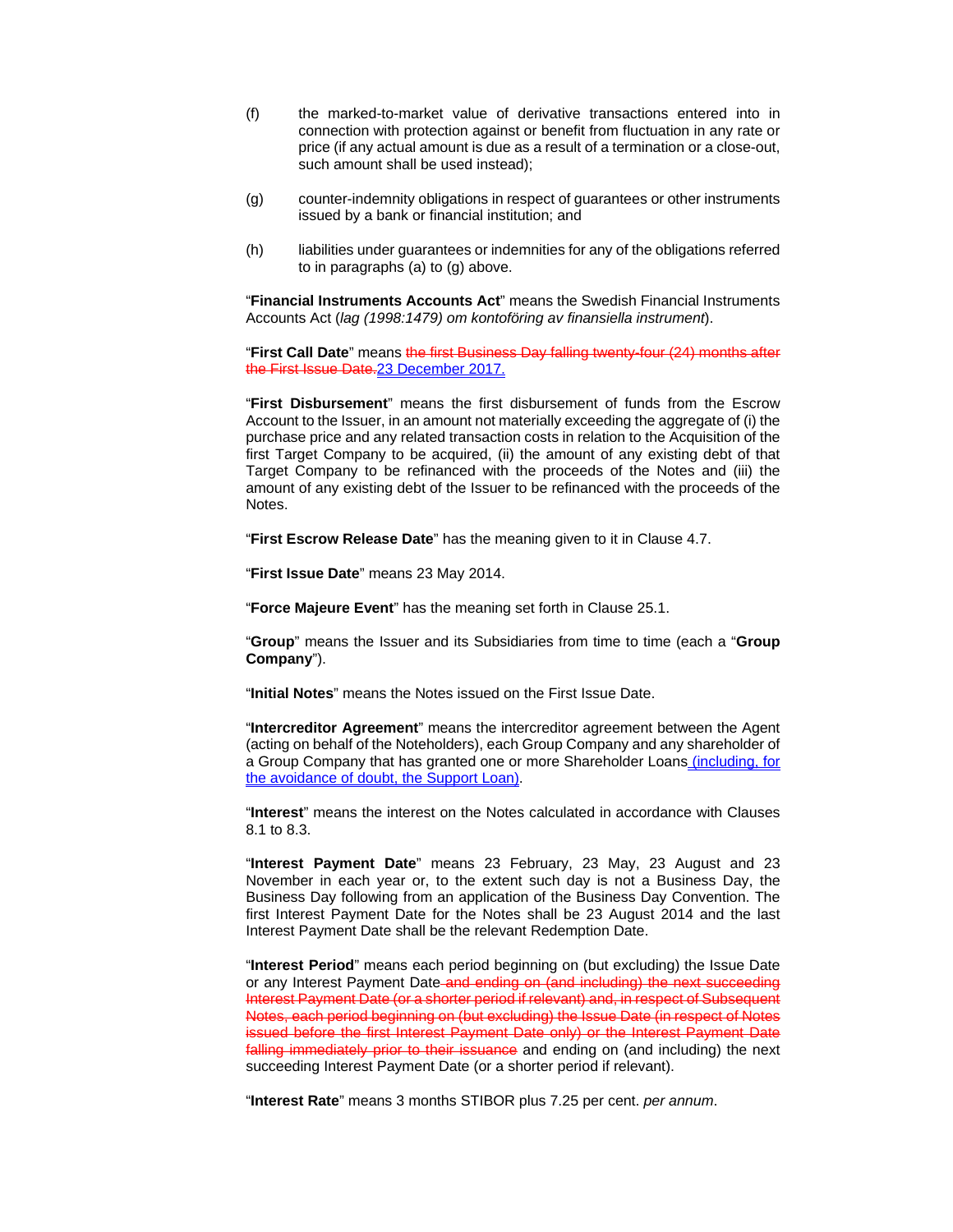"**Issuer**" means Mobylife Holding A/S (previously known as: Telecare Service Holding A/S), a public limited liability company incorporated under the laws of Denmark with reg. no. 35254552.

"**Issuing Agent**" means ABG Sundal Collier Norge ASA (reg. no. 883 603 362), with registered address Munkedamsveien 45, 0205 Oslo, Norway, or another party replacing it, as Issuing Agent, in accordance with these Terms and Conditions.

"**Litigation**" means the arbitration proceeding or proceedings initiated or to be initiated by the Issuer against *inter alia* the sellers of Telecare Service A/S in connection with an alleged breach of warranties under the share purchase agreement relating to the acquisition by the Issuer of Telecare Service A/S . **Liquidity Event**" means that either (i) the consolidated cash on balance sheet of the Group as shown, in accordance with the Accounting Principles, in management accounts as at the end of any month, together with undrawn amounts under the permitted Working Capital Facilities (together "**Liquidity**"), amounts to less than DKK10,000,000 and remains under DKK 10,000,000 for a period of 5 Business Days after the end of the relevant month, or (ii) the Issuer becomes aware at any time that Liquidity will fall below DKK 10,000,000 and will remain under DKK10,000,000 for a period of 5 business days thereafter.

 "**Market Loan**" means any loan or other indebtedness where an entity issues commercial paper, certificates, subordinated debentures, bonds or any other debt securities (including, for the avoidance of doubt, medium term note programmes and other market funding programmes), provided in each case that such instruments and securities are or can be subject to trade on NASDAQ OMX Stockholm or any other regulated market place.

"**Net Debt**" means the aggregate interest bearing debt less cash or cash equivalents of the Group in accordance with the applicable Accounting Principles of the Group from time to time (for the avoidance of doubt, excluding Shareholder Loans (other than, prior to 30 June 2018, the Support Loan, if any) and intra-Group loans).

"**Net Debt to EBITDA Ratio**" means, in relation to each test date, the ratio of Net Debt on the test date to EBITDA in respect of the 12 month period preceding such test date.

"**Net Litigation Proceeds**" means all proceeds received by the Issuer in connection with the Litigation whether pursuant to an arbitral award, a judgment or a settlement (whether in one or more instalments) after deducting:

- (a) reasonable litigation costs incurred in connection with the Litigation;
- (b) any taxes incurred or required to be paid by the Issuer in respect of such proceeds as a direct consequence of the Litigation;
- (c) any amounts already paid, or to be paid, by the Issuer to any third parties as compensation for monies owed by Telecare Service A/S to such third parties which relate to and are a direct consequence of the subject matter of the Litigation.

"**Net Litigation Proceeds Escrow Account**" means a bank account of the Issuer held with a reputable bank, into which 50 % of the Net Litigation Proceeds will be paid by the Issuer and which has been pledged in favour of the Secured Parties (represented by the Agent) under the Net Litigation Proceeds Escrow Account Pledge Agreement.

"**Net Litigation Proceeds Escrow Account Pledge Agreement**" means the pledge agreement entered into between the Issuer and the Agent on the Effective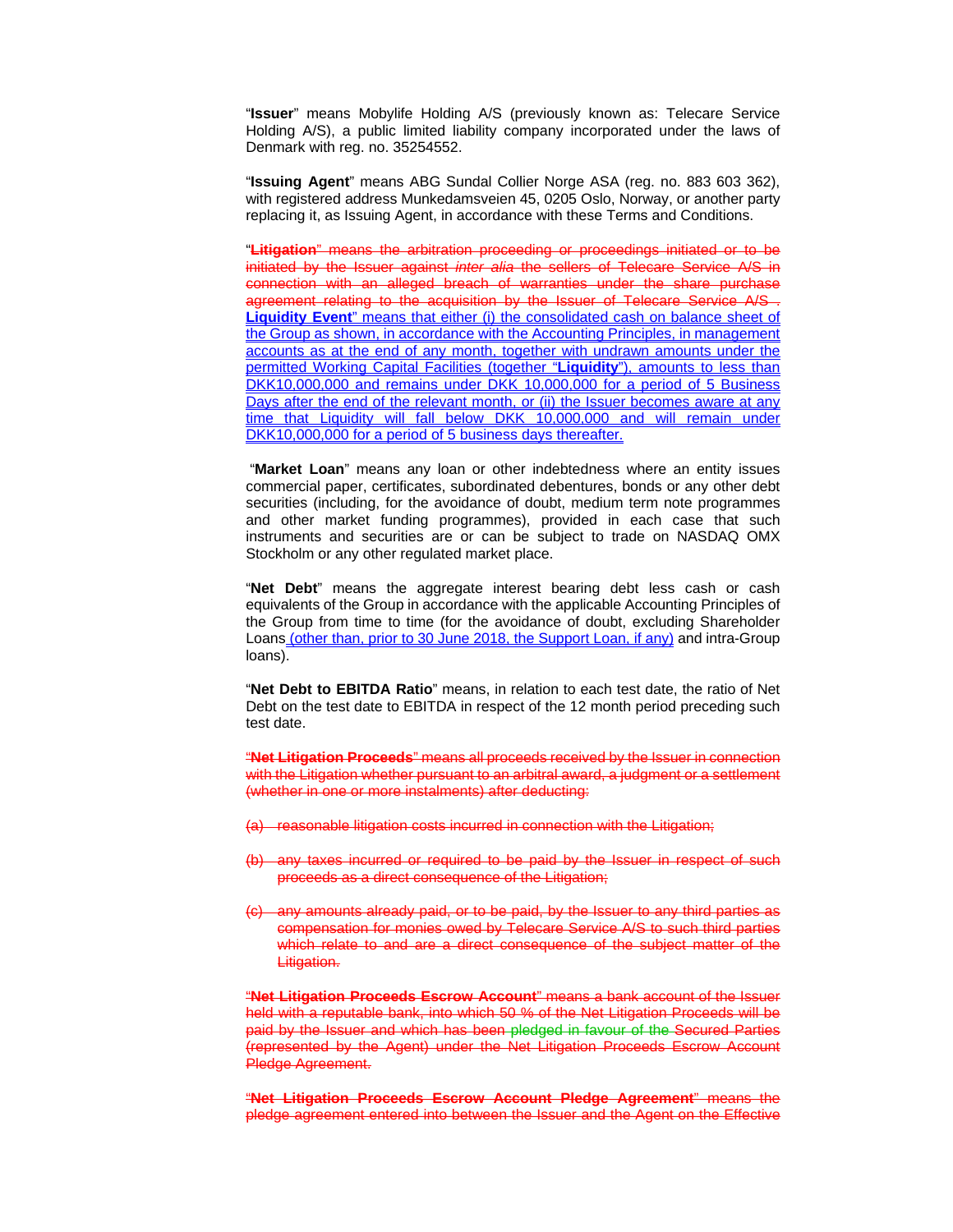Date in respect of a first priority pledge over the Net Litigation Proceeds Escrow Account and all funds held on the Net Litigation Proceeds Escrow Account from time to time, granted in favour of the Secured Parties (represented by the Agent).

"**Nominal Amount**" means has the meaning set forth in Clause 2.3.

"**Noteholder**" means the person who is registered on a Securities Account as direct registered owner (*ägare*) or nominee (*förvaltare*) with respect to a Note.

"**Noteholders' Meeting**" means a meeting among the Noteholders held in accordance with Clause 17 (*Noteholders' Meeting*).

"**Note**" means a debt instrument (*skuldförbindelse*) for the Nominal Amount and of the type set forth in Chapter 1 Section 3 of the Financial Instruments Accounts Act and which are governed by and issued under these Terms and Conditions, including the Initial Notes and any Subsequent Notes.

"**Operating Companies**" means TC Mobile Repair AB (reg. no. 556647-6031), Telecare Service A/S (reg. no. 27138454) and the Target Companies, and any Group Companies to whom all, or substantially all, of any of such Operating Companies' assets and operations have been transferred.

"**Permitted Security**" means any guarantee or security:

- (a) arising by operation of law or in the ordinary course of business (including set-off under standard terms for bank accounts, but, for the avoidance of doubt, not including guarantees or security in respect of any monies borrowed or raised);
- (b) in relation to a Working Capital Facility;
- (c) provided by any Group Company for the purpose of securing its own obligations under any Financial Indebtedness (other than Shareholder Loans);
- (d) granted to the Noteholders under the Notes;
- (e) incurred as a result of any Group Company acquiring another entity that has provided security for any Financial Indebtedness permitted hereunder; and
- (f) representing any guarantee or security granted by any Group Company which is not permitted by any of the preceding paragraphs and which in aggregate do not exceed SEK 5,000,000 (or its equivalent in any other currency or currencies) in aggregate for the Group at any time.

"**Quotation Day**" means, in relation to any period for which an interest rate is to be determined, two (2) Business Days before the first day of that period.

"**Record Date**" means the fifth (5) Business Day prior to (i) an Interest Payment Date, (ii) a Redemption Date, (iii) a date on which a payment to the Noteholders is to be made under Clause 15 (*Distribution of proceeds*), (iv) the date of a Noteholders' Meeting, or (v) another relevant date, or in each case such other Business Day falling prior to a relevant date if generally applicable on the Swedish bond market.

"**Redemption Date**" means the date on which the relevant Notes are to be redeemed or repurchased in accordance with Clause 9 (*Redemption and repurchase of the Notes*).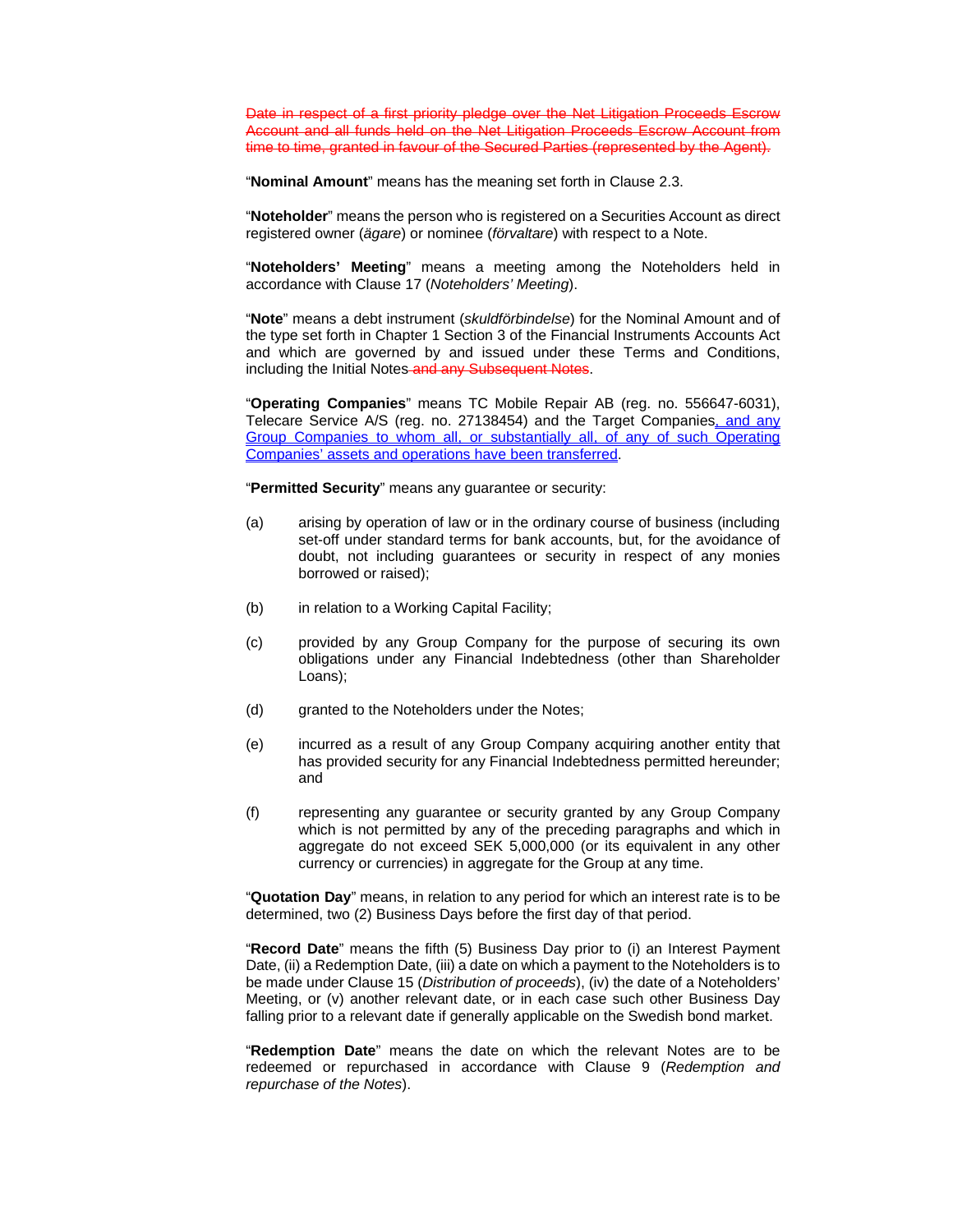"**Regulated Market**" means any regulated market (as defined in Directive 2004/39/EC on markets in financial instruments).

"**Second Disbursement**" means the second disbursement of funds from the Escrow Account to the Issuer, in an amount equal to the aggregate amount standing to the credit of the Escrow Account on the Second Escrow Release Date.

"**Second Escrow Release Date**" has the meaning given to it in Clause 4.8.

"**Secured Obligations**" means all present and future obligations and liabilities of the Issuer to the Secured Parties under the Finance Documents and the Agency Agreement.

"**Secured Parties**" means the Noteholders and the Agent (including in its capacity as Agent under the Agency Agreement).

"**Securities Account**" means the account for dematerialised securities maintained by the CSD pursuant to the Financial Instruments Accounts Act in which (i) an owner of such security is directly registered or (ii) an owner's holding of securities is registered in the name of a nominee.

"**Security**" means a mortgage, charge, pledge, lien, security assignment or other security interest securing any obligation of any person, or any other agreement or arrangement having a similar effect.

"**Security Documents**" means (i) the Escrow Account Pledge Agreement, (ii) share pledge agreements relating to the shares of the Issuer and the Operating Companies, (iii) the Intercreditor Agreement-and; (iv) a pledge agreement relating to intercompany receivables, and  $(v)$  any other document designated as a Security Document by the Agent and the relevant security provider.

 "**Shareholder Loan**" means any loan raised by the Issuer from its current or previous shareholders, if such shareholder loan (a) is subordinated under the Intercreditor Agreement, (b) does not yield any cash interest and (c), with the exception of the Support Loan, has a repayment date falling due after the Final Maturity Date.

#### "**STIBOR**" means:

- (a) the applicable percentage rate *per annum* displayed on NASDAQ OMX's website for STIBOR fixing (or through another website replacing it) as of or around 11.00 a.m. on the Quotation Day for the offering of deposits in Swedish Kronor and for a period comparable to the relevant Interest Period; or
- (b) if no rate is available for the relevant Interest Period, the arithmetic mean of the rates (rounded upwards to four decimal places) as supplied to the Issuing Agent at its request quoted by leading banks in the Stockholm interbank market reasonably selected by the Issuing Agent, for deposits of SEK 100,000,000 for the relevant period; or
- $(c)$  if no quotation is available pursuant to paragraph  $(b)$ , the interest rate which according to the reasonable assessment of the Issuing Agent best reflects the interest rate for deposits in Swedish Kronor offered in the Stockholm interbank market for the relevant period; and

if any such rate is below zero, STIBOR will be deemed to be zero.

"**Subsequent Notes**" means any Notes issued after the First Issue Date on one or more occasions.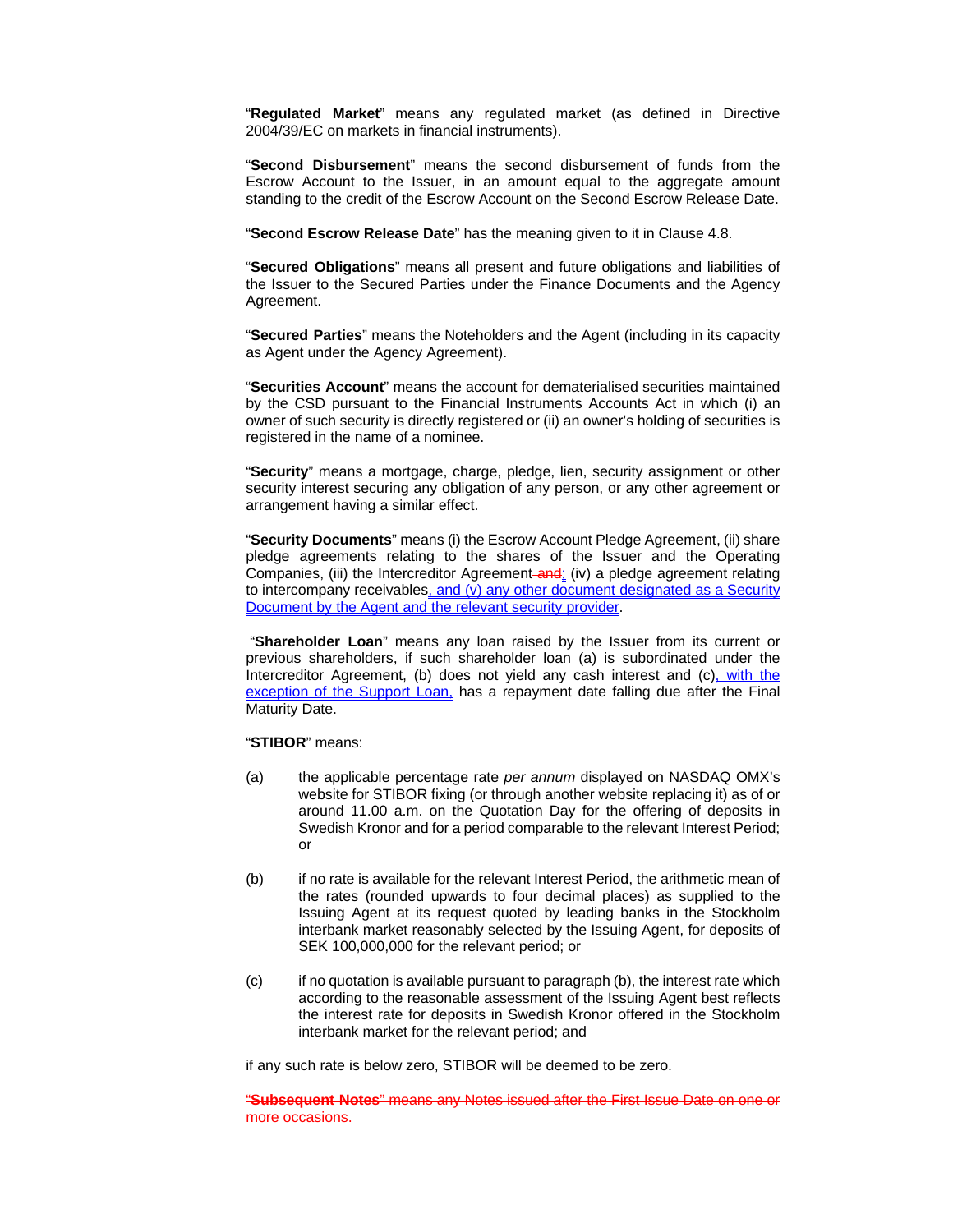"**Subsidiary**" means, in relation to the Issuer, any legal entity (whether incorporated or not), in respect of which the Issuer, directly or indirectly, (a) owns shares or ownership rights representing more than 50.00 per cent. of the total number of votes held by the owners, (b) otherwise controls more than 50.00 per cent. of the total number of votes held by the owners, (c) has the power to appoint and remove all, or the majority of, the members of the board of directors or other governing body or (d) exercises control as determined in accordance with the Accounting Principles.

"**Support Loan**" means a shareholder loan of up to DKK 15,000,000 (or the equivalent thereof in other currencies) on a subordinated, unsecured basis. The Support Loan shall mature on 31 December 2020 (to be extended to mature after the Final Maturity Date if the Final Maturity Date is extended) and be subject to the Intercreditor Agreement. The Support Loan (excluding interest) may be repaid on or prior to 30 June 2018, subject to no Event of Default having occurred and continuing as at the date of such repayment. If not repaid or redeemed (as the case may be) prior to 30 June 2018, the Support Loan shall mature on 31 December 2020 (to be extended to mature after the Final Maturity Date if the Final Maturity Date is extended) and shall at any time after 30 June 2018 be convertible into equity at the sole discretion of the Issuer (any additional shares issued in relation to such conversion shall be pledged in favour of the Agent on behalf of the Noteholders). Interest shall accrue on the Support Loan but shall be payable only on 31 December 2020 (or a date later than the Final Maturity Date if the Final Maturity Date is extended), or, in the case of a conversion of the Support Loan to equity, shall be capitalised and converted into equity.

"**Swedish Kronor**" and "**SEK**" means the lawful currency of Sweden.

"**Target Companies**" means (i) Deltaservice Holding AS, a limited liability company incorporated under the laws of Norway with reg. no. 992 036 850 and (ii) PJJ Holding Oy, a limited liability company incorporated under the laws of Finland with reg. no. 2324965-0.

"**Total Nominal Amount**" means the total aggregate Nominal Amount of the Notes outstanding at the relevant time.

"**Transaction Security**" means the Security provided for the Secured Obligations pursuant to the Security Documents.

"**Working Capital Facilities**" means any alternative financing arrangements entered into by the Issuer for general corporate purposes in an aggregate amount not exceeding DKK 15,000,000 (or its equivalent in any other currency or currencies).

"**Written Procedure**" means the written or electronic procedure for decision making among the Noteholders in accordance with Clause 18 (*Written Procedure*).

### **1.2 Construction**

- 1.2.1 Unless a contrary indication appears, any reference in these Terms and Conditions to:
	- (a) "**assets**" includes present and future properties, revenues and rights of every description;
	- (b) any agreement or instrument is a reference to that agreement or instrument as supplemented, amended, novated, extended, restated or replaced from time to time;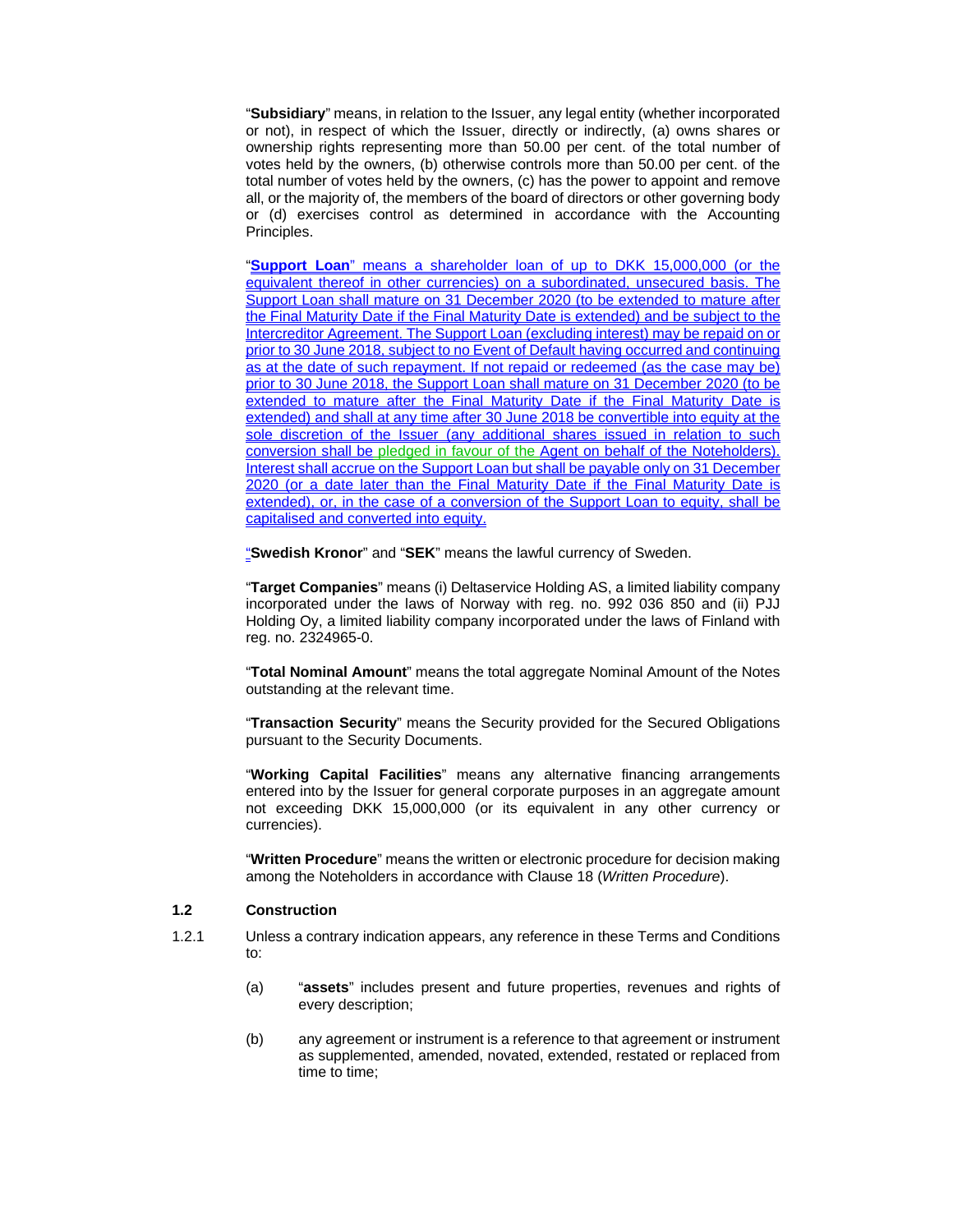- (c) a "**regulation**" includes any regulation, rule or official directive, request or guideline (whether or not having the force of law) of any governmental, intergovernmental or supranational body, agency, department or regulatory, self-regulatory or other authority or organisation;
- (d) an Event of Default is continuing if it has not been remedied or waived;
- (e) a provision of law is a reference to that provision as amended or re-enacted; and
- (f) a time of day is a reference to Stockholm time.
- 1.2.2 When ascertaining whether a limit or threshold specified in Swedish Kronor has been attained or broken, an amount in another currency shall be counted on the basis of the rate of exchange for such currency against Swedish Kronor for the previous Business Day, as published by the Swedish Central Bank (*Riksbanken*) on its website (www.riksbank.se). If no such rate is available, the most recently published rate shall be used instead.
- 1.2.3 A notice shall be deemed to be sent by way of press release if it is made available to the public within Sweden promptly and in a non-discriminatory manner.
- 1.2.4 No delay or omission of the Agent or of any Noteholder to exercise any right or remedy under the Finance Documents shall impair or operate as a waiver of any such right or remedy.

### **2. Status of the Notes**

- 2.1 The Notes are denominated in Swedish Kronor and each Note is constituted by these Terms and Conditions. The Issuer undertakes to make payments in relation to the Notes and to comply with these Terms and Conditions.
- 2.2 By subscribing for Notes, each initial Noteholder agrees that the Notes shall benefit from and be subject to the Finance Documents and by acquiring Notes, each subsequent Noteholder confirms such agreement.
- 2.3 The nominal amount of each Note is SEK 1,000,000700,000 (the "**Nominal**  Amount"). The total aggregate nominal amount of the Initial Notes is as at the First **Issue Date was SEK 350,000,000. All Initial Notes arewere issued on a fully paid** basis at an issue price of 100.00 per cent. of the Nominal Amountoriginal nominal amount as at the First Issue Date.
- 2.4 Provided that no Event of Default is continuing or would result from such issue, the Issuer may, on one or several occasions, issue Subsequent Notes. Subsequent Notes shall benefit from and be subject to the Finance Documents, and, for the avoidance of doubt, the ISIN, the interest rate, the nominal amount and the final maturity applicable to the Initial Notes shall apply to Subsequent Notes. The price of the Subsequent Notes may be set at a discount or at a premium compared to the Nominal Amount. The maximum total aggregate nominal amount of the Notes (the Initial Notes and all Subsequent Notes) may not exceed SEK 450,000,000 unless a consent from the Noteholders is obtained in accordance with Clause 16.5(a). Each Subsequent Note shall entitle its holder to Interest in accordance with Clause 8.1, and otherwise have the same rights as the Initial Notes.
- 2.4 2.5 The Notes constitute direct, unconditional, unsubordinated obligations of the Issuer and shall at all times rank at least *pari passu* with all other obligations of the Issuer other than those mandatorily preferred by law or as permitted by these Terms and Conditions.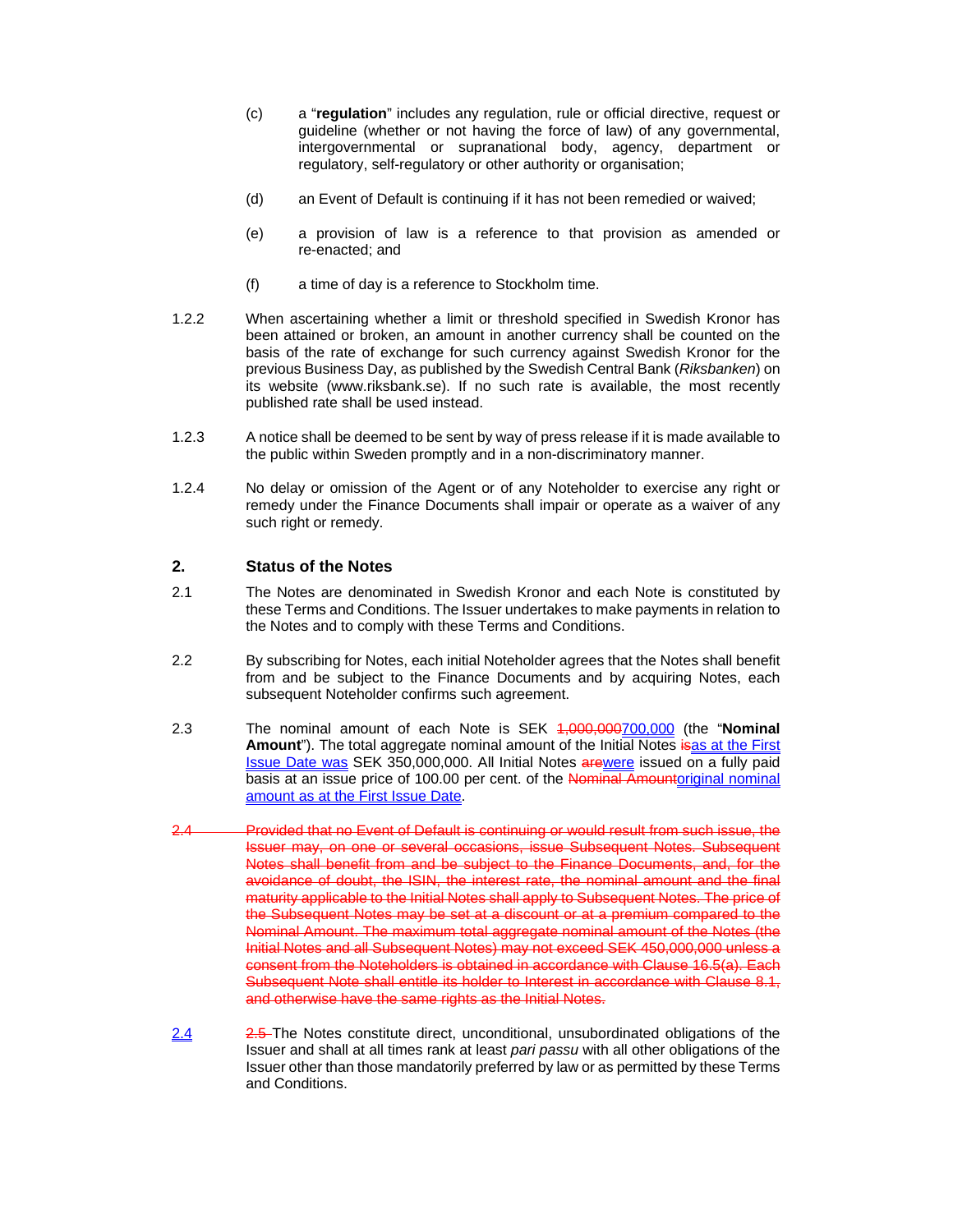- 2.5  $2.6$  The Notes are freely transferable but the Noteholders may be subject to purchase or transfer restrictions with regard to the Notes, as applicable, under local laws to which a Noteholder may be subject. Each Noteholder must ensure compliance with such restrictions at its own cost and expense.
- 2.6  $2.7 N$  action is being taken in any jurisdiction that would or is intended to permit a public offering of the Notes or the possession, circulation or distribution of any document or other material relating to the Issuer or the Notes in any jurisdiction other than Sweden, where action for that purpose is required. Each Noteholder must inform itself about, and observe, any applicable restrictions to the transfer of material relating to the Issuer or the Notes.

# **3. Use of Proceeds**

- 3.1 The Issuer shall use the proceeds from the issue of the Initial Notes, less the costs and expenses incurred by the Issuer in connection with the issue of the Notes, (i) towards repayment of existing bank debt in the Target Companies and the Issuer, (ii) for the purpose of funding the Acquisitions and related transaction costs and (iii) for the general corporate purposes of the Issuer.
- 3.2 The proceeds of any Subsequent Notes issued shall be used by the Issuer for its general corporate purposes.

# **4. Conditions for Issuance and Disbursement**

- 4.1 The Issuer shall provide to the Agent prior to the issuance of the Initial Notes the following, in form and substance satisfactory to the Agent:
	- (a) the Finance Documents (other than the Security Documents) and the Agency Agreement duly executed by the Issuer and the other parties thereto;
	- (b) a copy of a resolution from the board of directors of the Issuer approving the issue of the Initial Notes, the terms of the Finance Documents and the Agency Agreement, and resolving to enter into such documents and any other documents necessary in connection therewith;
	- (c) evidence that the person(s) who has/have signed the Finance Documents (other than the Security Documents), the Agency Agreement and any other documents in connection therewith on behalf of the Issuer is/are duly authorised to do so; and
	- (d) such other documents and information as is agreed between the Agent and the Issuer.
- 4.2 The Issuer shall provide to the Agent prior to the issuance of any Subsequent Notes the following, in form and substance satisfactory to the Agent:
	- (a) a copy of a resolution from the board of directors of the Issuer approving the issue of the Subsequent Notes and resolving to enter into documents necessary in connection therewith;
	- a certificate from the Issuer confirming that no Event of Default is continuing or would result from the issue of the Subsequent Notes;
	- (c) evidence that the Transaction Security (other than the Escrow Account Pledge Agreement) will be validly shared *pro rata* and *pari passu* with the holders of the Subsequent Notes upon issue; and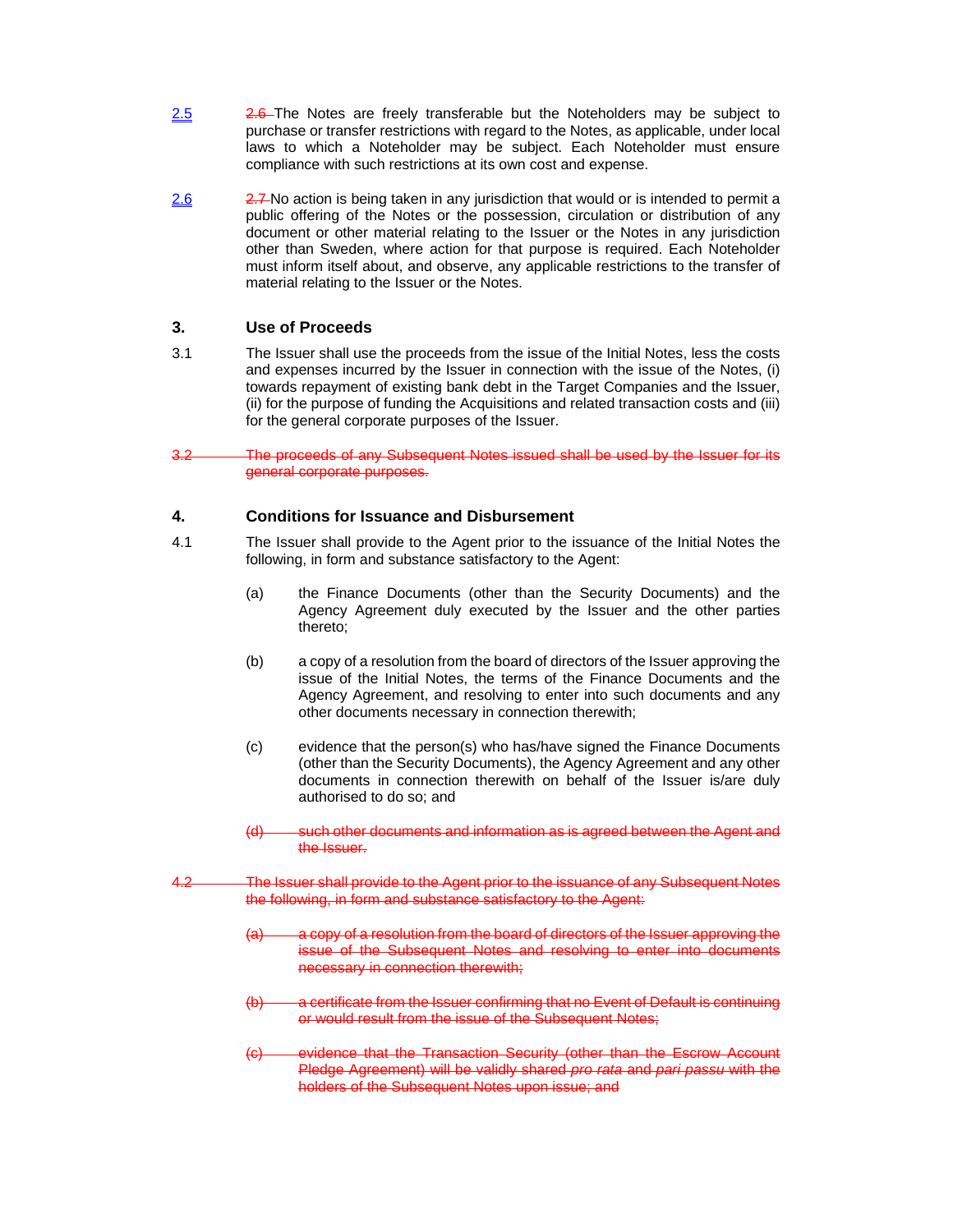- (d) such other documents and information as is agreed between the Agent and the Issuer.
- 4.2 4.3 The Issuer shall provide to the Agent prior to the First Disbursement the following, in form and substance satisfactory to the Agent:
	- (a) a certificate from the Issuer confirming that no Event of Default is continuing;
	- (b) (i) evidence that the Acquisition of a Target Company will be completed, (ii) evidence of the purchase price to be paid in relation thereto, (iii) the amount of existing debt of the relevant Target Company to be refinanced with the proceeds of the Notes and (iv) the amount of any transaction costs relating to the relevant Acquisition;
	- (c) evidence of the amount of any existing debt of the Issuer to be refinanced with the proceeds of the Notes;
	- (d) legal opinions from counsel in each relevant jurisdiction confirming that the Transaction Security comprised by the share pledge over the shares of the Target Company being acquired, and pledges over any intercompany loans in relation to such Target Company, will be effective upon release of the First Disbursement;
	- (e) evidence that any existing Shareholder Loans have been effectively subordinated to the rights of the Noteholders (represented by the Agent) in accordance with the Intercreditor Agreement; and
	- (f) evidence that the First Disbursement will be used in accordance with Clause 3 (*Use of proceeds*).
- 4.3 4.4-The Issuer shall provide to the Agent prior to the Second Disbursement the following, in form and substance satisfactory to the Agent:
	- (a) a certificate from the Issuer confirming that no Event of Default is continuing;
	- (b) evidence that the Acquisition of the Target Company not acquired by means of the First Disbursement will be completed;
	- (c) legal opinions from counsel in each relevant jurisdiction confirming that the Transaction Security (except for the share pledge over the shares of the Target Company acquired by means of the First Disbursement, and pledges over any intercompany loans in relation to such Target Company) will be effective upon release of the Second Disbursement; and
	- (d) evidence that the Second Disbursement will be used in accordance with Clause 3 (*Use of proceeds*).
- 4.4 4.5 The Agent may assume that the documentation delivered to it pursuant to Clause 4.1, 4.2 $-4.3$  and 4.44.3 is accurate, correct and complete unless it has actual knowledge that this is not the case, and the Agent does not have to verify the contents of any such documentation.
- 4.5 4.6 The Agent shall confirm to the Issuing Agent when the conditions set out in Clause 4.1, 4.2,  $-4.3$  and  $4.4, 4.3$ , as the case may be, have been satisfied.
- 4.6 4.7 On the date (the "**First Escrow Release Date**") that the conditions set out in Clause 4.34.2 above have been fulfilled to the satisfaction of the Agent, the Agent shall effect the First Disbursement from the Escrow Account.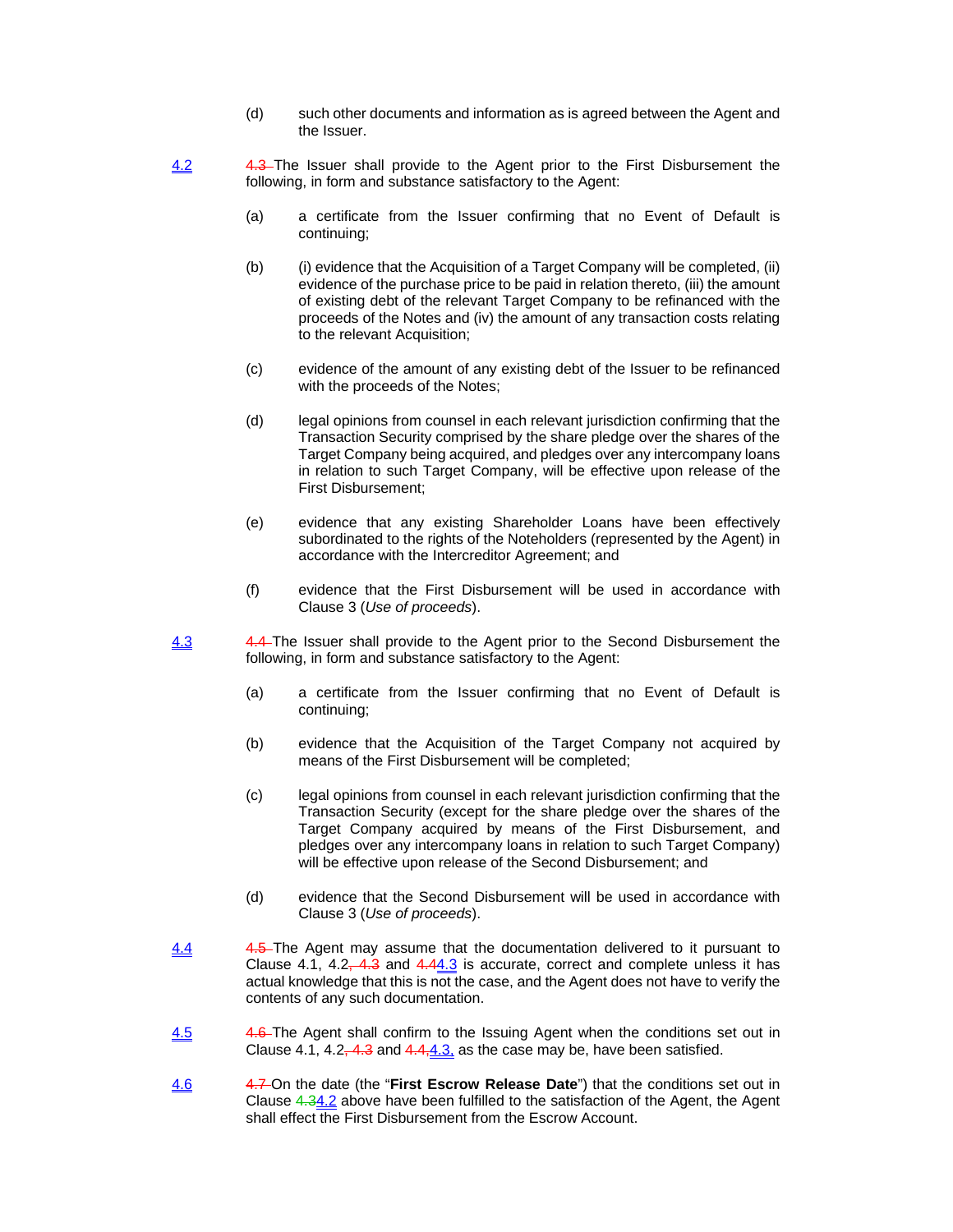4.7 4.8 On the date (the "**Second Escrow Release Date**") that the conditions set out in Clause 4.44.3 above have been fulfilled to the satisfaction of the Agent, the Agent shall effect the Second Disbursement from the Escrow Account and release the pledge over the Escrow Account.

# **5. Notes in Book-Entry Form**

- 5.1 The Notes will be registered for the Noteholders on their respective Securities Accounts and no physical notes will be issued. Accordingly, the Notes will be registered in accordance with the Financial Instruments Accounts Act. Registration requests relating to the Notes shall be directed to an Account Operator.
- 5.2 Those who according to assignment, Security, the provisions of the Swedish Children and Parents Code (*föräldrabalken (1949:381)*), conditions of will or deed of gift or otherwise have acquired a right to receive payments in respect of a Note shall register their entitlements to receive payment in accordance with the Financial Instruments Accounts Act.
- 5.3 The Issuer (and the Agent when permitted under the CSD's applicable regulations) shall be entitled to obtain information from the debt register (*skuldbok*) kept by the CSD in respect of the Notes. At the request of the Agent, the Issuer shall promptly obtain such information and provide it to the Agent.
- 5.4 For the purpose of or in connection with any Noteholders' Meeting or any Written Procedure, the Issuing Agent shall be entitled to obtain information from the debt register kept by the CSD in respect of the Notes.
- 5.5 The Issuer shall issue any necessary power of attorney to such persons employed by the Agent, as notified by the Agent, in order for such individuals to independently obtain information directly from the debt register kept by the CSD in respect of the Notes. The Issuer may not revoke any such power of attorney unless directed by the Agent or unless consent thereto is given by the Noteholders.

# **6. Right to Act on Behalf of a Noteholder**

- 6.1 If any person other than a Noteholder wishes to exercise any rights under the Finance Documents, it must obtain a power of attorney or other proof of authorisation from the Noteholder or a successive, coherent chain of powers of attorney or proofs of authorisation starting with the Noteholder and authorising such person.
- 6.2 A Noteholder may issue one or several powers of attorney to third parties to represent it in relation to some or all of the Notes held by it. Any such representative may act independently under the Finance Documents in relation to the Notes for which such representative is entitled to represent the Noteholder and may further delegate its right to represent the Noteholder by way of a further power of attorney.
- 6.3 The Agent shall only have to examine the face of a power of attorney or other proof of authorisation that has been provided to it pursuant to Clause 6.2 and may assume that it has been duly authorised, is valid, has not been revoked or superseded and that it is in full force and effect, unless otherwise is apparent from its face.

# **7. Payments in Respect of the Notes**

7.1 Any payment or repayment under the Finance Documents, or any amount due in respect of a repurchase of any Notes, shall be made to such person who is registered as a Noteholder on the Record Date prior to an Interest Payment Date or other relevant due date, or to such other person who is registered with the CSD on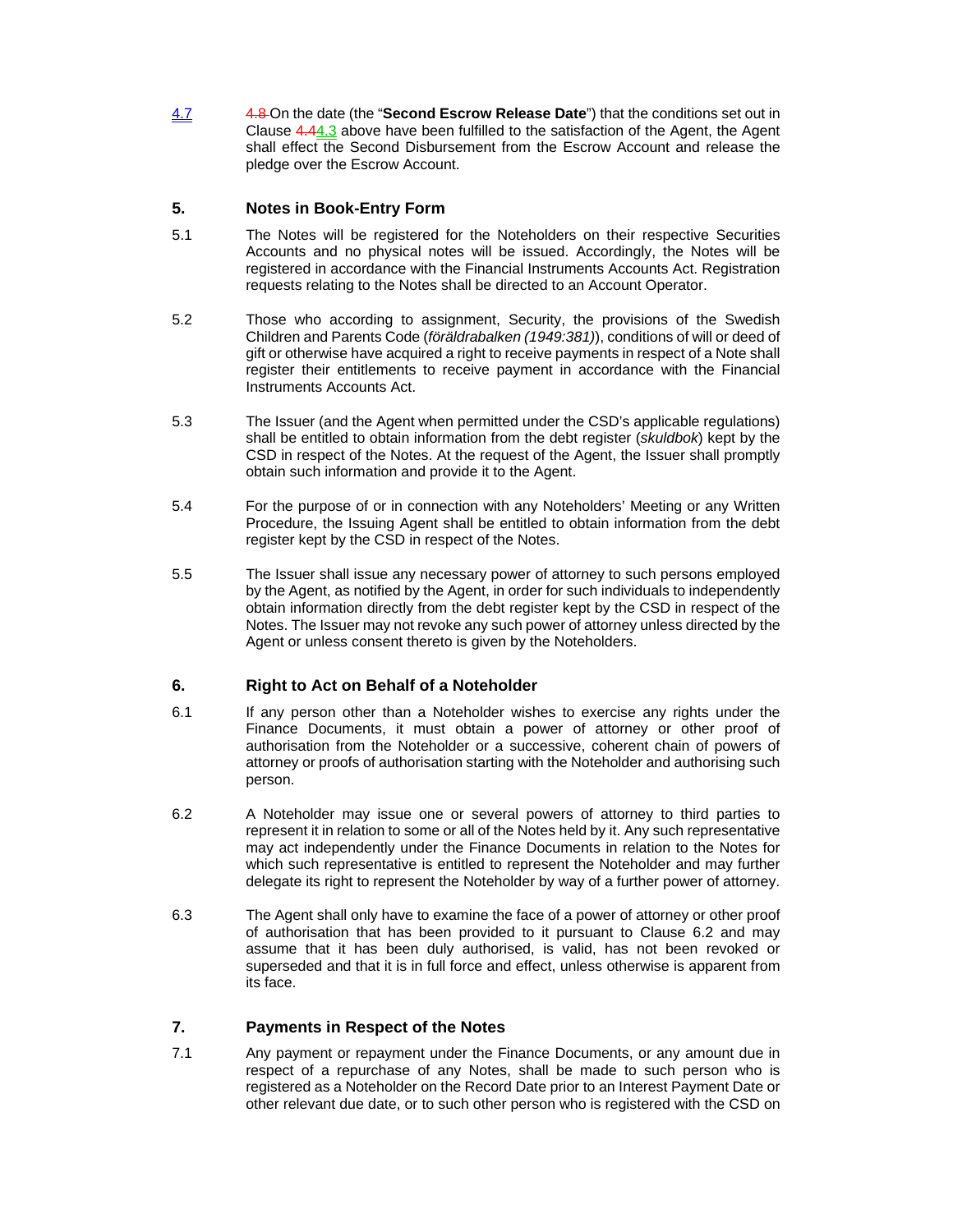such date as being entitled to receive the relevant payment, repayment or repurchase amount.

- 7.2 If a Noteholder has registered, through an Account Operator, that principal and interest shall be deposited in a certain bank account, such deposits will be effected by the CSD on the relevant payment date. In other cases, payments will be transferred by the CSD to the Noteholder at the address registered with the CSD on the Record Date. Should the CSD, due to a delay on behalf of the Issuer or some other obstacle, not be able to effect payments as aforesaid, the Issuer shall procure that such amounts are paid to the persons who are registered as Noteholders on the relevant Record Date as soon as possible after such obstacle has been removed.
- 7.3 If, due to any obstacle for the CSD, the Issuer cannot make a payment or repayment, such payment or repayment may be postponed until the obstacle has been removed. Interest shall accrue in accordance with Clause 8.4 during such postponement.
- 7.4 If payment or repayment is made in accordance with this Clause 7, the Issuer and the CSD shall be deemed to have fulfilled their obligation to pay, irrespective of whether such payment was made to a person not entitled to receive such amount.
- 7.5 The Issuer is under no obligation to gross-up any payments under the Finance Documents which are subject to withholding tax, public levy or any other similar withholding or deduction.

# **8. Interest**

- 8.1 Each Initial Note carries Interest at the Interest Rate from (but excluding) the First Issue Date up to (and including) the relevant Redemption Date. Any Subsequent Note will carry Interest at the Interest Rate from (but excluding) the Issue Date (in respect of Notes issued before the first Interest Payment Date) or the Interest Payment Date falling immediately prior to their issuance (in respect of Notes issued after the first Interest Payment Date) up to (and including) the relevant Redemption Date.
- 8.2 Interest accrues during an Interest Period. Payment of Interest in respect of the Notes shall be made to the Noteholders on each Interest Payment Date for the preceding Interest Period-, other than in relation to the Interest Periods ending on 23 February 2017, 23 May 2017 and 23 August 2017, in relation to which the payment of accrued Interest shall be deferred and capitalised and only become payable on the relevant Redemption Date. Interest shall be deemed to have accrued on the total aggregate nominal amount of the Notes based on a nominal amount of each Note of SEK 700,000 from and excluding 23 November 2016. Interest shall accrue on such deferred and capitalised accrued Interest from (but excluding) the Interest Payment Date on which such Interest is capitalised.
- 8.3 Interest shall be calculated on the basis of the actual number of days in the Interest Period in respect of which payment is being made divided by 360 (actual/360-days basis).
- 8.4 If the Issuer fails to pay any amount payable by it on its due date, default interest shall accrue on the overdue amount from (but excluding) the due date up to (and including) the date of actual payment at a rate which is two (2) per cent. higher than the Interest Rate. Accrued default interest shall not be capitalised. No default interest shall accrue where the failure to pay was solely attributable to the Agent or the CSD, in which case the Interest Rate shall apply instead.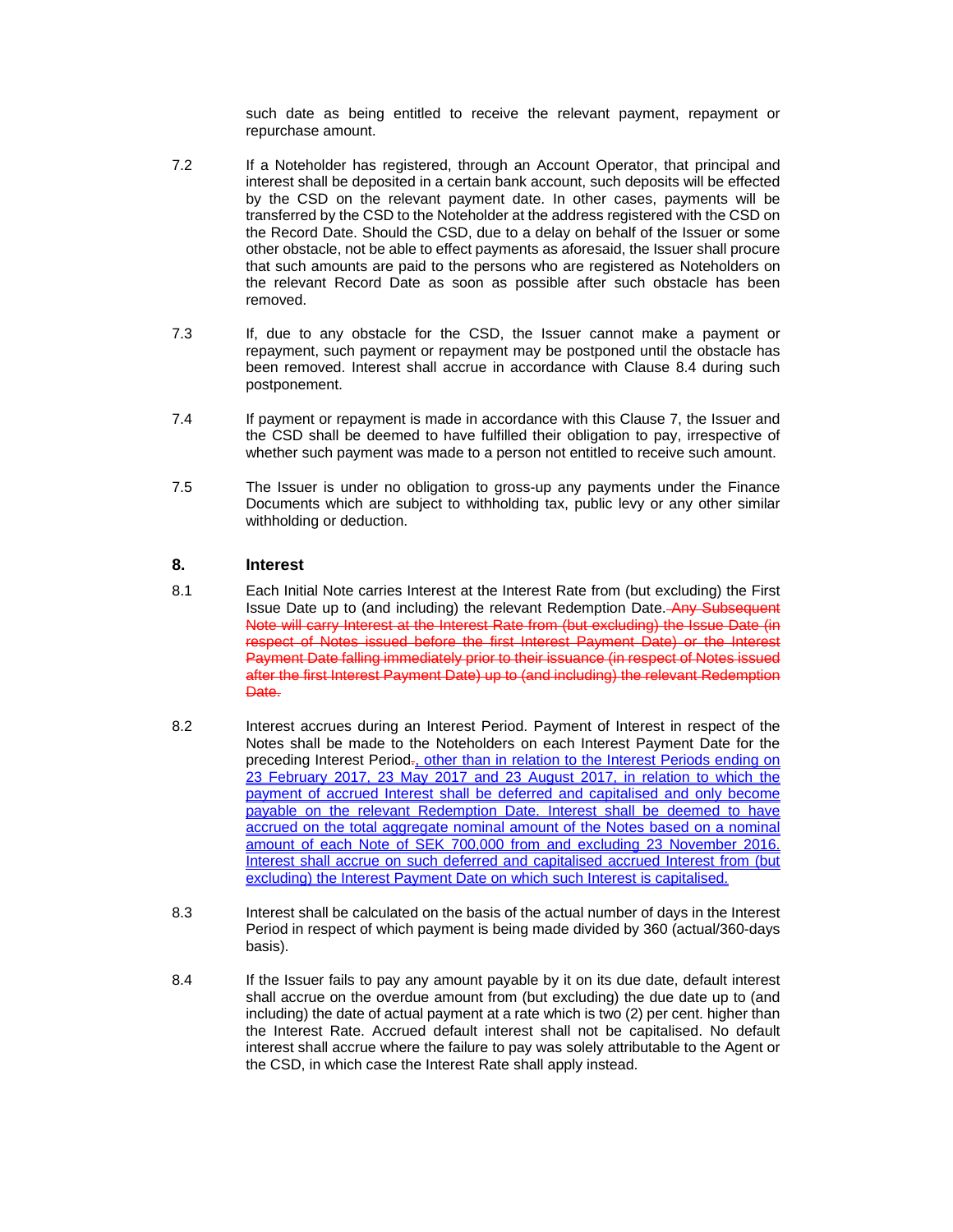# **9. Redemption and Repurchase of the Notes**

# **9.1 Redemption at maturity**

The Issuer shall redeem all, but not some only, of the outstanding Notes in full on the Final Maturity Date at an amount per Note equal to the Nominal Amount together with accrued but unpaid Interest. If the Final Maturity Date is not a Business Day, then the redemption shall occur on the first following Business Day.

### **9.2 Issuer's purchase of Notes**

A Group Company may, subject to applicable law, at any time and at any price purchase Notes on the market or in any other way. The Notes held by a Group Company may at such Group Company's discretion be retained, sold or cancelled.

# **9.3 Voluntary total redemption (call option)**

- 9.3.1 The Issuer may redeem all, but not some only, of the outstanding Notes in full:
	- (a) any time prior to the First Call Date, at an amount per Note equal to 100.00 per cent. of the Nominal Amount together with accrued but unpaid Interest, plus the Applicable Premium;
	- (b) any time from and including the First Call Date to, but excluding, the first Business Day falling thirtytwelve (3012) months after the First IssueCall Date at an amount per Note equal to  $\frac{104.00103.63}{104.00103.63}$  per cent. of the Nominal Amount, together with accrued but unpaid Interest;
	- (c) any time from and including the first Business Day falling thirty (30) months after the First Issue Date to, but excluding, the first Business Day falling thirty (36) months after the First Issue Date at an amount per Note equal to 103.00 per cent. of the Nominal Amount, together with accrued but unpaid Interest;
	- (d) any time from and including the first Business Day falling thirty (36) months after the First Issue Date to, but excluding, the first Business Day falling thirty (42) months after the First Issue Date at an amount per Note equal to 102.00 per cent. of the Nominal Amount, together with accrued but unpaid Interest;
	- (c) (e) subject to paragraph (f) below, any time from and includingany time from and including the first Business Day falling twelve (12) months after the First Call Date to, but excluding, the first Business Day falling thirty (42twenty-four (24) months after the First Issue Date to, but excluding, the Final Maturity Call Date at an amount per Note equal to 401.00101.81 per cent. of the Nominal Amount, together with accrued but unpaid Interest; or
	- (d) (f) provided that the Notes are repaid (in whole or in part) with the proceeds of a new Market Loan, any time from and including the date falling 60 days prior to the Final Maturityfirst Business Day falling twenty-four (24) months after the First Call Date to, but excluding, the Final Maturity Date at an amount per Note equal to 100.00 per cent. of the Nominal Amount, together with accrued but unpaid Interest.
- 9.3.2 Redemption in accordance with Clause 9.3.1 shall be made by the Issuer giving not less than fifteen (15) Business Days' notice to the Noteholders and the Agent. Any such notice is irrevocable but may, at the Issuer's discretion, contain one or more conditions precedent. Upon expiry of such notice and the fulfilment of the conditions precedent (if any), the Issuer is bound to redeem the Notes in full at the applicable amounts.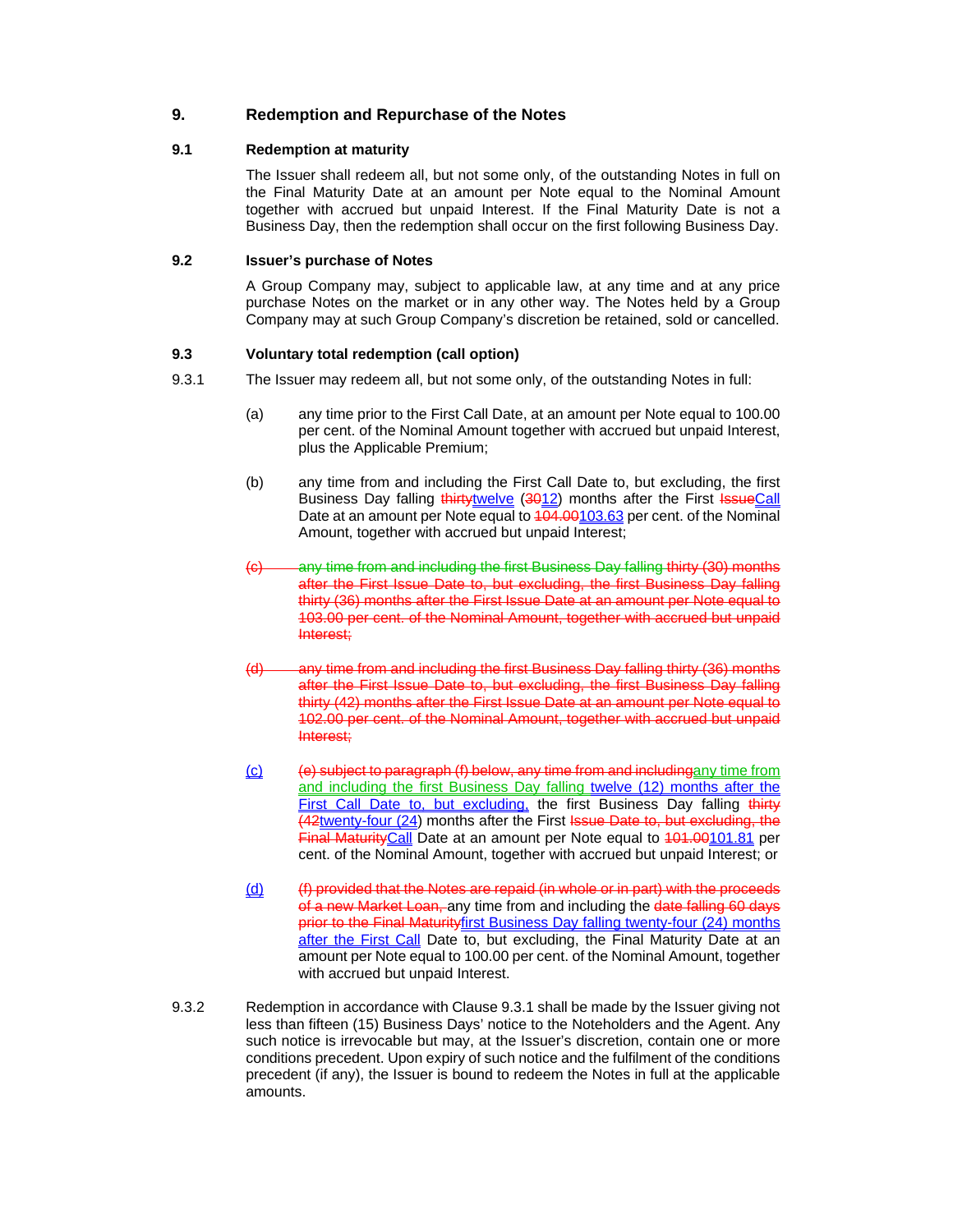#### **9.4 Early redemption due to illegality or Acquisition failure (call option)**

- 9.4.1 The Issuer shall redeem all, but not some only, of the outstanding Notes if (i) it is or becomes unlawful for the Issuer to perform its obligations under the Finance Documents, at an amount per Note equal to the Nominal Amount together with accrued but unpaid Interest on a date determined by the Issuer, or (ii) an Acquisition Failure Event occurs, at an amount per Note equal to 101.00 per cent. of the Nominal Amount, together with accrued but unpaid Interest on a date determined by the Issuer.
- 9.4.2 The Issuer shall give notice of any redemption pursuant to Clause 9.4.1 no later than twenty (20) Business Days after having received actual knowledge of any event specified therein (after which time period such right shall lapse).
- 9.4.3 A notice of redemption in accordance with Clause 9.4.1 is irrevocable and, on the date specified in such notice, the Issuer is bound to redeem the Notes in full at the applicable amounts.

### **9.5 Mandatory repurchase due to a Change of Control Event (put option)**

- 9.5.1 Upon the occurrence of a Change of Control Event, each Noteholder shall have the right to request that all, or some only, of its Notes be repurchased at a price per Note equal to the higher of (i) 101.00 per cent. of the Nominal Amount, and (ii) the Call Option Amount, in each case together with accrued but unpaid Interest, during a period of twenty (20) Business Days following a notice from the Issuer of the Change of Control Event pursuant to Clause 11.1.2 (after which time period such right shall lapse). However, such period may not start earlier than upon the occurrence of the Change of Control Event.
- 9.5.2 The notice from the Issuer pursuant to Clause 11.1.2 shall specify the repurchase date and include instructions about the actions that a Noteholder needs to take if it wants Notes held by it to be repurchased. If a Noteholder has so requested, and acted in accordance with the instructions in the notice from the Issuer, the Issuer shall repurchase the relevant Notes and the repurchase amount shall fall due on the repurchase date specified in the notice given by the Issuer pursuant to Clause 11.1.2. The repurchase date must fall no later than forty (40) Business Days after the end of the period referred to in Clause 9.5.1.
- 9.5.3 The Issuer shall comply with the requirements of any applicable securities laws or regulations in connection with the repurchase of Notes. To the extent that the provisions of such laws and regulations conflict with the provisions in this Clause 9.5, the Issuer shall comply with the applicable securities laws and regulations and will not be deemed to have breached its obligations under this Clause 9.5 by virtue of the conflict.
- 9.5.4 Any Notes repurchased by the Issuer pursuant to this Clause 9.5 shall be promptly cancelled by the Issuer.

#### 9.6 **Mandatory repurchase offer – Equity Injection**

- 9.6.1 The Issuer shall no later than twenty (20) Business Days after the Effective Date instruct a reputable securities dealer (the "**Securities Dealer**") to act as its agent in relation to a repurchase offer from the Issuer to holders of all outstanding Notes (as further described in Clauses 9.6.2 to 9.6.9).
- 9.6.2 The Securities Dealer shall upon its appointment within five (5) Business Days notify all Noteholders that the Issuer will repurchase Notes for an aggregate consideration (including accrued but unpaid interest as well as costs and expenses) equal to at least 50% of the amount of the Equity Injection (the "**Repurchase Amount**").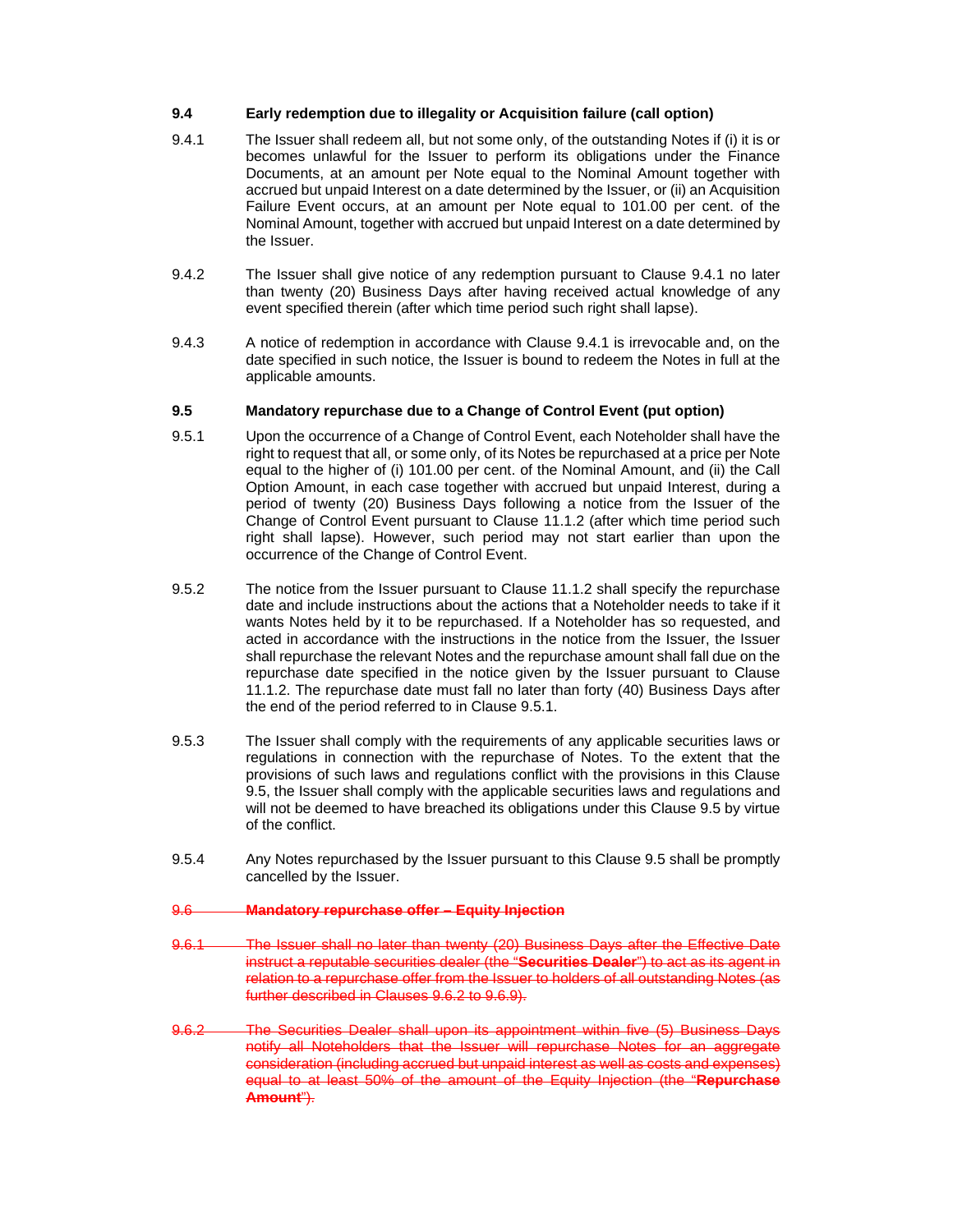- 9.6.3 The Securities Dealer shall in such notification request that all interested Noteholders submit a binding sales offer (the "**Offer**") to the Securities Dealer within 10 Business Days (the "**Offer Period**") setting out :
	- (a) The sales prices for such Notes; and
	- (b) The quantum of Notes the relevant Noteholders is willing to sell.

An acceptance period of five (5) Business Days commencing on the day after the expiry of the Offer Period (the "**Acceptance Period**") shall apply.

- 9.6.4 The Offer shall be submitted on a standard form made available by the Securities Dealer, such standard form to contain customary terms and conditions and no further terms or conditions shall apply.
- 9.6.5 The Securities Dealer shall within the Acceptance Period accept any number of Offers starting with the Offer with the lowest price until the aggregate consideration payable (including any accrued but unpaid interest, and costs and expenses) is at least equal to the Repurchase Amount.
- 9.6.6 If the Repurchase Amount is reached by two or more Offers quoting the same sale price, the Securities Dealer shall acquire from each seller offering such sale price it's *pro rata* share (based on the number of Notes offered by such Noteholder at such sale price compared to the number of Notes offered by all Noteholders at such sale price) and to the extent such *pro rata* calculation cannot not be used to determine which Notes shall be purchased, it shall be determined by drawing of lots.
- 9.6.7 The Securities Dealer shall not accept Offers with a sales price which exceeds 100 per cent. of the nominal value of the Notes.
- 9.6.8 Any part of the Repurchase Amount which has not been utilised by the end of the Acceptance Period due to an insufficient number of eligible Offers being available shall be applied by the Issuer towards its general working capital purposes.
- 9.6.9 The Agent shall be provided with a copy of any instruction provided by the Issuer to the Securities Dealer and any other communication between the Issuer and the Securities Dealer in relation to the repurchase pursuant to this Clause 9.6.
- 9.6.10 All Notes repurchased by the Issuer pursuant to this Clause 9.6 shall be promptly cancelled by the Issuer.
- 9.7 **Mandatory repurchase offer Net Litigation Proceeds**
- 9.7.1 The Issuer shall promptly after receipt of any Net Litigation Proceeds pay 50 % of such proceeds into the Net Litigation Proceeds Escrow Account and notify the Agent accordingly.
- 9.7.2 The Issuer shall no later than twenty (20) Business Days after each date on which the amounts standing to the credit of the Net Litigation Proceeds Escrow Account exceed SEK 10,000,000 (or its equivalent in any other currency) instruct a reputable securities dealer to act as its agent in relation to a repurchase offer from the Issuer to holders of all outstanding Notes.
- 9.7.3 The securities dealer shall proceed in accordance with Clause 9.6.2 to 9.6.8 *mutatis mutandis* and repurchase Notes for an aggregate consideration (including accrued but unpaid interest as well as costs and expenses) equal to the amounts standing to the credit of the Net Litigation Proceeds Escrow Account.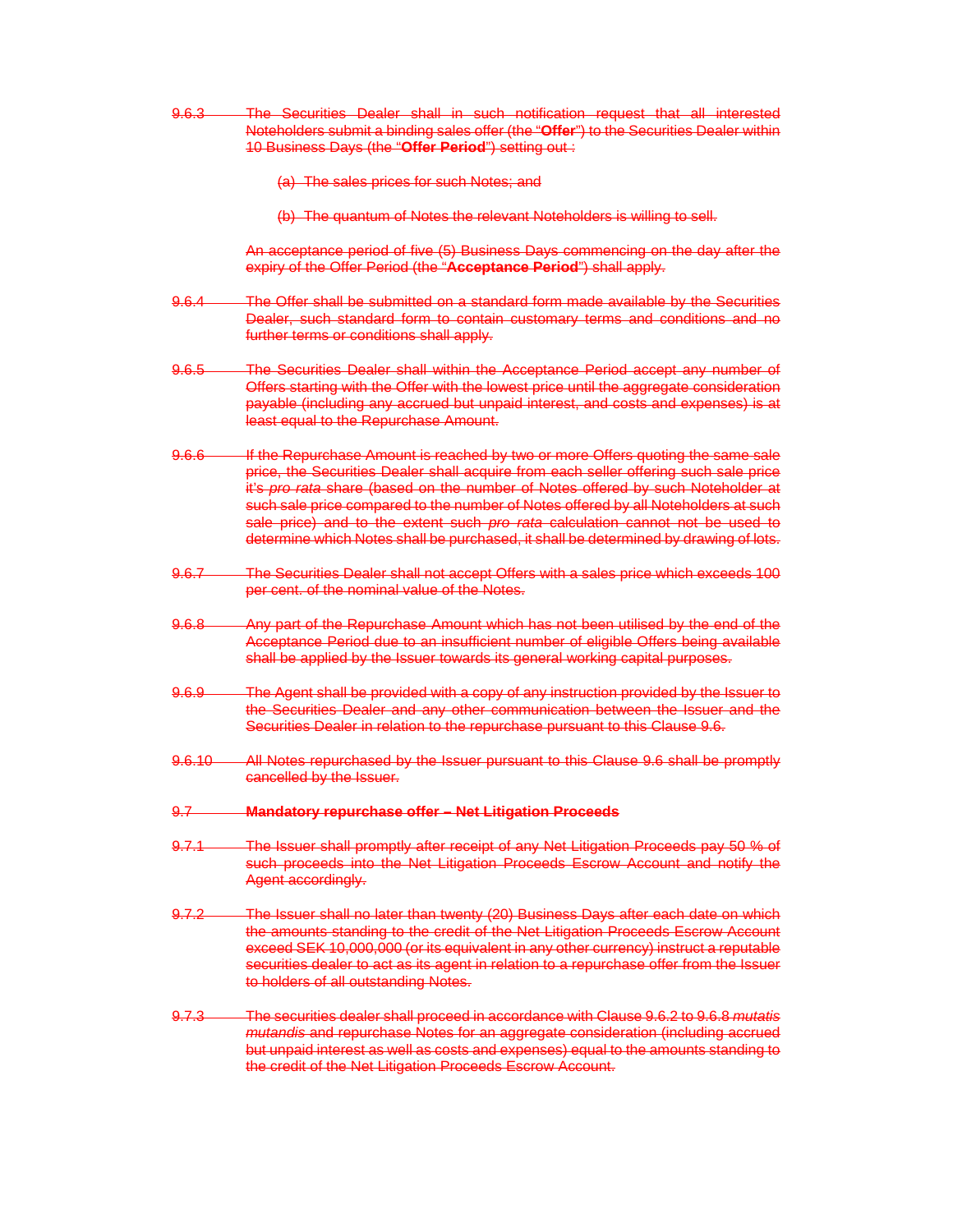- 9.7.4 The Agent shall be provided with a copy of any instruction provided by the Issuer to the securities dealer and any other communication between the Issuer and the securities dealer in relation to the repurchase pursuant to this Clause 9.7.
- 9.7.5 All Notes repurchased by the Issuer pursuant to this Clause 9.7 shall be promptly cancelled by the Issuer.

# **10. Transaction Security**

- 10.1 As continuing Security for the due and punctual fulfilment of the Secured Obligations, the Issuer agrees to grant on the First Escrow Release Date the Transaction Security (except for the share pledge over the shares of the Target Company not being acquired in connection with the First Disbursement, and pledges over any intercompany loans in relation to such Target Company) to the Secured Parties as represented by the Agent.
- 10.2 As continuing Security for the due and punctual fulfilment of the Secured Obligations, the Issuer agrees to grant on the Second Escrow Release Date the Transaction Security comprised by the share pledge over the shares of the Target Company being acquired in connection with the Second Disbursement, and pledges over any intercompany loans in relation to such Target Company, to the Secured Parties as represented by the Agent.
- 10.3 The Agent shall hold the Transaction Security on behalf of the Secured Parties in accordance with the Security Documents. The Issuer shall enter into the Security Documents and perfect the Transaction Security in accordance with the Security Documents on or before the Escrow Release Date.
- 10.4 Unless and until the Agent has received instructions from the Noteholders in accordance with Clause 16 (*Decisions by Noteholders*), the Agent shall (without first having to obtain the Noteholders' consent) be entitled to enter into agreements with the Issuer or a third party or take any other actions, if it is, in the Agent's opinion, necessary for the purpose of maintaining, altering, releasing or enforcing the Transaction Security, creating further Security for the benefit of the Noteholders or for the purpose of settling the Noteholders' or the Issuer's rights to the Transaction Security, in each case in accordance with the terms of the Finance Documents.

# **11. Information to Noteholders**

#### **11.1 Information from the Issuer**

- 11.1.1 The Issuer will make the following information available to the Agent and on its website:
	- (a) from 31 December 2014, as soon as the same become available, but in any event within four (4) months after the end of each financial year, its audited consolidated annual accounts for that financial year prepared in accordance with the applicable Accounting Principles;
	- (b) from 1 July 2014, as soon as the same become available, but in any event within two (2) months after the end of each quarter of its financial year, its unaudited consolidated financial statements or year-end report (as applicable) for such period;
	- (c) as soon as the same become available, but in any event not later than two (2) months after 30 June 2014, a report on the Issuer's business covering the period 1 January 2014 to 30 June 2014 including a description of the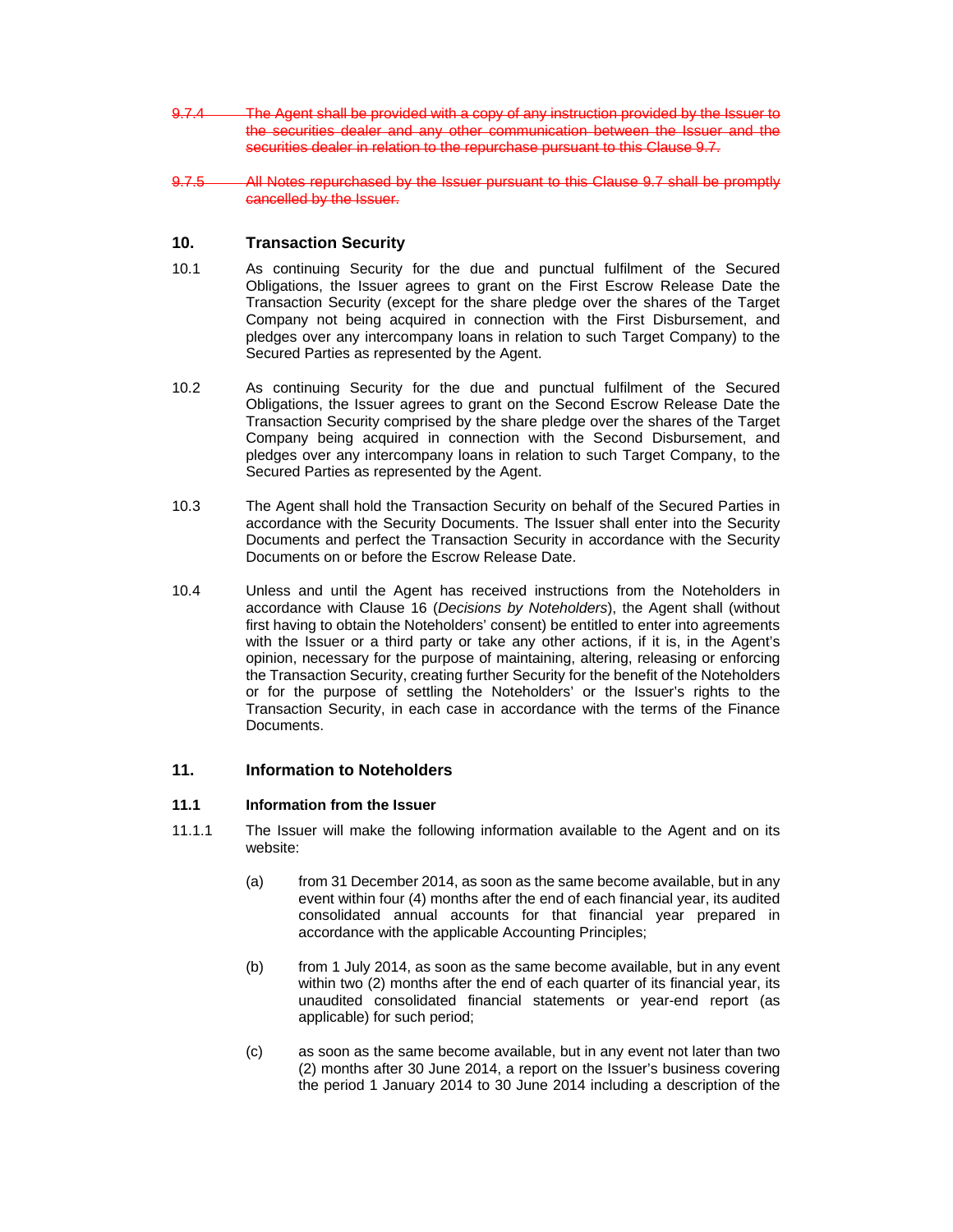business and any developments in relation thereto, a profit and loss account and a balance sheet; and

- (d) any other information required by the Swedish Securities Markets Act (*lag (2007:582) om värdepappersmarknaden*) and the rules and regulations of the Regulated Market on which the Notes are admitted to trading.
- 11.1.2 The Issuer shall immediately notify the Noteholders and the Agent upon becoming aware of the occurrence of eithera Liquidity Event, an Acquisition Failure Event or a Change of Control Event. In the case of a Change of Control Event, such notice may be given in advance of the occurrence of such Change of Control Event, conditional upon the occurrence of such Change of Control Event, if a definitive agreement is in place providing for a Change of Control Event.
- 11.1.3 When the financial statements and other information are made available to the Noteholders pursuant to Clause 11.1.1, the Issuer shall send copies of such financial statements and other information to the Agent. Together with the financial statements sent after 1 July 2014, in connection with a proposed dividend payment **or-** within twenty (20) days of a request from the Agent, the Issuer shall submit to the Agent a compliance certificate (i) containing a confirmation that no Event of Default has occurred (or if an Event of Default has occurred, what steps have been taken to remedy it), and (ii) if provided in connection with financial statements, attaching copies of any notices sent to the Regulated Market on which the Notes are admitted to trading-and (iii) if provided in connection with a proposed dividend payment, confirming compliance by the Issuer with the required Net Debt to EBITDA Ratio, including calculations and figures in respect of the Net Debt to EBITDA Ratio. The compliance certificate shall be in a form agreed between the Issuer and the Agent and, where provided in connection with the publication of financial statements, shall include calculations and figures in respect of the undertakings set out in Clause 13 (*Financial Undertakings*).
- 11.1.4 The Issuer shall immediately notify the Agent (with full particulars) upon becoming aware of the occurrence of any event or circumstance which constitutes an Event of Default, or any event or circumstance which would (with the expiry of a grace period, the giving of notice, the making of any determination or any combination of any of the foregoing) constitute an Event of Default, and shall provide the Agent with such further information as it may reasonably request in writing following receipt of such notice. Should the Agent not receive such information, the Agent is entitled to assume that no such event or circumstance exists or can be expected to occur, provided that the Agent does not have actual knowledge of such event or circumstance.
- 11.1.5 The Issuer shall promptly notify the Agent of any proceeds it receives in respect of the Litigation and provide the Agent with such other information necessary to estimate the amount of the Net Litigation Proceeds, including without limitation information in respect of any compensation amounts that have been paid to any third parties in respect of the Litigation and – if requested by the Agent – evidence of that such payments have been made and have properly discharged any third party compensation claims.

# **11.2 Information from the Agent**

11.2.1 The Agent is entitled to disclose to the Noteholders any event or circumstance directly or indirectly relating to the Issuer or the Notes. Notwithstanding the foregoing, the Agent may if it considers it to be beneficial to the interests of the Noteholders delay disclosure or refrain from disclosing certain information other than in respect of an Event of Default that has occurred and is continuing.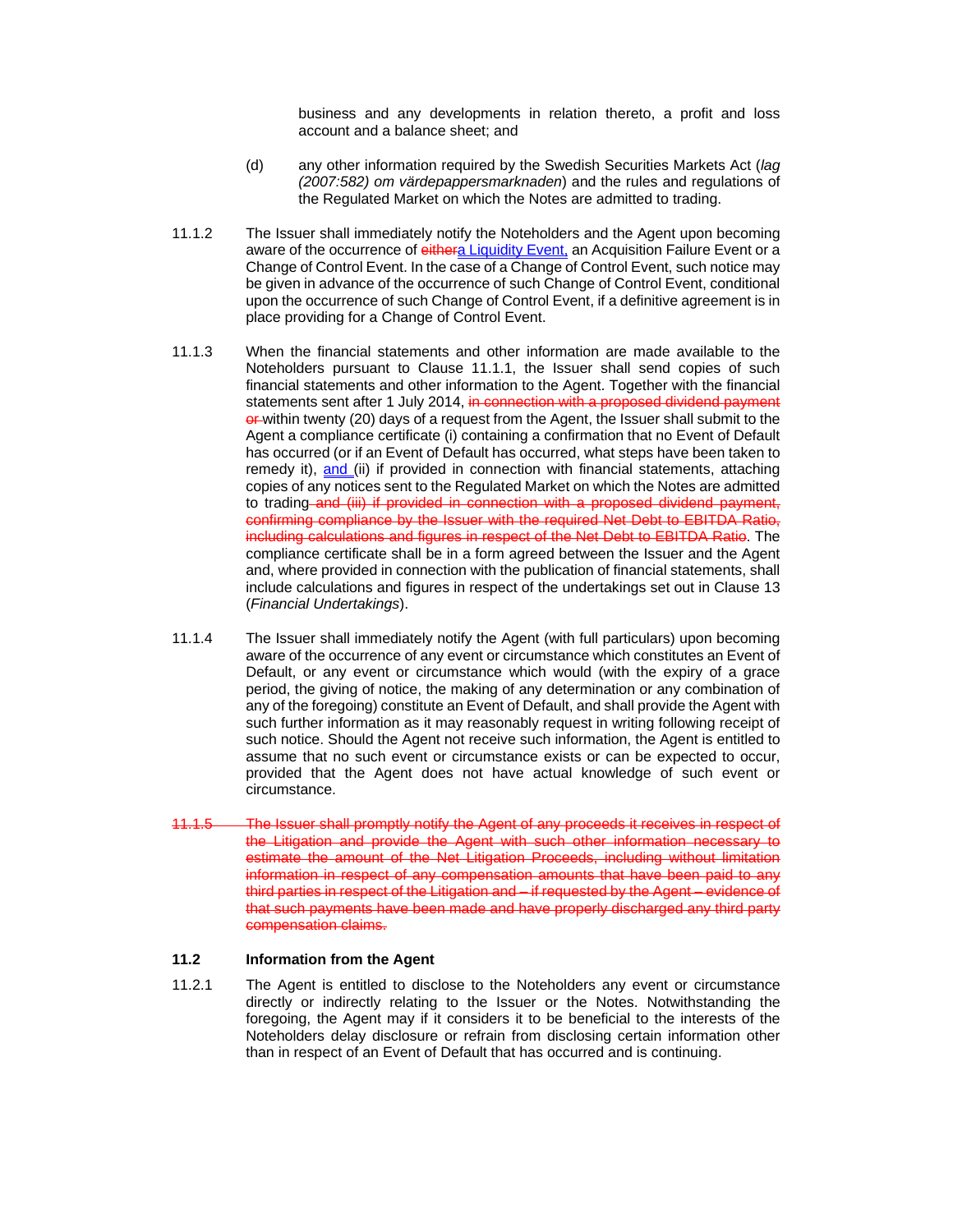# **11.3 Publication of Finance Documents**

- 11.3.1 The latest version of these Terms and Conditions (including any document amending these Terms and Conditions) shall be available on the websites of the Issuer and the Agent.
- 11.3.2 The latest versions of the Finance Documents shall be available to the Noteholders at the office of the Agent during normal business hours.

# **12. General Undertakings**

# **12.1 Compliance**

12.1.1 The Issuer shall, and shall procure that each Subsidiary will, obtain, maintain and in all material respects comply with the terms of any authorisation, approval or licence required for the conduct of its business and in all material respects comply with all applicable laws and regulations.

### **12.2 Continuation of business**

12.2.1 The Issuer shall procure that no material change is made to the general nature or scope of the Group's business from that carried on as at the Issue Date (assuming that the Acquisitions have been completed).

# **12.3 Distributions and other transactions**

- 12.3.1 Subject to the following paragraph, the The Issuer shall not, and shall procure that no Subsidiary will, grant any loans, guarantees or other financial assistance or make any dividend or cash interest payment, repurchase of shares or make other similar transactions (including, but not limited to total return swaps related to shares in the Issuer), or make or allow to be made any other distributions or transfers of value (including without limitation the payment of any management fees) to its direct or indirect shareholders or the affiliates of such direct or indirect shareholders (including management) or enter into or allow to be entered into any contracts with such persons (other than on arm's length terms), other than, in the case of the Subsidiaries, to any other Group Company.
- 12.3.2 Notwithstanding the foregoing paragraph, the Issuer may make a dividend payment provided that (i) no Event of Default is continuing or would occur as a result of such dividend payment and (ii) the Net Debt to EBITDA Ratio (as defined below) calculated on a pro forma basis would be below 2.50:1.00 immediately following such dividend payment, as certified in a compliance certificate.

# **12.4 Financial indebtedness**

12.4.1 The Issuer shall not, and shall procure that no Subsidiary will, incur any Financial Indebtedness, except for (i) any Working Capital Facilities, (ii) any hedging arrangement or other non-speculative derivative transaction, (iii) Subsequent Notes, (iv) Shareholder Loans, (v (including, for the avoidance of doubt, the Support  $\frac{\text{Loan}}{\text{U}}$  intra-group loans between members of the Group and  $(\overrightarrow{uy})$  any Financial Indebtedness not permitted by the foregoing where the aggregate principal amount thereof does not exceed SEK 5,000,000 (or its equivalent in any other currency or currencies)<del>, provided that, in the case of item (iii) above, upon the completion of the</del> issue of Subsequent Notes, the Net Debt to EBITDA Ratio is in compliance with the Financial Undertakings (however, for the purposes of this calculation only, any cash balance resulting from the issue of the Subsequent Notes shall not reduce Net Debt).

### **12.5 Mergers**

12.5.1 The Issuer shall not, and shall procure that none of the Operating Companies will, carry out any merger or other business combination or corporate reorganisation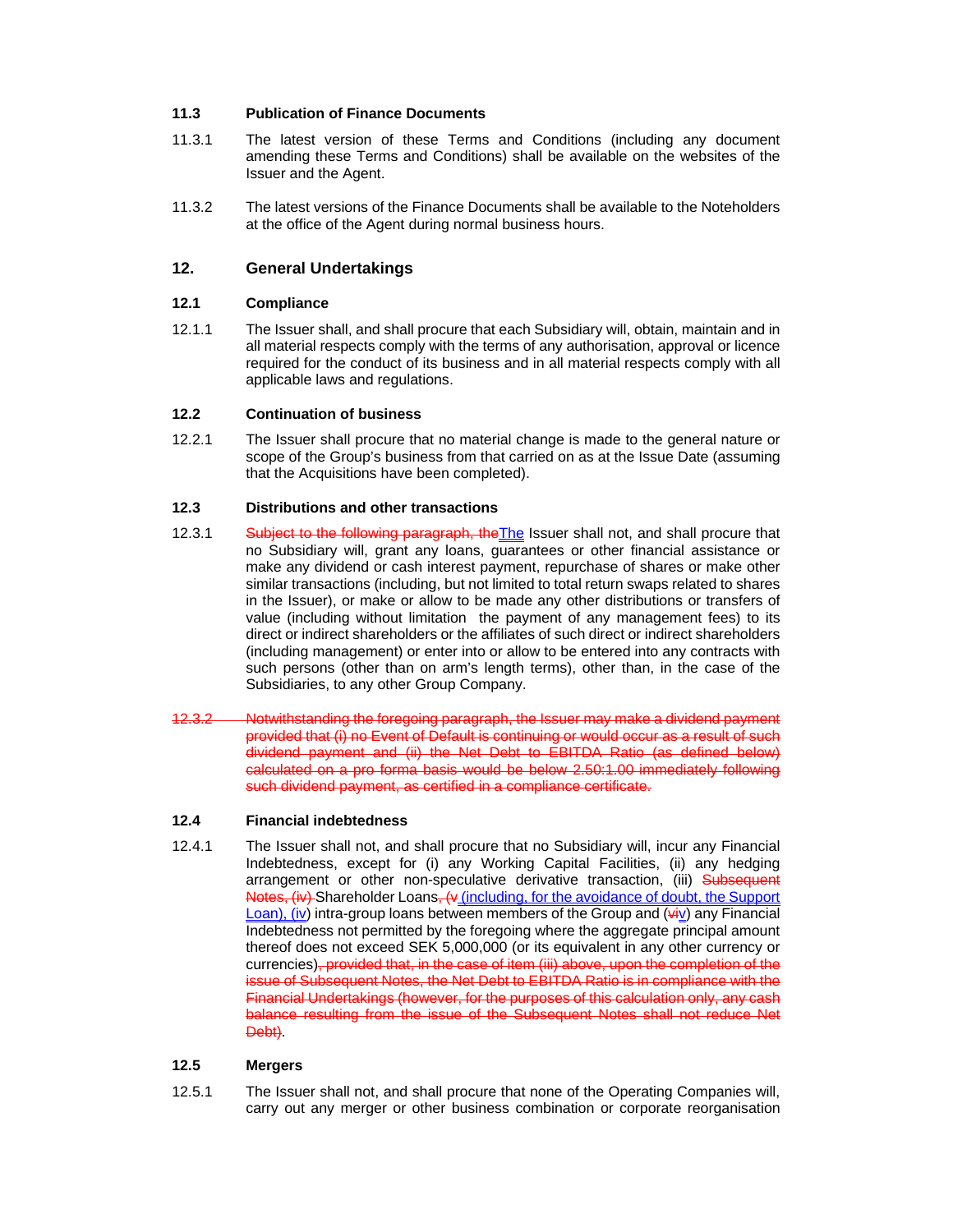involving consolidating assets and obligations, except in relation to mergers, business combinations or corporate reorganisations between a wholly owned Group Company and an Operating Company where the Operating Company shall be the surviving entity and the Transaction Security will continue to be valid and effective over the shares thereof.

# **12.6 Disposals**

- 12.6.1 The Issuer shall not, and shall procure that no Group Company will:
	- $(a)$  (a) divest or otherwise dispose of any assets constituting Transaction Security; or
	- $(b)$  (b) divest or otherwise dispose of any material asset which does not form part of the Transaction Security to any person other than the Issuer or the Operating Companies, unless on arm's length terms or better and in the ordinary course of business.

### **12.7 Negative pledge**

12.7.1 The Issuer shall not, and shall procure that no Subsidiary will, create or permit to subsist any security interest over any of its assets to secure any financial indebtedness other than in relation to the Notes, provided however that the Issuer and the Subsidiaries have the right to provide, prolong or renew any Permitted Security.

#### **12.8 Loans and shareholder contributions**

12.8.1 The Issuer shall not be, and shall procure that no Operating Company will be, a creditor in respect of any future financial indebtedness unless the debtor under such arrangement is an Operating Company or, if the debtor is a Subsidiary which is not an Operating Company, such loan is granted as part of the investment in such Subsidiary in the ordinary course of the Group's business. Furthermore, the Issuer shall not make any shareholder contributions to any of its Subsidiaries unless made in the ordinary course of the Group's business.

#### **12.9 Admission to trading**

- 12.9.1 The Issuer shall use its best efforts to ensure that the loan constituted by these Terms and Conditions and evidenced by the Notes is admitted to trading on the Regulated Market of NASDAQ OMX Stockholm within eighteen (18) months of issuance, and that it remains admitted or, if such admission to trading is not possible to obtain or maintain, admitted to trading on another Regulated Market.
- 12.9.2 Following an admission to trading, the Issuer shall take all actions on its part to maintain the admission as long as any Notes are outstanding, but not longer than up to and including the last day on which the admission to trading reasonably can, pursuant to the then applicable regulations of the Regulated Market and the CSD, subsist.

#### **12.10 Undertakings relating to the Agency Agreement**

- 12.10.1 The Issuer shall, in accordance with the Agency Agreement:
	- (a) pay fees to the Agent;
	- (b) indemnify the Agent for costs, losses and liabilities;
	- (c) furnish to the Agent all information requested by or otherwise required to be delivered to the Agent; and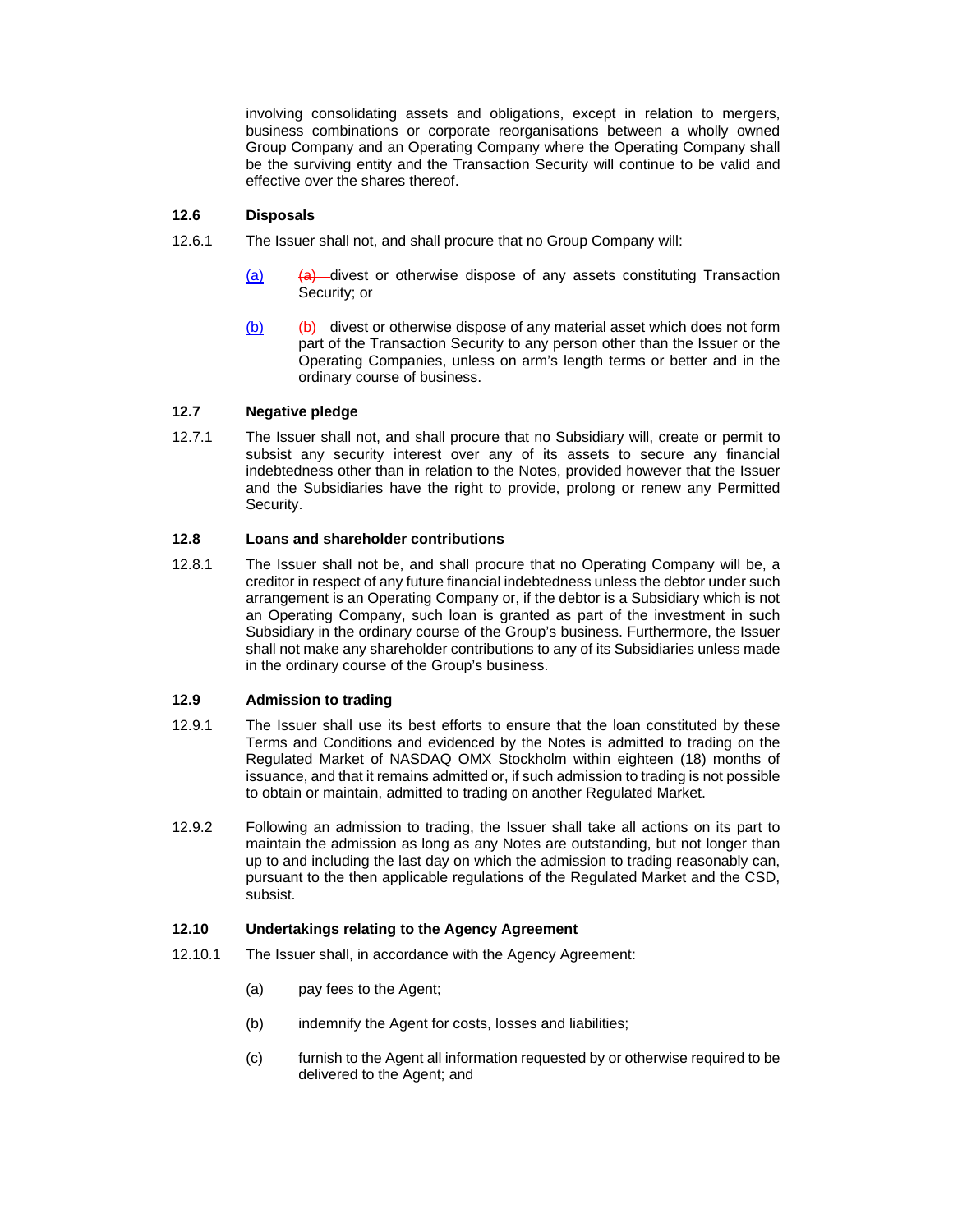- (d) not act in a way which would give the Agent a legal or contractual right to terminate the Agency Agreement.
- 12.10.2 The Issuer and the Agent shall not agree to amend any provisions of the Agency Agreement without the prior consent of the Noteholders (subject to Clause 19.1(a)).

# **13. Financial Undertakings**

### **13.1 Covenants**

The Issuer shall ensure as of the last day of each calendar quarter:

- (a) from and including 31 December 20152017 to but excluding 31 December 2016, 2018, that the Net Debt to EBITDA Ratio is lower than 7.005.50:1.00;
- (b) from and including 31 December 20162018 to but excluding 31 December 2017, 2019, that the Net Debt to EBITDA Ratio is lower than 4.253.50:1.00; and
- (c) from and including 31 December  $20172019$  to but excluding the Final Maturity Date, that the Net Debt to EBITDA Ratio is lower than 3.253.00:1.00,

calculated in accordance with the calculation principles set out in Clause 13.2 (*Calculation Adjustments*).

The first test date will be 31 December 2015.2017.

### **13.2 Calculation Adjustments**

- 13.2.1 Compliance with the Financial Undertakings shall be determined by reference to the most recent financial report prepared in accordance with the applicable Accounting Principles, *provided however that* such compliance shall be calculated and tested in each case on the basis of:
	- (a) a market based exchange rate between the applicable currencies as published by the Swedish Central Bank (*Riksbanken*) on its website, including between DKK/SEK; and
	- (b) the total aggregate nominal amount of Notes outstanding at the relevant test date, irrespective of any requirements in the Accounting Principles to the contrary.
- 13.2.2 Clause 13.2.1 shall also apply in respect of any other terms in these Terms and Conditions which require a ratio to be tested including any ratios based on Net Debt to EBITDA.
- 13.2.3 For the purpose of calculating the Net Debt to EBITDA Ratio (i) the transaction costs associated with the Acquisitions and (ii) any transaction costs associated with the issuance of the Notes shall be disregarded. EBITDA in relation to an acquired or disposed company shall be calculated on a *pro forma* basis as if such transaction had occurred on the first date of the relevant test period.

# **14. Acceleration of the Notes**

14.1 The Agent is entitled to, and shall following a demand in writing from a Noteholder (or Noteholders) representing at least twenty-five (25) per cent. of the Adjusted Nominal Amount (such demand may only be validly made by a person who is a Noteholder on the Business Day immediately following the day on which the demand is received by the Agent and shall, if made by several Noteholders, be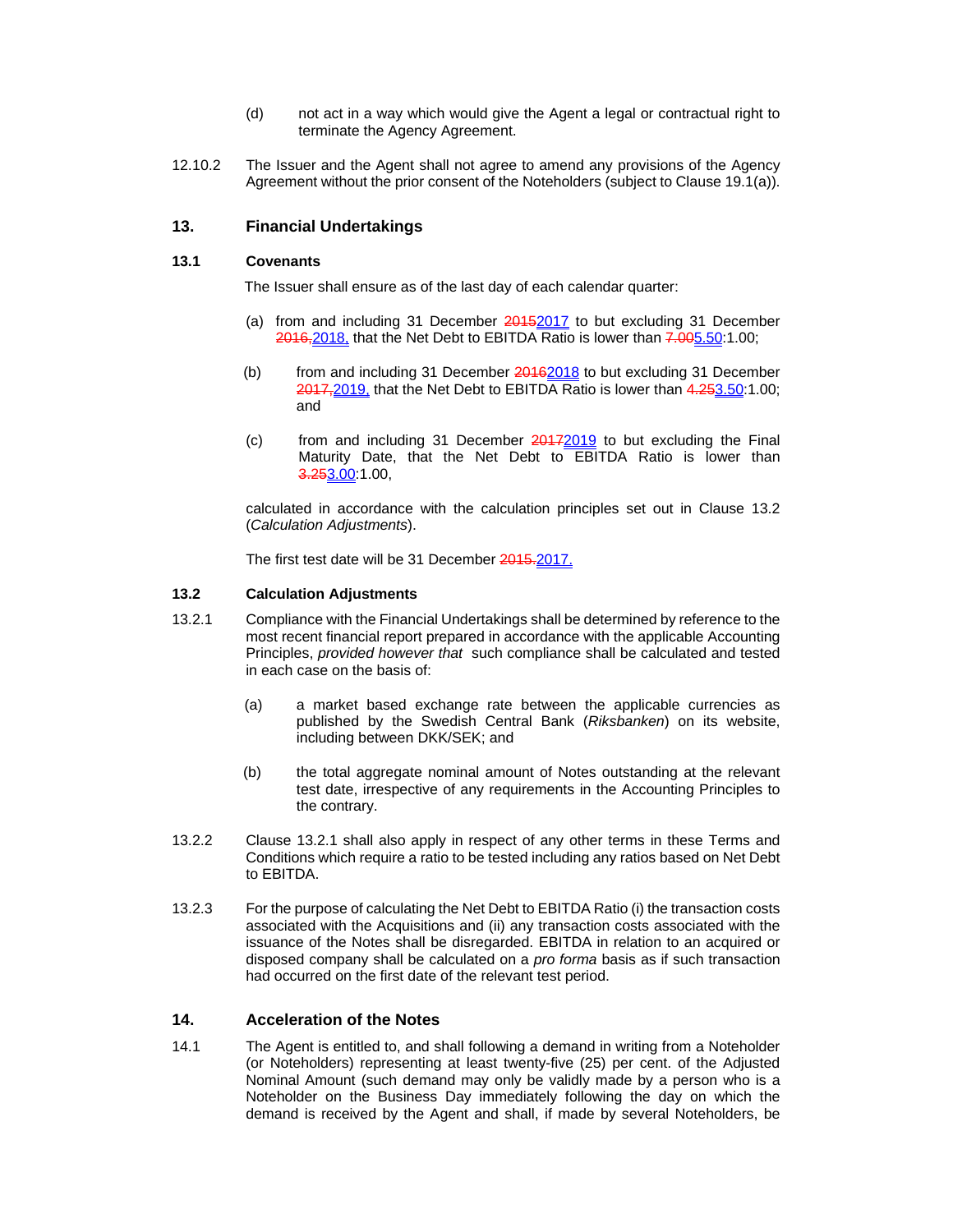made by them jointly) or following an instruction given pursuant to Clause 14.4, on behalf of the Noteholders (i) by notice to the Issuer, declare all, but not some only, of the outstanding Notes due and payable together with any other amounts payable under the Finance Documents, immediately or at such later date as the Agent determines, and (ii) exercise any or all of its rights, remedies, powers and discretions under the Finance Documents, if:

- (a) the Issuer does not pay on the due date any amount payable by it under the Finance Documents, unless the non-payment:
	- (i) is caused by technical or administrative error; and
	- (ii) is remedied within five (5) Business Days from the due date;
- (b) the Issuer does not comply with any terms or conditions of the Finance Documents to which it is a party (other than those terms referred to in paragraph (a) above), unless the non-compliance:
	- (i) is capable of remedy; and
	- (ii) is remedied within twenty (20) Business Days of the earlier of the Agent giving notice and the Issuer becoming aware of the non-compliance;
- (c) the Terms and Conditions or any security document documenting the Transaction Security becomes invalid, ineffective or varied (other than in accordance with the provisions of the relevant document), and such invalidity, ineffectiveness or variation has a detrimental effect on the interests of the Noteholders;
- (d) any party to the Intercreditor Agreement (other than the Agent) fails to comply with any of its obligations under the Intercreditor Agreement or the Intercreditor Agreement ceases to be binding on upon any such party for whatever reason;
- (e) any Group Company is, or is deemed for the purposes of any applicable law to be, insolvent, other than as a result of a merger or solvent liquidation as permitted under Clause 12.5 (*Mergers*) above;
- (f) any attachment, sequestration, distress or execution, or any analogous process in any jurisdiction, affects any asset of a Group Company and is not discharged within thirty (30) Business Days;
- (g) any failure by the Company to comply with an undertaking designated as a condition subsequent under "*Conditions Subsequent*" in the notice of written procedure dated 1 December 2016 issued by the Agent at the request of the Company in relation to the Notes; or
- $(h)$  (g) any financial indebtedness of any Group Company is not paid when due nor within any originally applicable grace period, or is declared to be or otherwise becomes due and payable prior to its specified maturity as a result of an event of default (however described) provided that no Event of Default shall be deemed to have occurred under this section  $(qh)$  unless the aggregate amount of financial indebtedness in question does not exceed SEK 10,000,000 (or its equivalent in any other currency or currencies) and provided that it does not apply to any financial indebtedness owed to another Group Company.
- 14.2 The Agent may not accelerate the Notes in accordance with Clause 14.1 by reference to a specific Event of Default if it is no longer continuing or if it has been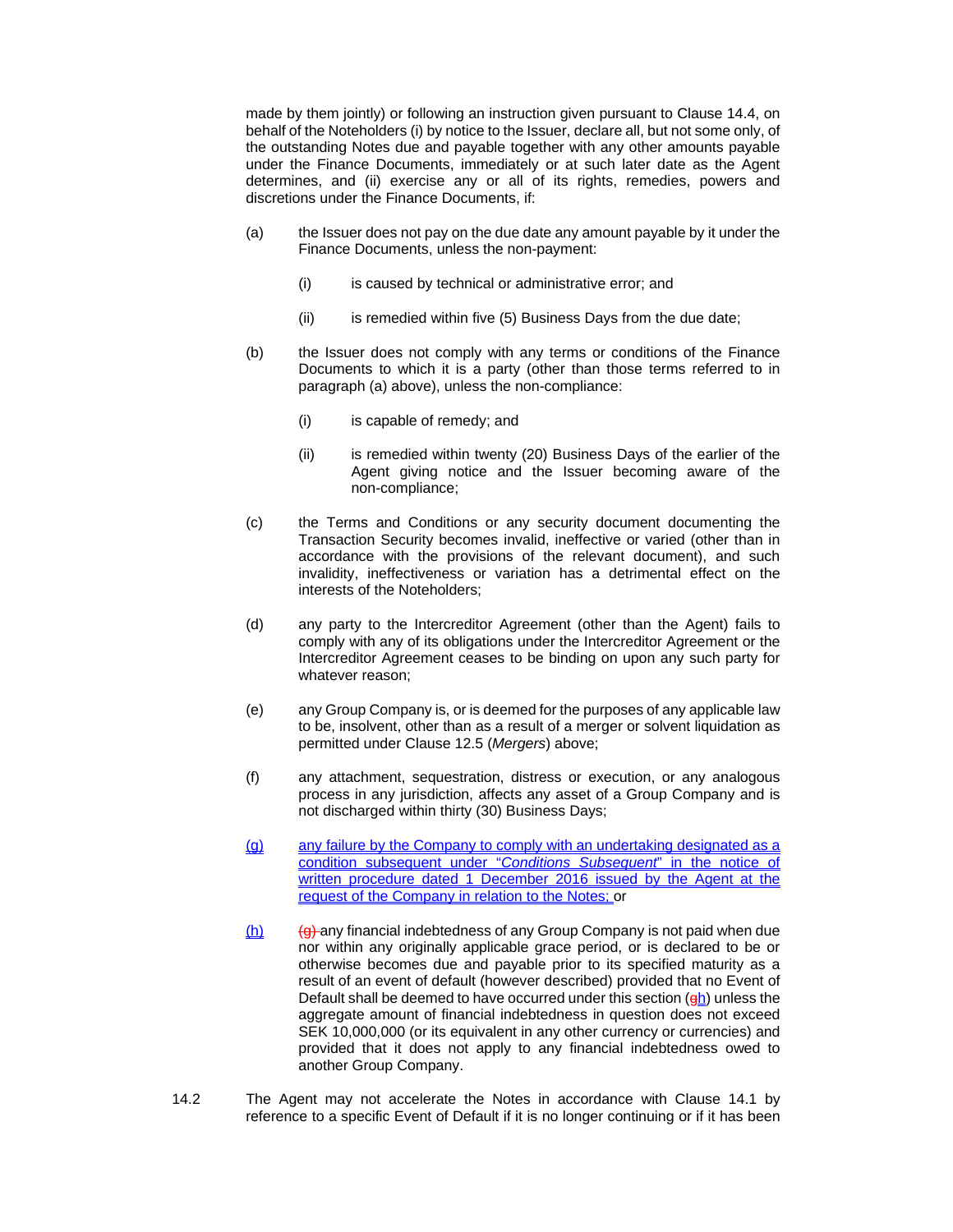decided, on a Noteholders Meeting or by way of a Written Procedure, to waive such Event of Default (temporarily or permanently).

- 14.3 The Agent shall notify the Noteholders of an Event of Default within five (5) Business Days of the date on which the Agent received actual knowledge of that an Event of Default has occurred and is continuing. The Agent shall, within twenty (20) Business Days of the date on which the Agent received actual knowledge of that an Event of Default has occurred and is continuing, decide if the Notes shall be so accelerated. If the Agent decides not to accelerate the Notes, the Agent shall promptly seek instructions from the Noteholders in accordance with Clause 16 (*Decisions by Noteholders*). The Agent shall always be entitled to take the time necessary to consider whether an occurred event constitutes an Event of Default.
- 14.4 If the Noteholders instruct the Agent to accelerate the Notes, the Agent shall promptly declare the Notes due and payable and take such actions as may, in the opinion of the Agent, be necessary or desirable to enforce the rights of the Noteholders under the Finance Documents, unless the relevant Event of Default is no longer continuing.
- 14.5 If the right to accelerate the Notes is based upon a decision of a court of law or a government authority, it is not necessary that the decision has become enforceable under law or that the period of appeal has expired in order for cause of acceleration to be deemed to exist.
- 14.6 In the event of an acceleration of the Notes in accordance with this Clause 14, the Issuer shall redeem all Notes becoming due and payable prior to the First Call Date at an amount per Note equal to 105.00 per cent. of the Nominal Amount and, if the Notes are accelerated on or after the First Call Date, at the applicable Call Option Amount.

# **15. Distribution of Proceeds**

- 15.1 All payments by the Issuer relating to the Notes and the Finance Documents following an acceleration of the Notes in accordance with Clause 14 (*Acceleration of the Notes*) and any proceeds received from an enforcement of the Transaction Security shall be distributed in the following order of priority, in accordance with the instructions of the Agent:
	- (a) *first*, in or towards payment *pro rata* of (i) all unpaid fees, costs, expenses and indemnities payable by the Issuer to the Agent in accordance with the Agency Agreement (other than any indemnity given for liability against the Noteholders), (ii) other costs, expenses and indemnities relating to the acceleration of the Notes, the enforcement of the Transaction Security or the protection of the Noteholders' rights as may have been incurred by the Agent, (iii) any costs incurred by the Agent for external experts that have not been reimbursed by the Issuer in accordance with Clause 20.2.5, and (iv) any costs and expenses incurred by the Agent in relation to a Noteholders' Meeting or a Written Procedure that have not been reimbursed by the Issuer in accordance with Clause 16.13;
	- (b) *secondly*, in or towards payment *pro rata* of accrued but unpaid Interest under the Notes (Interest due on an earlier Interest Payment Date to be paid before any Interest due on a later Interest Payment Date);
	- (c) *thirdly*, in or towards payment *pro rata* of any unpaid principal under the Notes; and
	- (d) *fourthly*, in or towards payment *pro rata* of any other costs or outstanding amounts unpaid under the Finance Documents.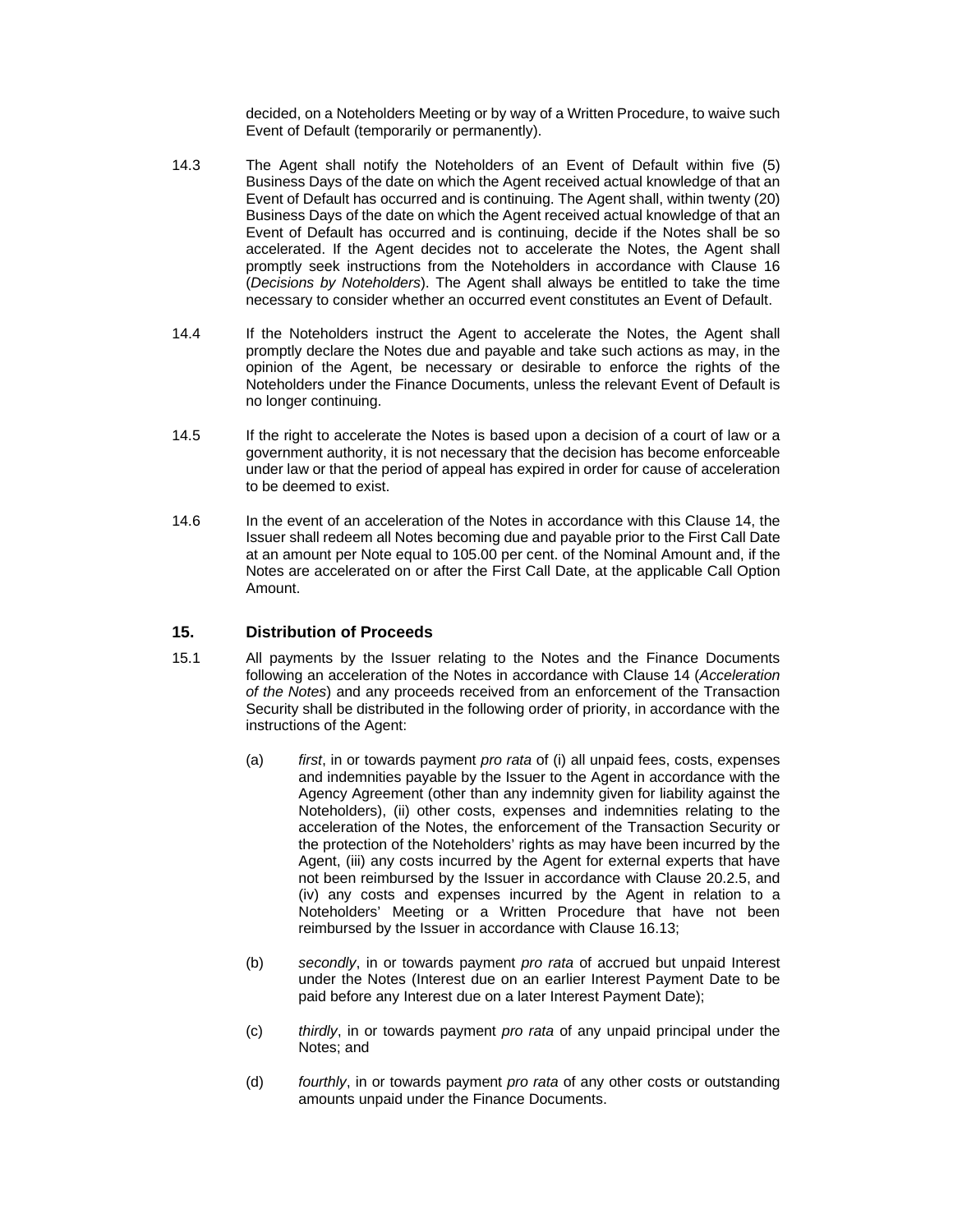Any excess funds after the application of proceeds in accordance with paragraphs (a) to (d) above shall be paid to the Issuer.

- 15.2 If a Noteholder or another party has paid any fees, costs, expenses or indemnities referred to in Clause 15.1(a), such Noteholder or other party shall be entitled to reimbursement by way of a corresponding distribution in accordance with Clause 15.1(a).
- 15.3 Funds that the Agent receives (directly or indirectly) in connection with the acceleration of the Notes or the enforcement of the Transaction Security constitute escrow funds (*redovisningsmedel*) and must be held on a separate interest-bearing account on behalf of the Noteholders and the other interested parties. The Agent shall arrange for payments of such funds in accordance with this Clause 15 as soon as reasonably practicable.
- 15.4 If the Issuer or the Agent shall make any payment under this Clause 15, the Issuer or the Agent, as applicable, shall notify the Noteholders of any such payment at least fifteen (15) Business Days before the payment is made. Such notice shall specify the Record Date, the payment date and the amount to be paid. Notwithstanding the foregoing, for any Interest due but unpaid the Record Date specified in Clause 7.1 shall apply.

# **16. Decisions by Noteholders**

- 16.1 A request by the Agent for a decision by the Noteholders on a matter relating to the Finance Documents shall (at the option of the Agent) be dealt with at a Noteholders' Meeting or by way of a Written Procedure.
- 16.2 Any request from the Issuer or a Noteholder (or Noteholders) representing at least ten (10) per cent. of the Adjusted Nominal Amount (such request may only be validly made by a person who is a Noteholder on the Business Day immediately following the day on which the request is received by the Agent and shall, if made by several Noteholders, be made by them jointly) for a decision by the Noteholders on a matter relating to the Finance Documents shall be directed to the Agent and dealt with at a Noteholders' Meeting or by way a Written Procedure, as determined by the Agent. The person requesting the decision may suggest the form for decision making, but if it is in the Agent's opinion more appropriate that a matter is dealt with at a Noteholders' Meeting than by way of a Written Procedure, it shall be dealt with at a Noteholders' Meeting.
- 16.3 The Agent may refrain from convening a Noteholders' Meeting or instigating a Written Procedure if (i) the suggested decision must be approved by any person in addition to the Noteholders and such person has informed the Agent that an approval will not be given, or (ii) the suggested decision is not in accordance with applicable laws.
- 16.4 Only a person who is, or who has been provided with a power of attorney pursuant to Clause 6 (*Right to act on behalf of a Noteholder*) from a person who is, registered as a Noteholder:
	- (a) on the Record Date prior to the date of the Noteholders' Meeting, in respect of a Noteholders' Meeting, or
	- (b) on the Business Day specified in the communication pursuant to Clause 18.3, in respect of a Written Procedure,

may exercise voting rights as a Noteholder at such Noteholders' Meeting or in such Written Procedure, provided that the relevant Notes are included in the definition of Adjusted Nominal Amount.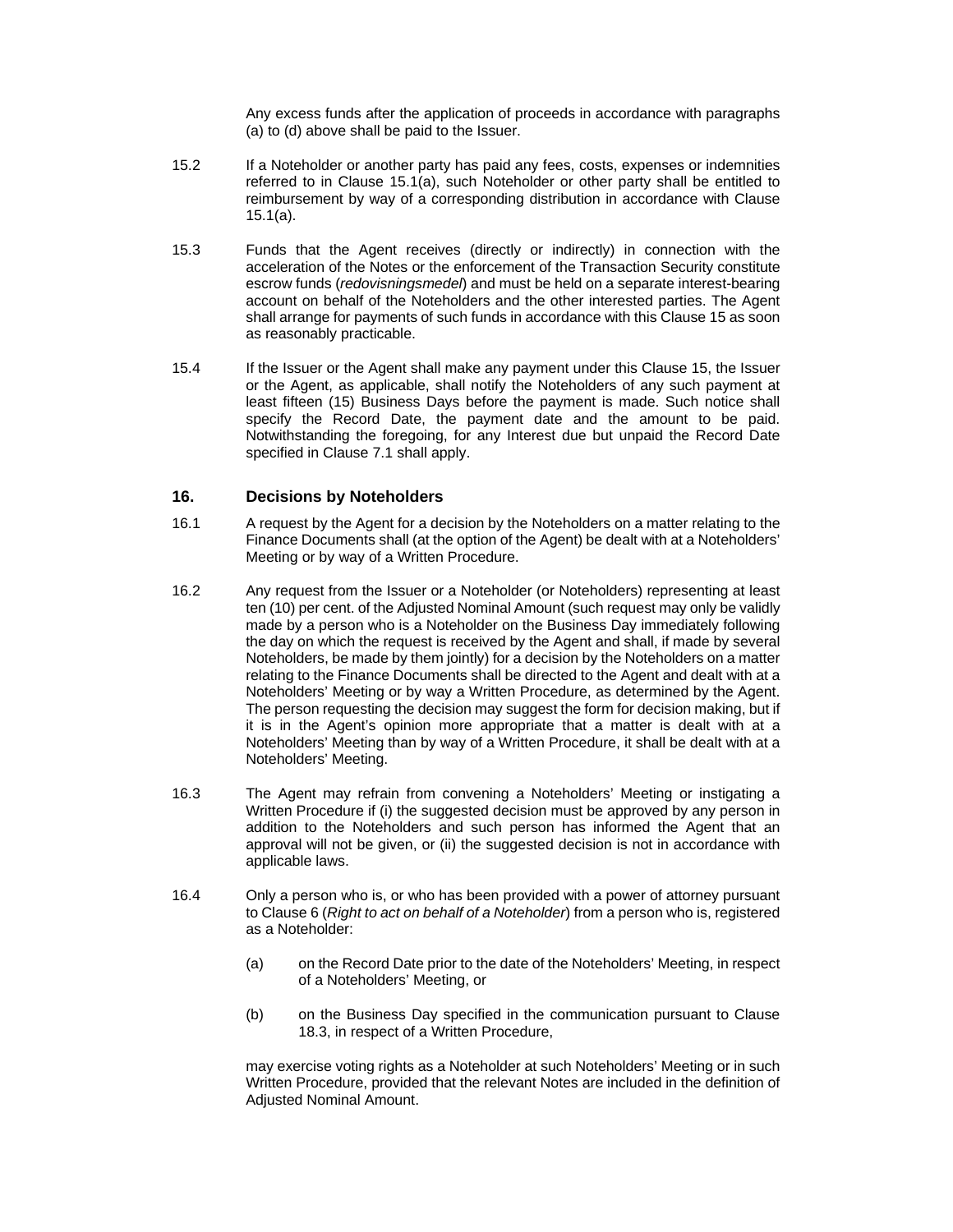- 16.5 The following matters shall require the consent of Noteholders representing at least eighty (80) per cent. of the Adjusted Nominal Amount for which Noteholders are voting at a Noteholders' Meeting or for which Noteholders reply in a Written Procedure in accordance with the instructions given pursuant to Clause 18.3:
	- (a) the issue of any Subsequent Notes, if the total nominal amount of the Notes exceeds, or if such issue would cause the total nominal amount of the Notes to at any time exceed, SEK 450,000,000 (for the avoidance of doubt, such consent shall be required at each occasion any such Subsequent Notes are issued);
	- $(a)$  (b) a change to the terms of any of Clause 2.1, and Clauses  $2.52.4$  to 2.72.6;
	- $(b)$  (b) (c) a reduction of the premium payable upon the redemption or repurchase of any Note pursuant to Clause 9 (*Redemption and repurchase of the Notes*);
	- $(c)$  (d) a change to the Interest Rate or the Nominal Amount;
	- $\frac{d}{dx}$  (e) a change to the terms for the distribution of proceeds set out in Clause 15 (*Distribution of proceeds*);
	- $(e)$  (f) a change to the terms dealing with the requirements for Noteholders' consent set out in this Clause 16;
	- $\underline{\textbf{(f)}}$  (g) a change of issuer, an extension of the tenor of the Notes or any delay of the due date for payment of any principal or interest on the Notes;
	- $(q)$  (h) a release of the Transaction Security, except in accordance with the terms of the Security Documents;
	- $(h)$  (i) a mandatory exchange of the Notes for other securities; and
	- $(i)$  (i) early redemption of the Notes, other than upon an acceleration of the Notes pursuant to Clause 14 (*Acceleration of the Notes*) or as otherwise permitted or required by these Terms and Conditions.
- 16.6 Any matter not covered by Clause 16.5 shall require the consent of Noteholders representing more than fifty (50) per cent. of the Adjusted Nominal Amount for which Noteholders are voting at a Noteholders' Meeting or for which Noteholders reply in a Written Procedure in accordance with the instructions given pursuant to Clause 18.3. This includes, but is not limited to, any amendment to, or waiver of, the terms of any Finance Document that does not require a higher majority (other than an amendment permitted pursuant to Clause 19.1(a) or (b)), an acceleration of the Notes, or the enforcement of any Transaction Security.
- 16.7 Quorum at a Noteholders' Meeting or in respect of a Written Procedure only exists if a Noteholder (or Noteholders) representing at least fifty (50) per cent. of the Adjusted Nominal Amount in case of a matter pursuant to Clause 16.5, and otherwise twenty (20) per cent. of the Adjusted Nominal Amount:
	- (a) if at a Noteholders' Meeting, attend the meeting in person or by telephone conference (or appear through duly authorised representatives); or
	- (b) if in respect of a Written Procedure, reply to the request.
- 16.8 If a quorum does not exist at a Noteholders' Meeting or in respect of a Written Procedure, the Agent or the Issuer shall convene a second Noteholders' Meeting (in accordance with Clause 17.1) or initiate a second Written Procedure (in accordance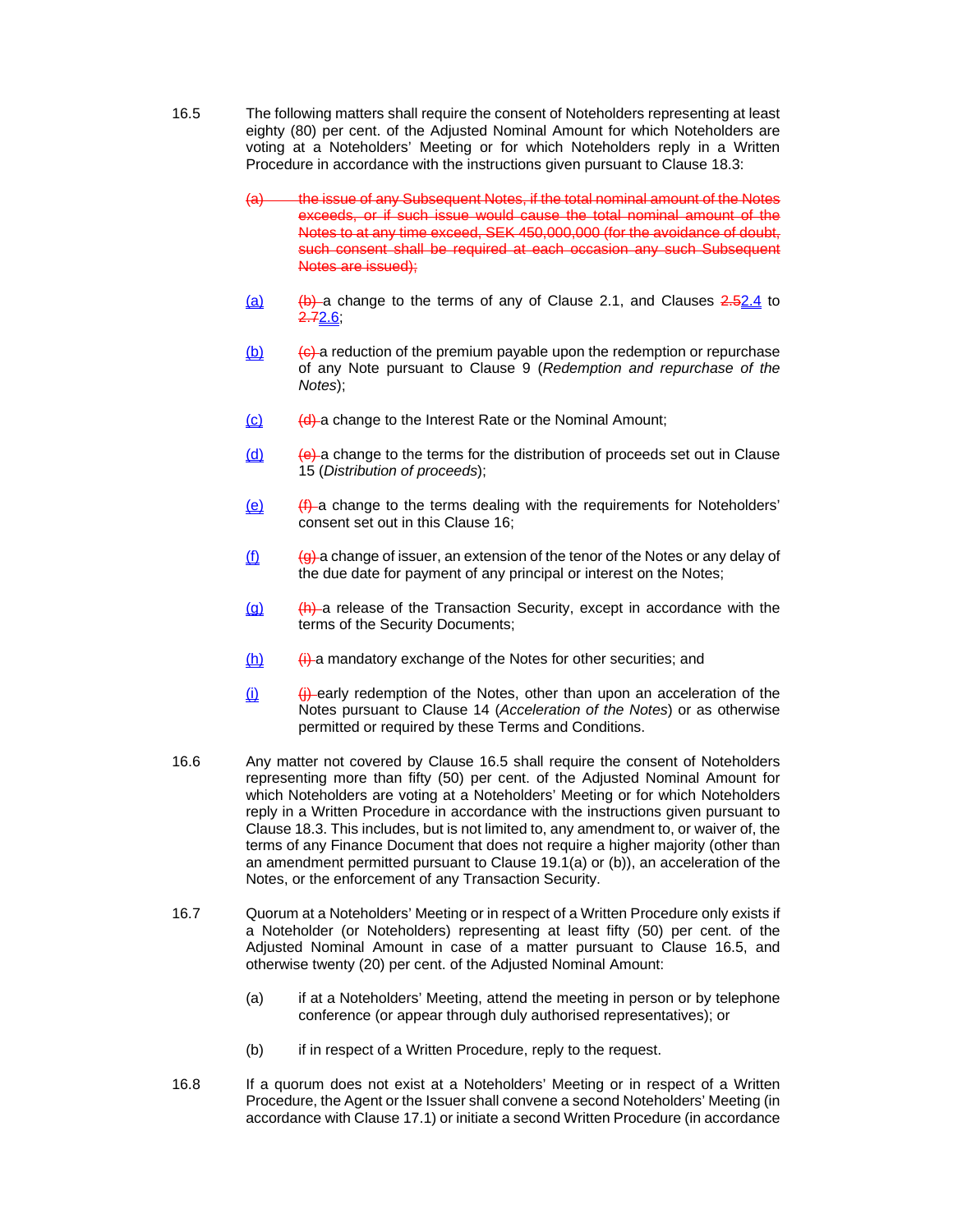with Clause 18.1), as the case may be, provided that the relevant proposal has not been withdrawn by the person(s) who initiated the procedure for Noteholders' consent. The quorum requirement in Clause 16.7 shall not apply to such second Noteholders' Meeting or Written Procedure.

- 16.9 Any decision which extends or increases the obligations of the Issuer or the Agent, or limits, reduces or extinguishes the rights or benefits of the Issuer or the Agent, under the Finance Documents shall be subject to the Issuer's or the Agent's consent, as appropriate.
- 16.10 A Noteholder holding more than one Note need not use all its votes or cast all the votes to which it is entitled in the same way and may in its discretion use or cast some of its votes only.
- 16.11 The Issuer may not, directly or indirectly, pay or cause to be paid any consideration to or for the benefit of any Noteholder for or as inducement to any consent under these Terms and Conditions, unless such consideration is offered to all Noteholders that consent at the relevant Noteholders' Meeeting Meeting or in a Written Procedure within the time period stipulated for the consideration to be payable or the time period for replies in the Written Procedure, as the case may be.
- 16.12 A matter decided at a duly convened and held Noteholders' Meeting or by way of Written Procedure is binding on all Noteholders, irrespective of them being present or represented at the Noteholders' Meeting or responding in the Written Procedure. The Noteholders that have not adopted or voted for a decision shall not be liable for any damages that this may cause other Noteholders.
- 16.13 All costs and expenses incurred by the Issuer or the Agent for the purpose of convening a Noteholders' Meeting or for the purpose of carrying out a Written Procedure, including reasonable fees to the Agent, shall be paid by the Issuer.
- 16.14 If a decision shall be taken by the Noteholders on a matter relating to the Finance Documents, the Issuer shall promptly at the request of the Agent provide the Agent with a certificate specifying the number of Notes owned by Group Companies or (to the knowledge of the Issuer) Affiliates, irrespective of whether such person is directly registered as owner of such Notes. The Agent shall not be responsible for the accuracy of such certificate or otherwise be responsible to determine whether a Note is owned by a Group Company or an Affiliate.
- 16.15 Information about decisions taken at a Noteholders' Meeting or by way of a Written Procedure shall promptly be sent by notice to the Noteholders and published on the websites of the Issuer and the Agent, provided that a failure to do so shall not invalidate any decision made or voting result achieved. The minutes from the relevant Noteholders' Meeting or Written Procedure shall at the request of a Noteholder be sent to it by the Issuer or the Agent, as applicable.

# **17. Noteholders' Meeting**

- 17.1 The Agent shall convene a Noteholders' Meeting by sending a notice thereof to each Noteholder no later than five (5) Business Days after receipt of a request from the Issuer or the Noteholder(s) (or such later date as may be necessary for technical or administrative reasons).
- 17.2 Should the Issuer want to replace the Agent, it may convene a Noteholders' Meeting in accordance with Clause 17.1 with a copy to the Agent. After a request from the Noteholders pursuant to Clause 20.4.3, the Issuer shall no later than five (5) Business Days after receipt of such request (or such later date as may be necessary for technical or administrative reasons) convene a Noteholders' Meeting in accordance with Clause 17.1.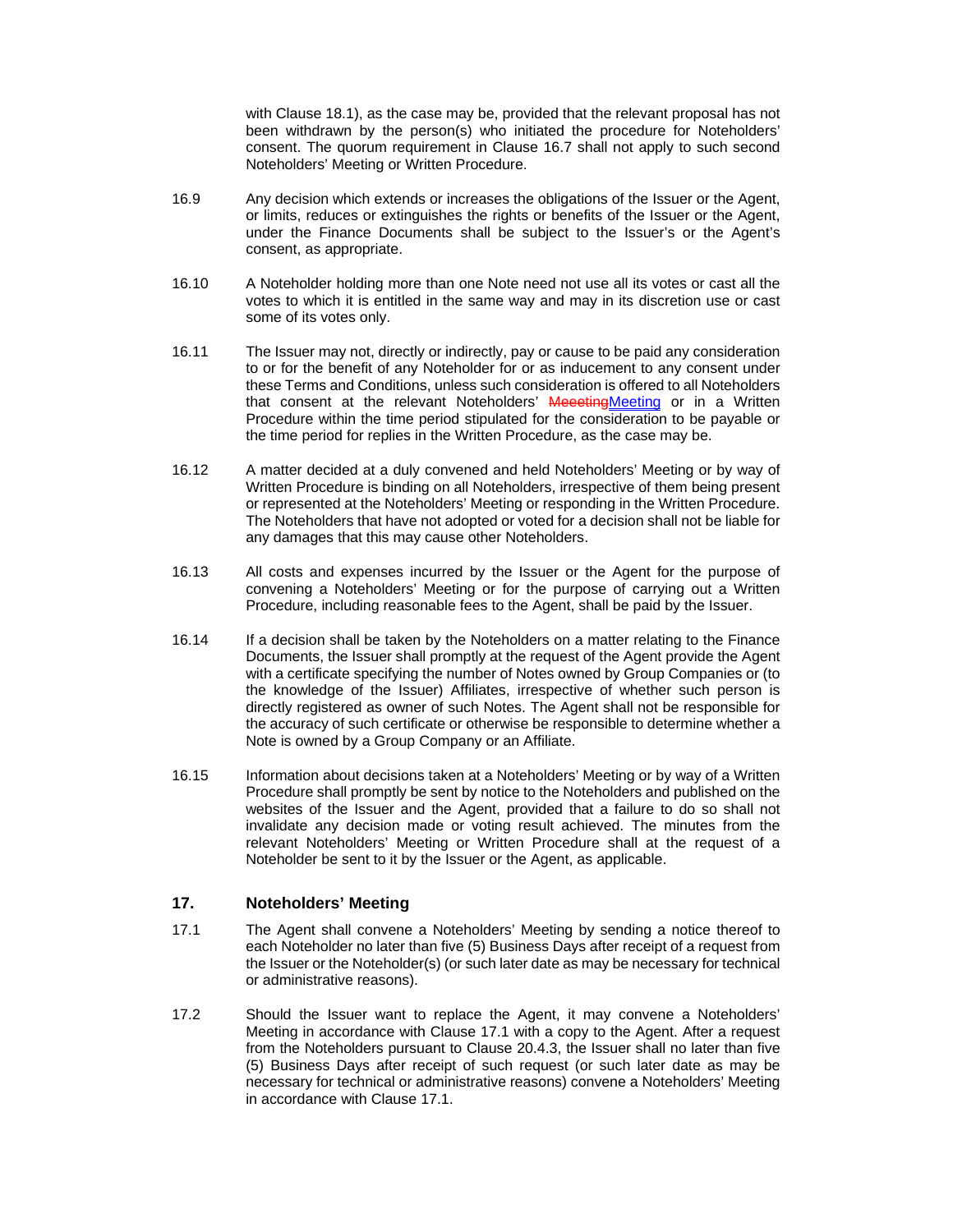- 17.3 The notice pursuant to Clause 17.1 shall include (i) time for the meeting, (ii) place for the meeting, (iii) agenda for the meeting (including each request for a decision by the Noteholders) and (iv) a form of power of attorney. Only matters that have been included in the notice may be resolved upon at the Noteholders' Meeting. Should prior notification by the Noteholders be required in order to attend the Noteholders' Meeting, such requirement shall be included in the notice.
- 17.4 The Noteholders' Meeting shall be held no earlier than fifteen (15) Business Days and no later than thirty (30) Business Days from date of the notice.
- 17.5 Without amending or varying these Terms and Conditions, the Agent may prescribe such further regulations regarding the convening and holding of a Noteholders' Meeting as the Agent may deem appropriate. Such regulations may include a possibility for Noteholders to vote without attending the meeting in person.

# **18. Written Procedure**

- 18.1 The Agent shall instigate a Written Procedure no later than five (5) Business Days after receipt of a request from the Issuer or the Noteholder(s) (or such later date as may be necessary for technical or administrative reasons) by sending a communication to each such person who is registered as a Noteholder on the Record Date prior to the date on which the communication is sent.
- 18.2 Should the Issuer want to replace the Agent, it may send a communication in accordance with Clause 18.1 to each Noteholder with a copy to the Agent.
- 18.3 A communication pursuant to Clause 18.1 shall include (i) each request for a decision by the Noteholders, (ii) a description of the reasons for each request, (iii) a specification of the Business Day on which a person must be registered as a Noteholder in order to be entitled to exercise voting rights, (iv) instructions and directions on where to receive a form for replying to the request (such form to include an option to vote yes or no for each request) as well as a form of power of attorney, and (v) the stipulated time period within which the Noteholder must reply to the request (such time period to last at least fifteen (15) Business Days from the date of the communication pursuant to Clause 18.1). If the voting shall be made electronically, instructions for such voting shall be included in the communication.
- 18.4 When the requisite majority consents of the total Adjusted Nominal Amount pursuant to Clauses 16.5 and 16.6 have been received in a Written Procedure, the relevant decision shall be deemed to be adopted pursuant to Clause 16.5 or 16.6, as the case may be, even if the time period for replies in the Written Procedure has not yet expired.

# **19. Amendments and Waivers**

- 19.1 The Issuer and the Agent (acting on behalf of the Noteholders) may agree to amend the Finance Documents or waive any provision in a Finance Document, provided that:
	- (a) such amendment or waiver is not detrimental to the interest of the Noteholders, or is made solely for the purpose of rectifying obvious errors and mistakes;
	- (b) such amendment or waiver is required by applicable law, a court ruling or a decision by a relevant authority; or
	- (c) such amendment or waiver has been duly approved by the Noteholders in accordance with Clause 16 (*Decisions by Noteholders*).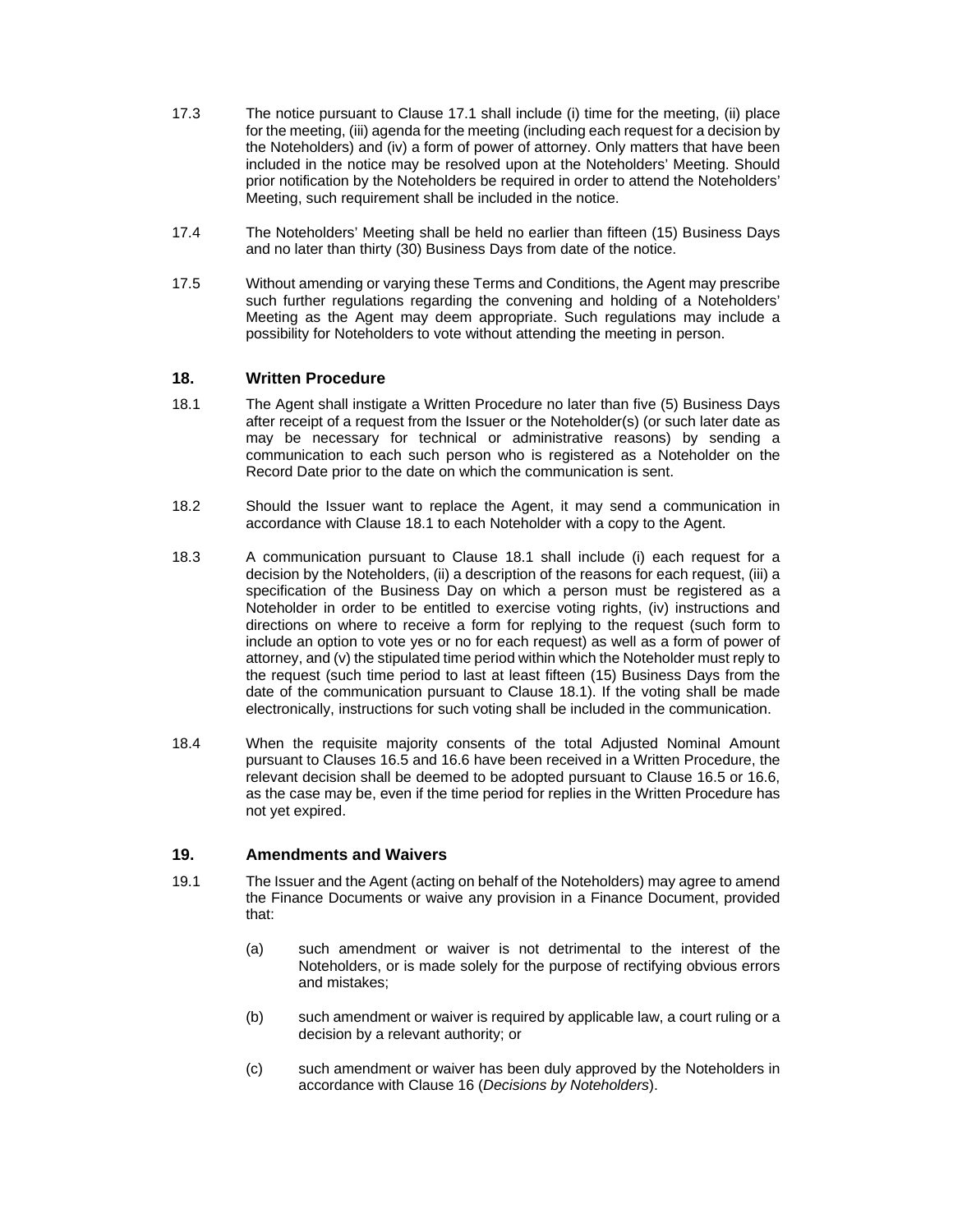- 19.2 The consent of the Noteholders is not necessary to approve the particular form of any amendment to the Finance Documents. It is sufficient if such consent approves the substance of the amendment.
- 19.3 The Agent shall promptly notify the Noteholders of any amendments or waivers made in accordance with Clause 19.1, setting out the date from which the amendment or waiver will be effective, and ensure that any amendments to the Finance Documents are published in the manner stipulated in Clause 11.3 (*Publication of Finance Documents*). The Issuer shall ensure that any amendments to the Finance Documents are duly registered with the CSD and each other relevant organisation or authority.
- 19.4 An amendment to the Finance Documents shall take effect on the date determined by the Noteholders' Meeting, in the Written Procedure or by the Agent, as the case may be.

# **20. Appointment and Replacement of the Agent**

### **20.1 Appointment of Agent**

- 20.1.1 By subscribing for Notes, each initial Noteholder appoints the Agent to act as its agent in all matters relating to the Notes and the Finance Documents, and authorises the Agent to act on its behalf (without first having to obtain its consent, unless such consent is specifically required by these Terms and Conditions) in any legal or arbitration proceedings relating to the Notes held by such Noteholder including any legal or arbitration proceeding relating to the perfection, preservation, protection or enforcement of the Transaction Security. By acquiring Notes, each subsequent Noteholder confirms such appointment and authorisation for the Agent to act on its behalf.
- 20.1.2 Each Noteholder shall immediately upon request provide the Agent with any such documents, including a written power of attorney (in form and substance satisfactory to the Agent), that the Agent deems necessary for the purpose of exercising its rights and/or carrying out its duties under the Finance Documents. The Agent is under no obligation to represent a Noteholder which does not comply with such request.
- 20.1.3 The Issuer shall promptly upon request provide the Agent with any documents and other assistance (in form and substance satisfactory to the Agent), that the Agent deems necessary for the purpose of exercising its rights and/or carrying out its duties under the Finance Documents.
- 20.1.4 The Agent is entitled to fees for its work and to be indemnified for costs, losses and liabilities on the terms set out in the Finance Documents and the Agency Agreement and the Agent's obligations as Agent under the Finance Documents are conditional upon the due payment of such fees and indemnifications.
- 20.1.5 The Agent may act as agent or trustee for several issues of securities issued by or relating to the Issuer and other Group Companies notwithstanding potential conflicts of interest.
- 20.1.6 The Agent is appointed in accordance with the requirements of the laws of the Kingdom of Sweden and the Kingdom of Denmark.

#### **20.2 Duties of the Agent**

20.2.1 The Agent shall represent the Noteholders in accordance with the Finance Documents, including, *inter alia*, holding the Transaction Security pursuant to the Security Documents on behalf of the Noteholders and, where relevant, enforcing the Transaction Security on behalf of the Noteholders. Except as specified in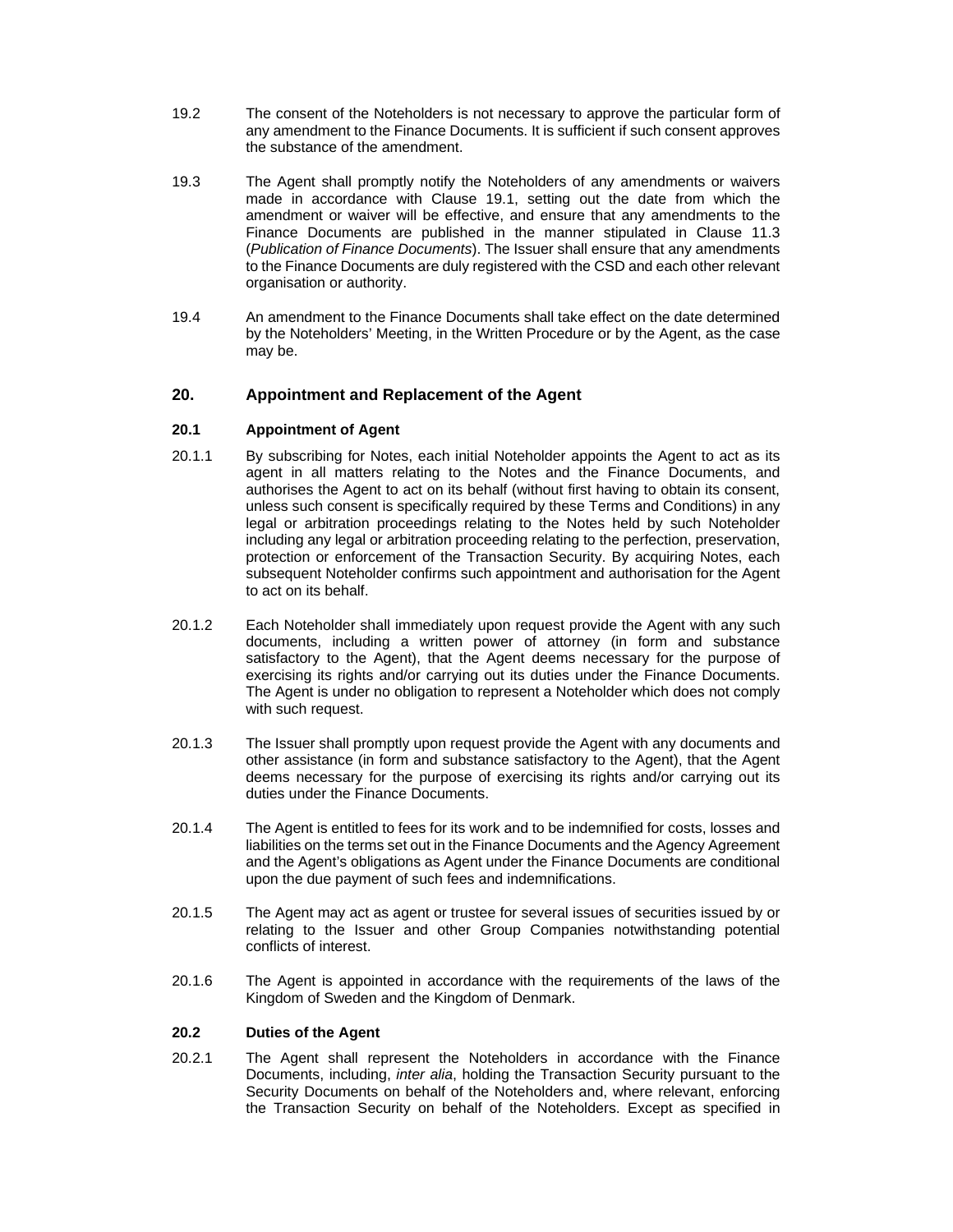Clause 4 (*Conditions for disbursement*), the Agent is not responsible for the execution or enforceability of the Finance Documents or the perfection of the Transaction Security.

- 20.2.2 When acting in accordance with the Finance Documents, the Agent is always acting with binding effect on behalf of the Noteholders. The Agent shall carry out its duties under the Finance Documents in a reasonable, proficient and professional manner, with reasonable care and skill.
- 20.2.3 The Agent is entitled to delegate its duties to other professional parties, but the Agent shall remain liable for the actions of such parties under the Finance Documents.
- 20.2.4 The Agent shall treat all Noteholders equally and, when acting pursuant to the Finance Documents, act with regard only to the interests of the Noteholders and shall not be required to have regard to the interests or to act upon or comply with any direction or request of any other person, other than as explicitly stated in the Finance Documents.
- 20.2.5 The Agent is entitled to engage external experts when carrying out its duties under the Finance Documents. The Issuer shall on demand by the Agent pay all costs for external experts engaged after the occurrence of an Event of Default, or for the purpose of investigating or considering (i) an event which the Agent reasonably believes is or may lead to an Event of Default or (ii) a matter relating to the Issuer or the Transaction Security which the Agent reasonably believes may be detrimental to the interests of the Noteholders under the Finance Documents. Any compensation for damages or other recoveries received by the Agent from external experts engaged by it for the purpose of carrying out its duties under the Finance Documents shall be distributed in accordance with Clause 15 (*Distribution of proceeds*).
- 20.2.6 Notwithstanding any other provision of the Finance Documents to the contrary, the Agent is not obliged to do or omit to do anything if it would or might in its reasonable opinion constitute a breach of any law or regulation.
- 20.2.7 If in the Agent's reasonable opinion the cost, loss or liability which it may incur (including reasonable fees to the Agent) in complying with instructions of the Noteholders, or taking any action at its own initiative, will not be covered by the Issuer, the Agent may refrain from acting in accordance with such instructions, or taking such action, until it has received such funding or indemnities (or adequate Security has been provided therefore) as it may reasonably require.
- 20.2.8 The Agent shall give a notice to the Noteholders (i) before it ceases to perform its obligations under the Finance Documents by reason of the non-payment by the Issuer of any fee or indemnity due to the Agent under the Finance Documents or the Agency Agreement or (ii) if it refrains from acting for any reason described in Clause 20.2.7.
- 20.2.9 The Agent shall make reasonable efforts to be publicly registered in the Danish Financial Services Authority's register of bondholder representatives.

#### **20.3 Limited liability for the Agent**

- 20.3.1 The Agent will not be liable to the Noteholders for damage or loss caused by any action taken or omitted by it under or in connection with any Finance Document, unless directly caused by its gross negligence or wilful misconduct. The Agent shall never be responsible for indirect loss.
- 20.3.2 The Agent shall not be considered to have acted negligently if it has acted in accordance with advice from or opinions of reputable external experts engaged by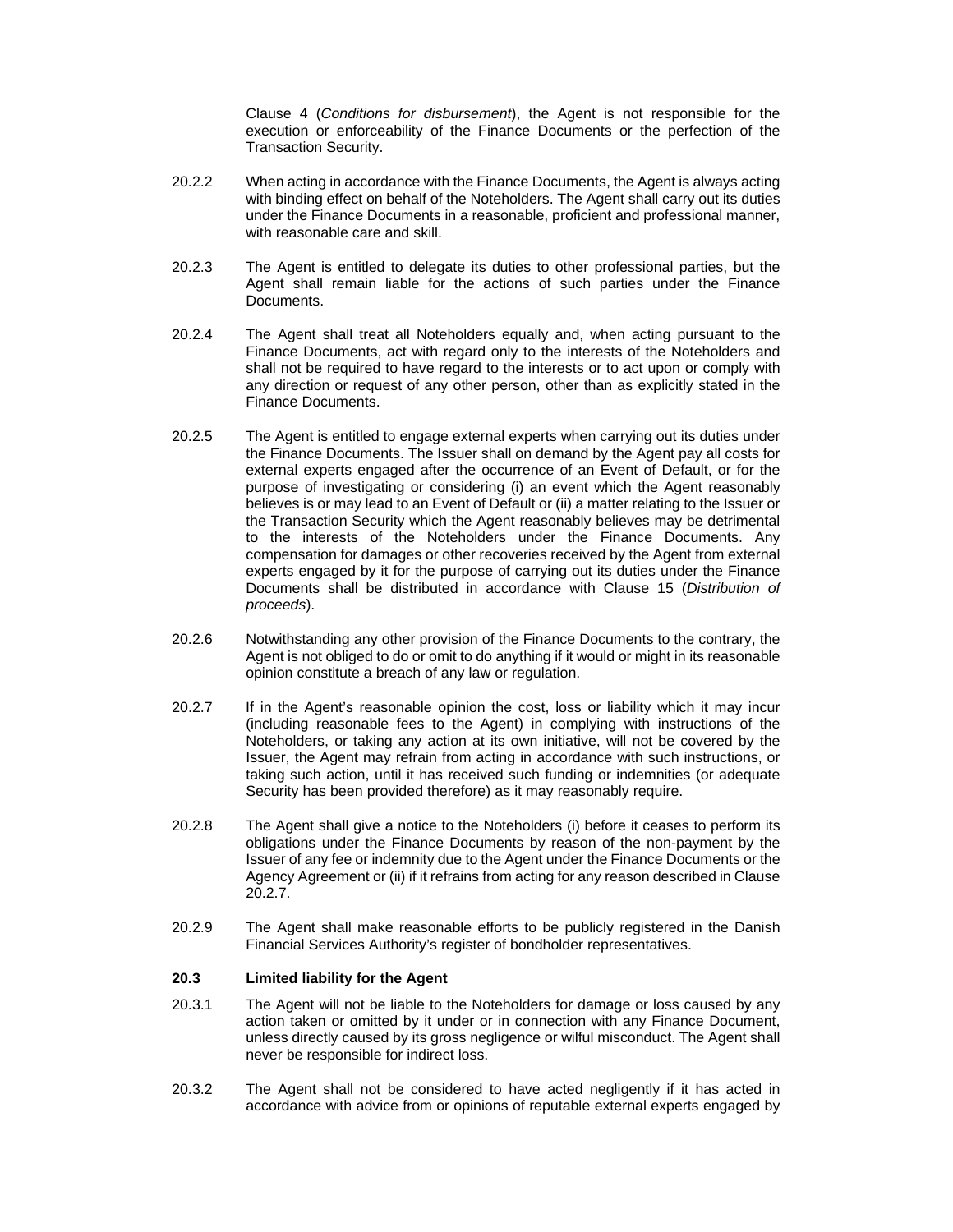the Agent or if the Agent has acted with reasonable care in a situation when the Agent considers that it is detrimental to the interests of the Noteholders to delay the action in order to first obtain instructions from the Noteholders.

- 20.3.3 The Agent shall not be liable for any delay (or any related consequences) in crediting an account with an amount required pursuant to the Finance Documents to be paid by the Agent to the Noteholders, provided that the Agent has taken all necessary steps as soon as reasonably practicable to comply with the regulations or operating procedures of any recognised clearing or settlement system used by the Agent for that purpose.
- 20.3.4 The Agent shall have no liability to the Noteholders for damage caused by the Agent acting in accordance with instructions of the Noteholders given in accordance with Clause 16 (*Decisions by Noteholders*) or a demand by Noteholders given pursuant to Clause 14.1.
- 20.3.5 Any liability towards the Issuer which is incurred by the Agent in acting under, or in relation to, the Finance Documents shall not be subject to set-off against the obligations of the Issuer to the Noteholders under the Finance Documents.

### **20.4 Replacement of the Agent**

- 20.4.1 Subject to Clause 20.4.6, the Agent may resign by giving notice to the Issuer and the Noteholders, in which case the Noteholders shall appoint a successor Agent at a Noteholders' Meeting convened by the retiring Agent or by way of Written Procedure initiated by the retiring Agent.
- 20.4.2 Subject to Clause 20.4.6, if the Agent is insolvent, the Agent shall be deemed to resign as Agent and the Issuer shall within ten (10) Business Days appoint a successor Agent which shall be an independent financial institution or other reputable company which regularly acts as agent under debt issuances.
- 20.4.3 A Noteholder (or Noteholders) representing at least ten (10) per cent. of the Adjusted Nominal Amount may, by notice to the Issuer (such notice may only be validly given by a person who is a Noteholder on the Business Day immediately following the day on which the notice is received by the Issuer and shall, if given by several Noteholders, be given by them jointly), require that a Noteholders' Meeting is held for the purpose of dismissing the Agent and appointing a new Agent. The Issuer may, at a Noteholders' Meeting convened by it or by way of Written Procedure initiated by it, propose to the Noteholders that the Agent be dismissed and a new Agent appointed.
- 20.4.4 If the Noteholders have not appointed a successor Agent within ninety (90) days after (i) the earlier of the notice of resignation was given or the resignation otherwise took place or (ii) the Agent was dismissed through a decision by the Noteholders, the Issuer shall appoint a successor Agent which shall be an independent financial institution or other reputable company which regularly acts as agent under debt issuances.
- 20.4.5 The retiring Agent shall, at its own cost, make available to the successor Agent such documents and records and provide such assistance as the successor Agent may reasonably request for the purposes of performing its functions as Agent under the Finance Documents.
- 20.4.6 The Agent's resignation or dismissal shall only take effect upon the appointment of a successor Agent and acceptance by such successor Agent of such appointment and the execution of all necessary documentation to effectively substitute the retiring Agent.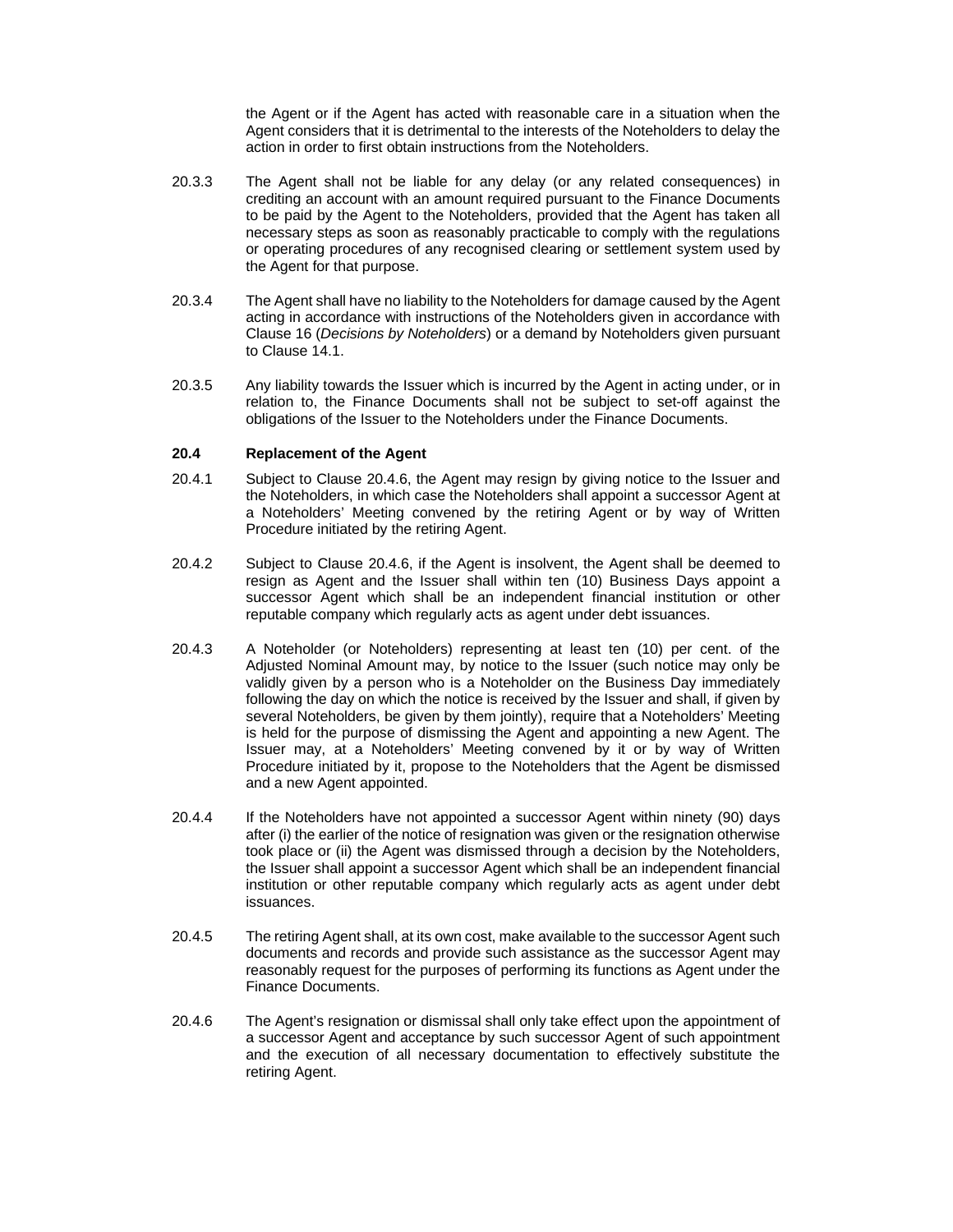- 20.4.7 Upon the appointment of a successor, the retiring Agent shall be discharged from any further obligation in respect of the Finance Documents but shall remain entitled to the benefit of the Finance Documents and remain liable under the Finance Documents in respect of any action which it took or failed to take whilst acting as Agent. Its successor, the Issuer and each of the Noteholders shall have the same rights and obligations amongst themselves under the Finance Documents as they would have had if such successor had been the original Agent.
- 20.4.8 In the event that there is a change of the Agent in accordance with this Clause 20.4, the Issuer shall execute such documents and take such actions as the new Agent may reasonably require for the purpose of vesting in such new Agent the rights, powers and obligation of the Agent and releasing the retiring Agent from its further obligations under the Finance Documents and the Agency Agreement. Unless the Issuer and the new Agent agrees otherwise, the new Agent shall be entitled to the same fees and the same indemnities as the retiring Agent.

# **21. Appointment and Replacement of the Issuing Agent**

- 21.1 The Issuer appoints the Issuing Agent to manage certain specified tasks under these Terms and Conditions and in accordance with the legislation, rules and regulations applicable to and/or issued by the CSD and relating to the Notes.
- 21.2 The Issuing Agent may retire from its assignment or be dismissed by the Issuer, provided that the Issuer has approved that a commercial bank or securities institution approved by the CSD accedes as new Issuing Agent at the same time as the old Issuing Agent retires or is dismissed. If the Issuing Agent is insolvent, the Issuer shall immediately appoint a new Issuing Agent, which shall replace the old Issuing Agent as issuing agent in accordance with these Terms and Conditions.

# **22. No Direct Actions by Noteholders**

- 22.1 A Noteholder may not take any steps whatsoever against the Issuer or with respect to the Transaction Security to enforce or recover any amount due or owing to it pursuant to the Finance Documents, or to initiate, support or procure the winding-up, dissolution, liquidation, company reorganisation (*företagsrekonstruktion*) or bankruptcy (*konkurs*) (or its equivalent in any other jurisdiction) of the Issuer in relation to any of the liabilities of the Issuer under the Finance Documents.
- 22.2 Clause 22.1 shall not apply if the Agent has been instructed by the Noteholders in accordance with the Finance Documents to take certain actions but fails for any reason to take, or is unable to take (for any reason other than a failure by a Noteholder to provide documents in accordance with Clause 20.1.2), such actions within a reasonable period of time and such failure or inability is continuing. However, if the failure to take certain actions is caused by the non-payment by the Issuer of any fee or indemnity due to the Agent under the Finance Documents or the Agency Agreement or by any reason described in Clause 20.2.7, such failure must continue for at least forty (40) Business Days after notice pursuant to Clause 20.2.8 before a Noteholder may take any action referred to in Clause 22.1.
- 22.3 The provisions of Clause 22.1 shall not in any way limit an individual Noteholder's right to claim and enforce payments which are due to it under Clause 9.5 (*Mandatory repurchase due to a Change of Control Event*) or other payments which are due by the Issuer to some but not all Noteholders.

# **23. Prescription**

23.1 The right to receive repayment of the principal of the Notes shall be prescribed and become void ten (10) years from the Redemption Date. The right to receive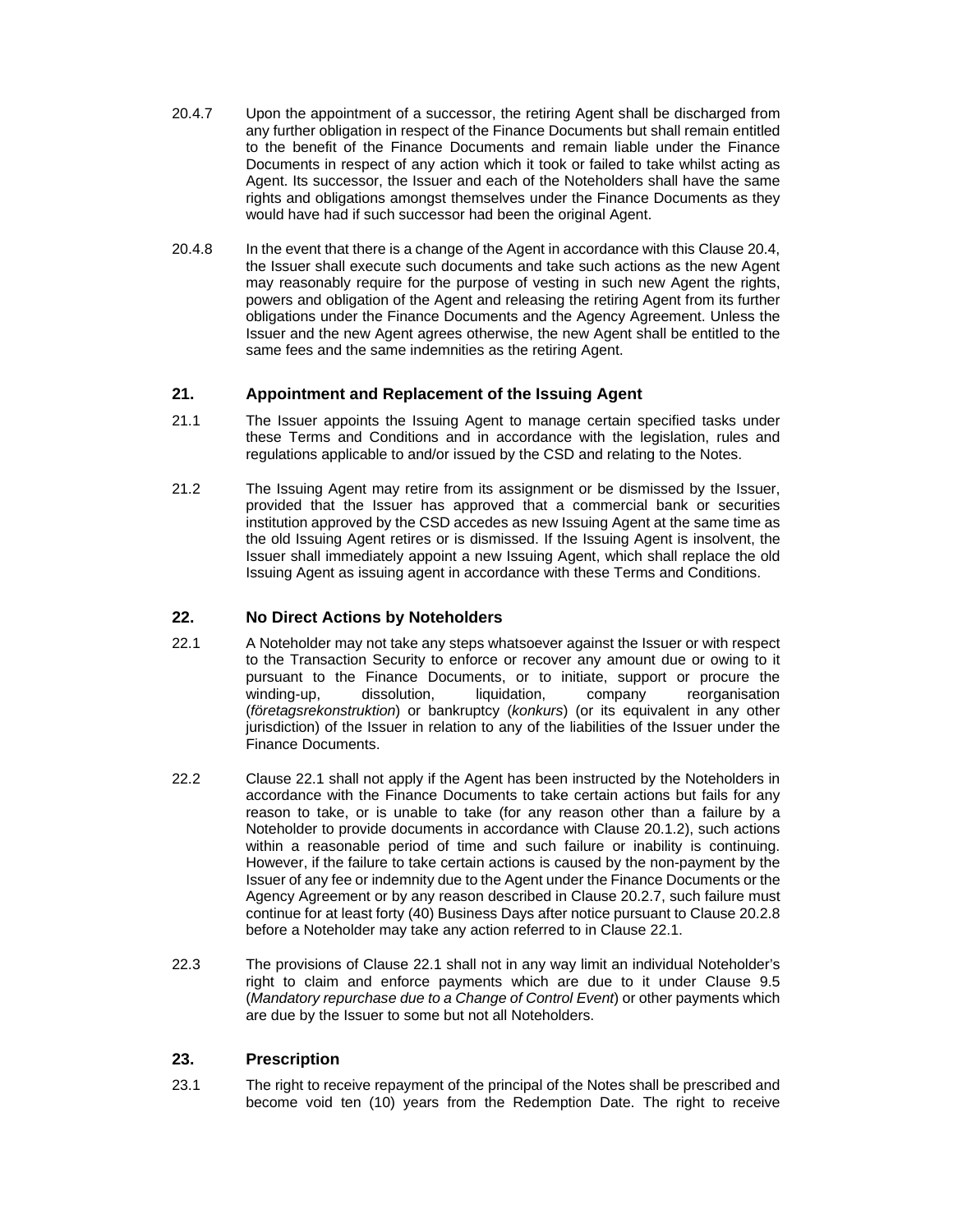payment of interest (excluding any capitalised interest) shall be prescribed and become void three (3) years from the relevant due date for payment. The Issuer is entitled to any funds set aside for payments in respect of which the Noteholders' right to receive payment has been prescribed and has become void.

23.2 If a limitation period is duly interrupted in accordance with the Swedish Act on Limitations (*preskriptionslag (1981:130)*), a new limitation period of ten (10) years with respect to the right to receive repayment of the principal of the Notes, and of three (3) years with respect to receive payment of interest (excluding capitalised interest) will commence, in both cases calculated from the date of interruption of the limitation period, as such date is determined pursuant to the provisions of the Swedish Act on Limitations.

# **24. Notices and Press Releases**

### **24.1 Notices**

- 24.1.1 Any notice or other communication to be made under or in connection with the Finance Documents:
	- (a) if to the Agent, shall be given at the address registered with the Swedish Companies Registration Office (*Bolagsverket*) on the Business Day prior to dispatch;
	- (b) if to the Issuer, shall be given at the address Telecare Service Holding A/S, Att. CEO, Sydmarken 32 f, 2., 2860 Søborg, Denmark; and
	- (c) if to the Noteholders, shall be given at their addresses as registered with the CSD, on the Record Date prior to dispatch, and by either courier delivery or letter for all Noteholders. A Notice to the Noteholders shall also be published on the websites of the Issuer and the Agent.
- 24.1.2 Any notice or other communication made by one person to another under or in connection with the Finance Documents shall be sent by way of courier, personal delivery or letter and will only be effective, in case of courier or personal delivery, when it has been left at the address specified in Clause 24.1.1 or, in case of letter, three (3) Business Days after being deposited postage prepaid in an envelope addressed to the address specified in Clause 24.1.1.
- 24.1.3 Failure to send a notice or other communication to a Noteholder or any defect in it shall not affect its sufficiency with respect to other Noteholders.

#### **24.2 Press releases**

- 24.2.1 Any notice that the Issuer or the Agent shall send to the Noteholders pursuant to Clauses 9.3 (*Voluntary total redemption (Call option)*), 9.4 (*Early redemption due to illegality or Acquisition failure*), 11.1.2, 14.3, 16.15, 17.1, 18.1 and 19.3 shall also be published by way of press release by the Issuer or the Agent, as applicable.
- 24.2.2 In addition to Clause 24.2.1, if any information relating to the Notes, the Issuer or the Group contained in a notice the Agent may send to the Noteholders under these Terms and Conditions has not already been made public by way of a press release, the Agent shall before it sends such information to the Noteholders give the Issuer the opportunity to issue a press release containing such information. If the Issuer does not promptly issue a press release and the Agent considers it necessary to issue a press release containing such information before it can lawfully send a notice containing such information to the Noteholders, the Agent shall be entitled to issue such press release.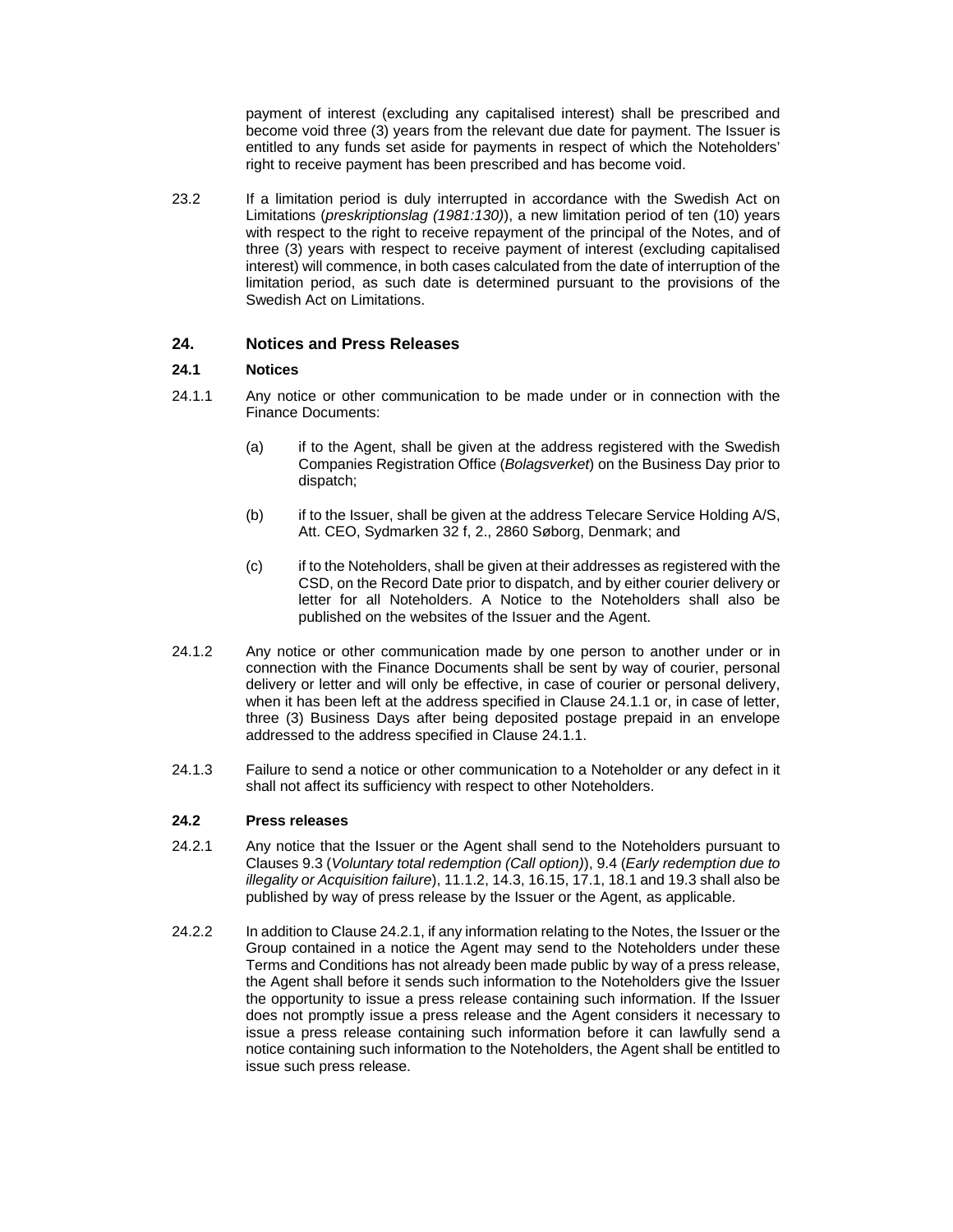# **25. Force Majeure and Limitation of Liability**

- 25.1 Neither the Agent nor the Issuing Agent shall be held responsible for any damage arising out of any legal enactment, or any measure taken by a public authority, or war, strike, lockout, boycott, blockade or any other similar circumstance (a "**Force Majeure Event**"). The reservation in respect of strikes, lockouts, boycotts and blockades applies even if the Agent or the Issuing Agent itself takes such measures, or is subject to such measures.
- 25.2 The Issuing Agent shall have no liability to the Noteholders if it has observed reasonable care. The Issuing Agent shall never be responsible for indirect damage with exception of gross negligence and wilful misconduct.
- 25.3 Should a Force Majeure Event arise which prevents the Agent or the Issuing Agent from taking any action required to comply with these Terms and Conditions, such action may be postponed until the obstacle has been removed.
- 25.4 The provisions in this Clause 25 apply unless they are inconsistent with the provisions of the Financial Instruments Accounts Act which provisions shall take precedence.

# **26. Governing Law and Jurisdiction**

- 26.1 These Terms and Conditions, and any non-contractual obligations arising out of or in connection therewith, shall be governed by and construed in accordance with the laws of Sweden, with the exception of Clause 20.1.6 and Clause 20.2.9.
- 26.2 The Issuer submits to the non-exclusive jurisdiction of the City Court of Stockholm (*Stockholms tingsrätt*).

\_\_\_\_\_\_\_\_\_\_\_\_\_\_\_\_\_\_\_\_\_\_\_\_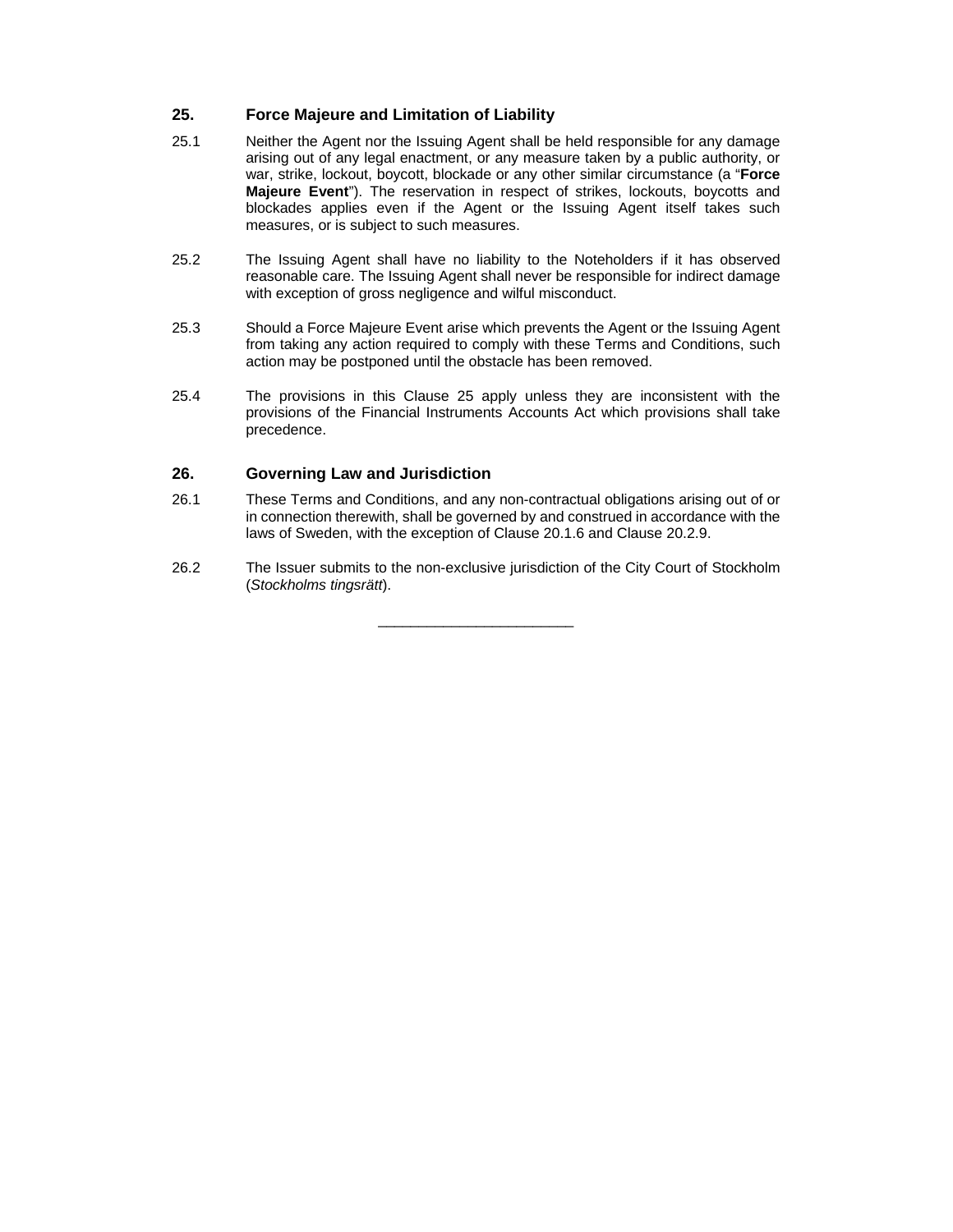

**Appendix 2** 

# **Management base case for covenant target setting**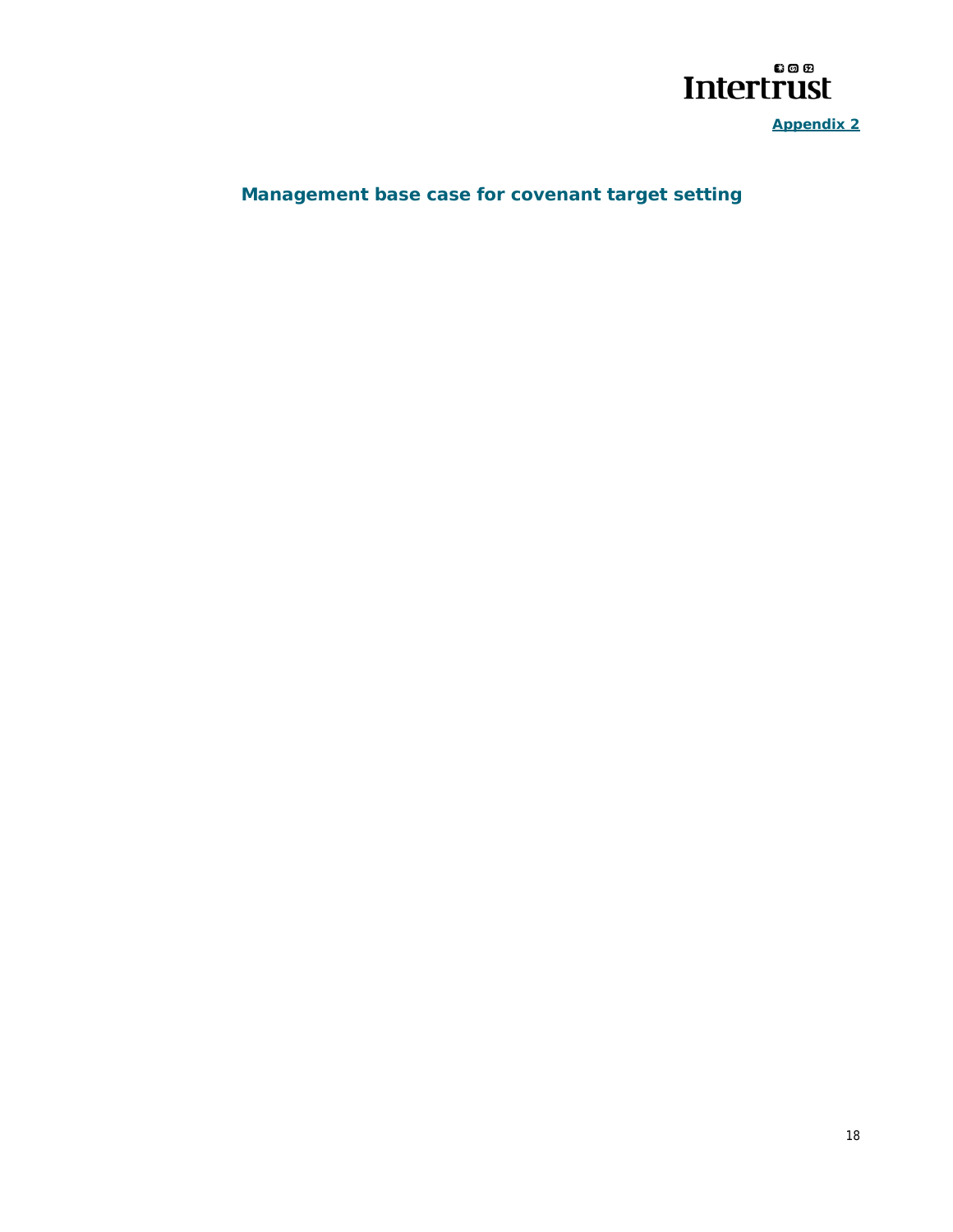# **Covenant target setting**

# **Covenant target setting – Management case**

### **General 30% headroom compared to management case**

The amended covenant should provide a target headroom across all periods at 30%

#### **The covenant levels are rounded to**

5,50 as from 31.Dec 2017 – until Q3 2018

3,50 as from 31. Dec 2018 – until Q3 2019

3,00 as from 31. Dec 2019 – until maturity

| ML Financials, mDKK, all estimated* | 2017  | 2018  | 2019  |
|-------------------------------------|-------|-------|-------|
| Revenue                             | 641,1 | 676,4 | 706,4 |
| <b>EBITDA</b>                       | 37,2  | 51,0  | 52,9  |
| Balance sum,                        | 474,8 | 491,8 | 509,5 |
| <b>NIBD</b>                         | 155,5 | 137,8 | 120,6 |
| Headroom target to mngt case        | 30%   | 30%   | 30%   |
| Covenant, calculated                | 5.44  | 3,52  | 2,96  |
| Covenant, agreed                    | 5,50  | 3,50  | 3,00  |

\* All figures are based on management projections, including any assumptions made, and are unaudited. The above calculations contain forward-looking statements. All statements other than statements of historical fact are forward-looking statements. Forward-looking statements give Mobylife's current expectations and projections relating to its financial condition, results of operations, plans, objectives, strategy, future performance and business. Such forward-looking statements involve known and unknown risks, uncertainties and other important factors beyond Mobylife's control that could cause Mobylife's actual results, performance or achievements to be materially different from the expected results, performance or achievements expressed or implied by such forward-looking statements. Such forward-looking statements are based on numerous assumptions regarding Mobylife's present and future business strategies and the environment in which it will operate in the future. No reliance should be placed on the fairness, accuracy, completeness or correctness of the figures provided above which have not been independently verified and will not be updated.

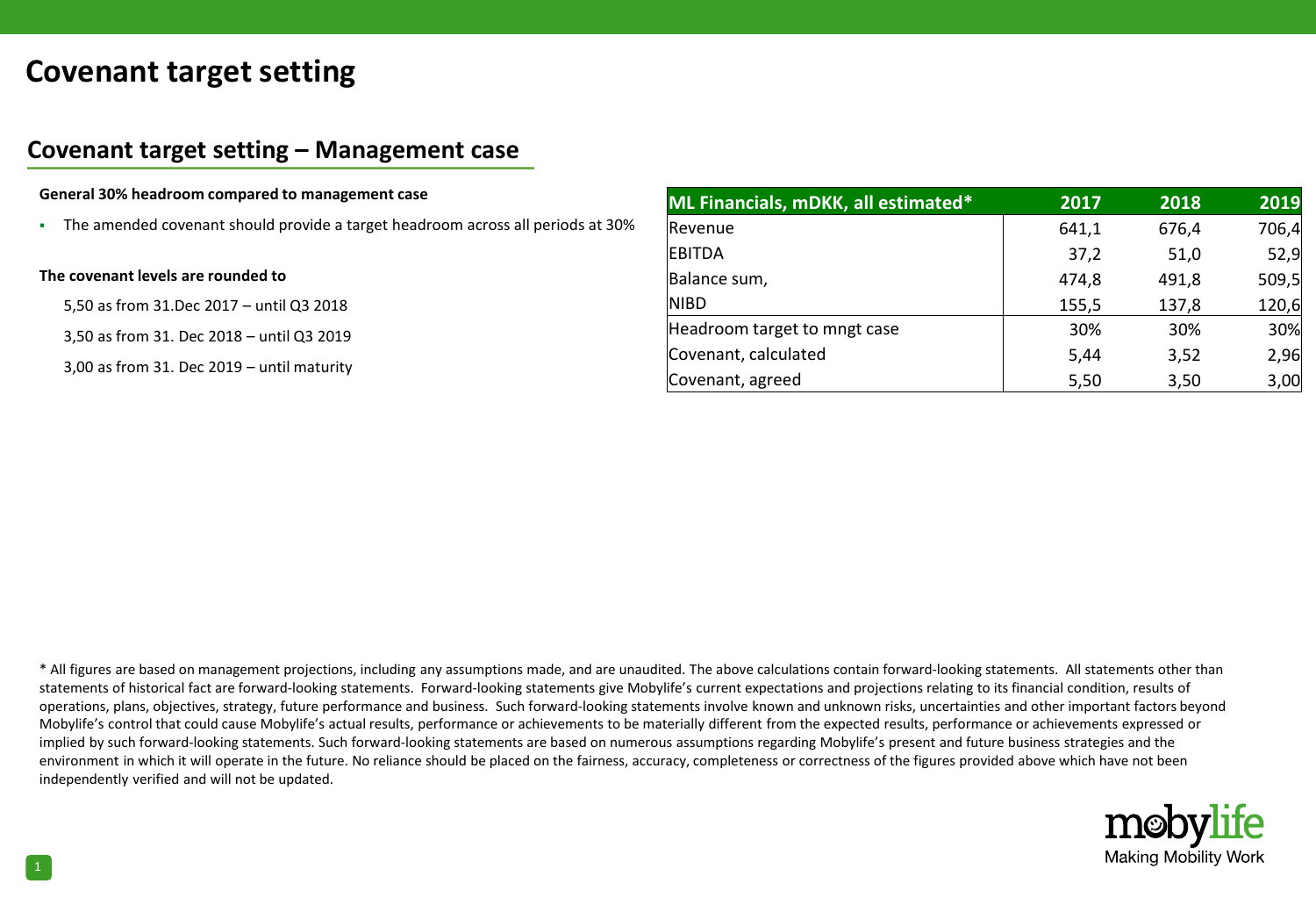

**Appendix 3** 

# **Structure chart relating to the Corporate Regorganisation**